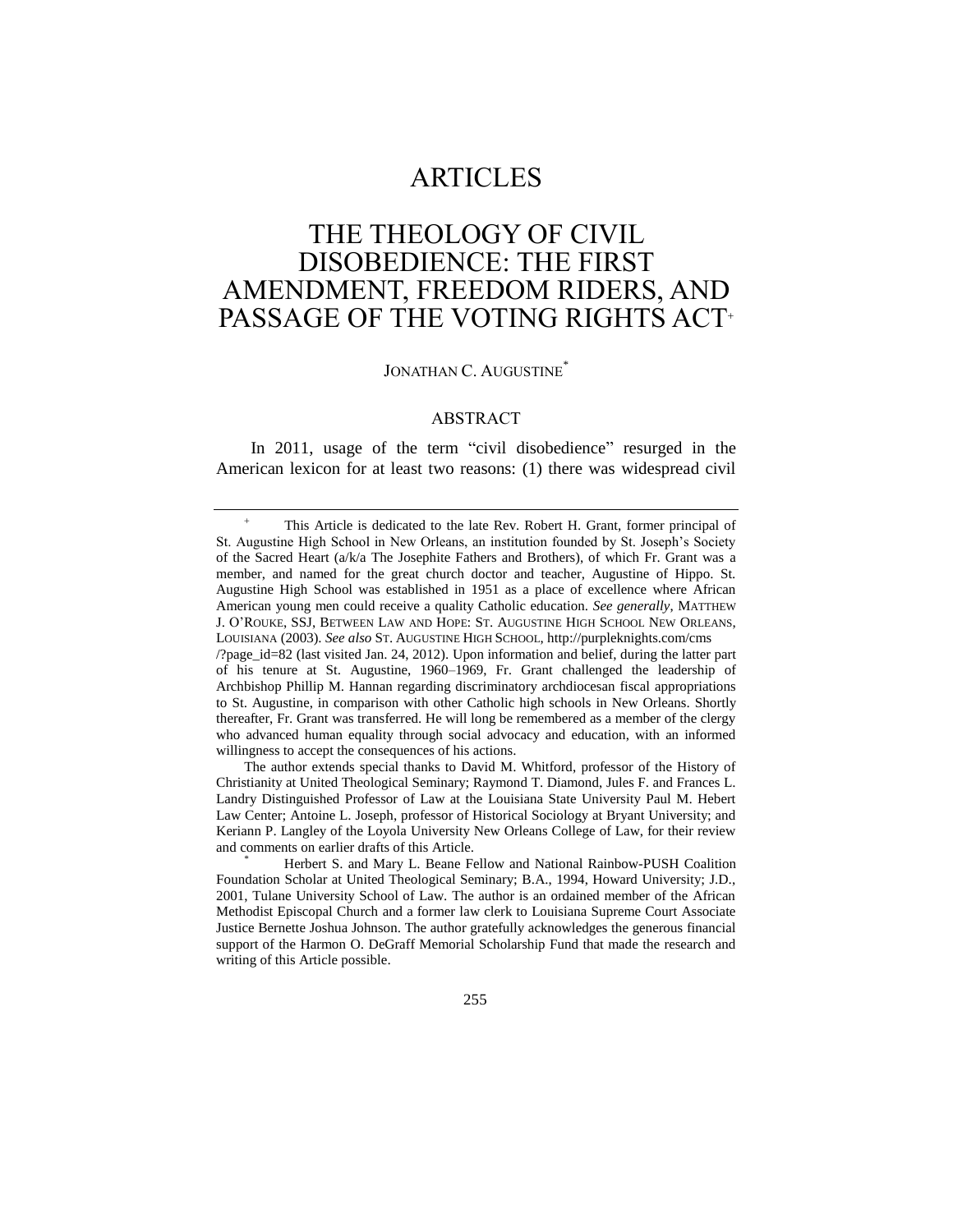protest in Egypt; and (2) America observed the fiftieth anniversary of the now-celebrated Freedom Rides. Both reasons demonstrate the continued relevance of the twentieth century American Civil Rights Movement ("the Movement").

American media widely covered Egyptian citizens' nonviolent acts of civil disobedience as Egyptians peacefully protested governmental corruption in demanding free and fair elections. Further, since 2011 marked the golden anniversary of the Freedom Rides in the United States, Americans were reminded of the nonviolent civil disobedience undertaken by an interdenominational movement of clergy and laity, undergirded by a Judeo-Christian suffering servant theology. Dissident adherents literally sacrificed themselves for the democratic cause in which they believed. Notwithstanding differences, the respective movements shared a common goal: indiscriminate citizen participation in voting. Accordingly, civil disobedience led to both movements being successful. In Egypt, the government announced unprecedented open elections. In the United States, Congress passed the Voting Rights Act of 1965 ("VRA").

This interdisciplinary Article argues that a Judeo-Christian suffering servant theology undergirded the use of civil disobedience in the the Movement and caused it to be successful because, among other things, the VRA was enacted. The Movement's success can be quantifiably measured through the VRA, as America became a more inclusive society. Indeed, after the VRA's passage, African Americans were elected to federal, state, and local offices as never before.

As a focal point, this Article details the theology of the Reverend Dr. Martin Luther King, Jr., one of the Movement's key leaders. This Article also details several key Supreme Court decisions that resulted from dissident acts of civil disobedience and shaped the First Amendment's scope, while also paying tribute to the Freedom Riders, a group of young college and seminary students that literally risked their lives in a nonviolent fight for democracy. Finally, this Article concludes by highlighting both empirical and anecdotal evidence that support the author's assertion that the Movement's success can indeed be measured by the VRA's passage.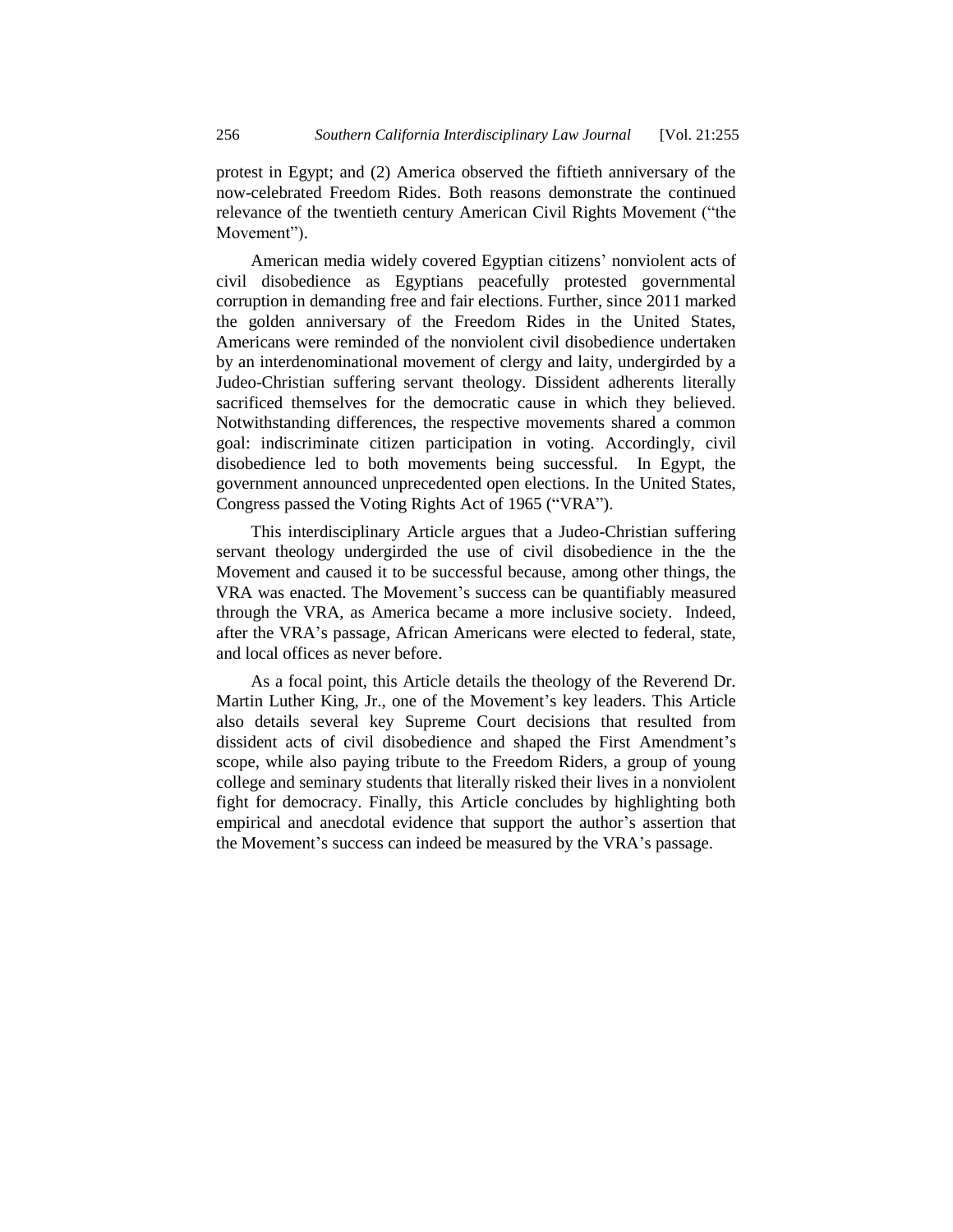## I. INTRODUCTION

*[W]ith a charisma never before witnessed in this century, King preached black liberation in the light of Jesus Christ and thus aroused the spirit of freedom in the black community. To be sure, one may argue that his method of nonviolence did not meet the needs of the black community in an age of black power; but it is beyond question that it was King's influence and leadership in the black community which brought us to the period in which we now live, and for that we are in debt.*

#### <span id="page-2-1"></span>— James H. Cone, *A Black Theology of Liberation*<sup>1</sup>

<span id="page-2-0"></span>In addition to marking the fiftieth anniversary of the now-celebrated Freedom Rides of the American Civil Rights Movement ("the Movement"), $\frac{2}{3}$  2011 marked the beginning of civil disobedience in Egypt. Egyptian citizens peacefully opposed numerous inequities in their national government, including corruption,<sup>3</sup> the lack of free elections,<sup>4</sup> and police

<sup>1.</sup> JAMES H. CONE, A BLACK THEOLOGY OF LIBERATION 37 (1986).

<sup>2.</sup> *See generally* RAYMOND ARSENAULT, FREEDOM RIDERS: 1961 AND THE STRUGGLE FOR RACIAL JUSTICE (2006) (providing a narrative historical account of social-political events, beginning with the 1947 Journey of Reconciliation, that led to the Freedom Rides of May 1961). While theories vary on when the Movement began, for this Article's purposes and because of its emphasis on civil disobedience, the author argues the Movement began on December 1, 1955, with Rosa Parks's act of civil disobedience in refusing to vacate her seat on a Montgomery, Alabama, municipal bus in favor of a white person. Parks's courageous act was the impetus of the Montgomery Bus Boycott. CHARLES MARSH, THE BELOVED COMMUNITY: HOW FAITH SHAPES SOCIAL JUSTICE, FROM THE CIVIL RIGHTS MOVEMENT TO TODAY 20 (2005). The Rev. Martin Luther King, Jr. ("King") is popularly regarded as the Movement's leader. *See* JESSIE CARNEY SMITH, BLACK HEROES 422–430 (2001). King's nonviolent leadership during the Movement was influenced in large part by his divinity school study of Mohandas K. Gandhi's use of civil disobedience during the 1940s Indian Independence Movement. Marsh, *supra* note [2,](#page-2-0) at 45–46. For an excellent analysis of King's understanding of Gandhi's position on civil disobedience and how it influenced his leadership during the Movement, along with civil disobedience in other contexts, see Yxta Maya Murray, *A Jurisprudence of Nonviolence*, 9 CONN. PUB. INT. L.J. 65 (2009). Further, for this Article's purposes, the author respectfully argues the Movement's numerous acts of civil disobedience proved empirically successfully when the Voting Rights Act of 1965 ("VRA" or "the Act"), Pub. L. No. 89-110, 79 Stat. 437 (codified as 42 U.S.C. § 1973, *et seq*.), became law. *See infra* Part V.

<sup>3.</sup> *See, e.g.,* Ben Wedeman & Amir Ahmed, *3 Dead After Thousands Protest in Rare Egypt Outpouring*, CNN (Jan. 26, 2011), http://www.cnn.com/2011/WORLD/africa/01/25/ egypt.protests/index.html. *See also,* Sayed Khatab, *Egyptian Revolution and Its Impact on the Stability in the Middle East*, INT'L ASS'N CONFLICT MGMT 24TH ANNUAL CONFERENCE (2005).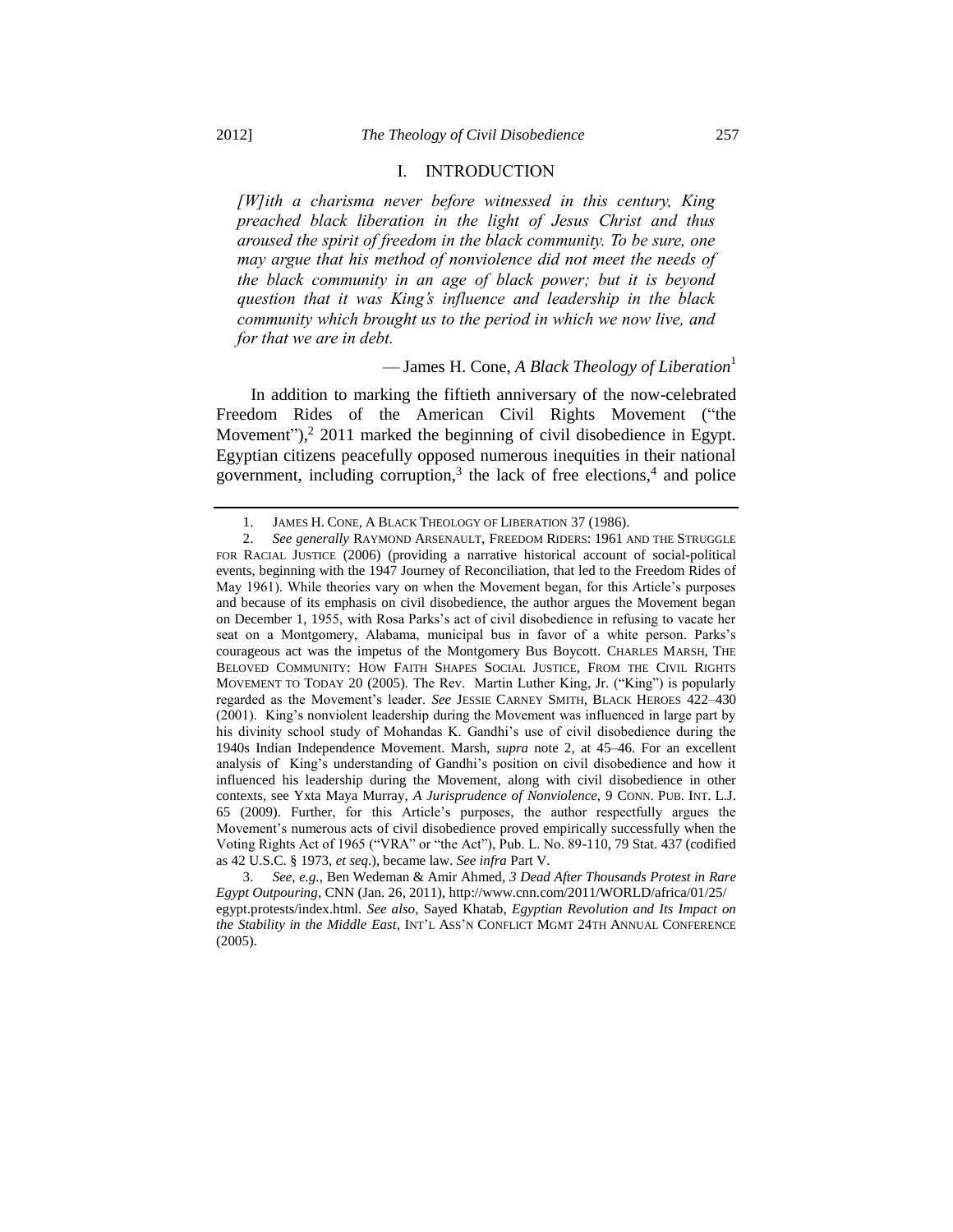brutality.<sup>5</sup> By engaging in acts of civil disobedience, Egyptians directed worldwide attention to injustice, mobilized international support for democracy and the protection of human rights,<sup>6</sup> and successfully demanded the resignation of President Hosni Mubarak.<sup>7</sup> Both the anniversary of the Freedom Rides and the uprising in Egypt demonstrate the Movement's continuing relevance. The Movement clearly continues to provide a template for citizen action against government. This Article examines the Movement, in the context of a Judeo-Christian suffering servant theology, concluding that its lessons have continuing importance and are reflected in such modern movements as the 2011 uprising in Egypt.

As an interdisciplinary exegesis on law and religion, this Article argues a Judeo-Christian "suffering servant" theology undergirded the Movement's track of civil disobedience and that the adherents' literal willingness to sacrifice themselves for a greater cause proved successful by, among other things, the VRA's enactment. $8$  To support its thesis, this

5. *See* David D. Kirkpatrick, *Egyptians Defiant as Military Does Little to Quash Protests*, N.Y. TIMES, Jan. 29, 2011, at A1, *available at* http://www.nytimes.com/2011/01/30/world/

middleeast/30-egypt.html?pagewanted=all. *See also* Paul Richter & Jeffery Fleishman, *Egypt Security Forces Crack Down on Scattered Protests*, L.A. TIMES, Jan. 27, 2011, [http://articles.latimes.com/2011/jan/27/world/la-fg-egypt-protests-20110127.](http://articles.latimes.com/2011/jan/27/world/la-fg-egypt-protests-20110127)

8. The Voting Rights Act, 42 U.S.C. § 1973 (2006). *See infra* Part V.A for further discussion of the VRA. President Lyndon Johnson signed the VRA into law on August 6, 1965. In chronicling the Act's historical significance, David Garrow, a noted professor and historian, writes that "the newspapers of August 7 devoted [significant] headline coverage

<span id="page-3-0"></span><sup>4.</sup> On May 25, 2005, amid many protests, the National Democratic Party-controlled Egyptian legislature submitted an amendment to change the presidential selection system from a single-nominee to a multicandidate system. Kristen A. Stilt, *Constitutional Authority and Subversion: Egypt's New Presidential Election System*, 16 IND. INT'L & COMP. L. REV. 335, 335 (2006). Although longtime Egyptian President Hosni Mubarak easily won reelection on September 7, 2005, as a result of the adopted amendment, *see id.* n. 1, there is at least the possibility that a different candidate could be elected in the future, *id.* n. 2 (citing Michael Slackman, *In Egypt, Mixed Views of Politics with a Field of Choices*, N.Y. TIMES, Sept. 4, 2005, at 1-14, *available at* http://www.nytimes.com/2005/09/04/international/africa /04egypt.html?pagewanted=print).

<sup>6.</sup> *See, e.g.*, Mary Beth Sheridan, *Clinton Warns Governments that Limiting Internet Will Backfire*, WASH. POST. Feb. 16, 2011, at A11.

<sup>7</sup>*.* On February 11, 2011, Egyptian Vice President Omar Suleiman announced in a televised address that President Mubarak had resigned from office. *See* Adrien K. Wing & Hisham A. Kassim, *After the Last Judgment: The Future of the Egyptian Constitution*, 52 HARV. INT'L L.J. 302, 302 (2011); Craig Whitlock & Kathy Lally, *Egypt's Military Vows Quick Vote*, WASH. POST, Feb. 16, 2011, http://election2010.illumen.org/latest-news/egyptsmilitary-vows-quick-vote.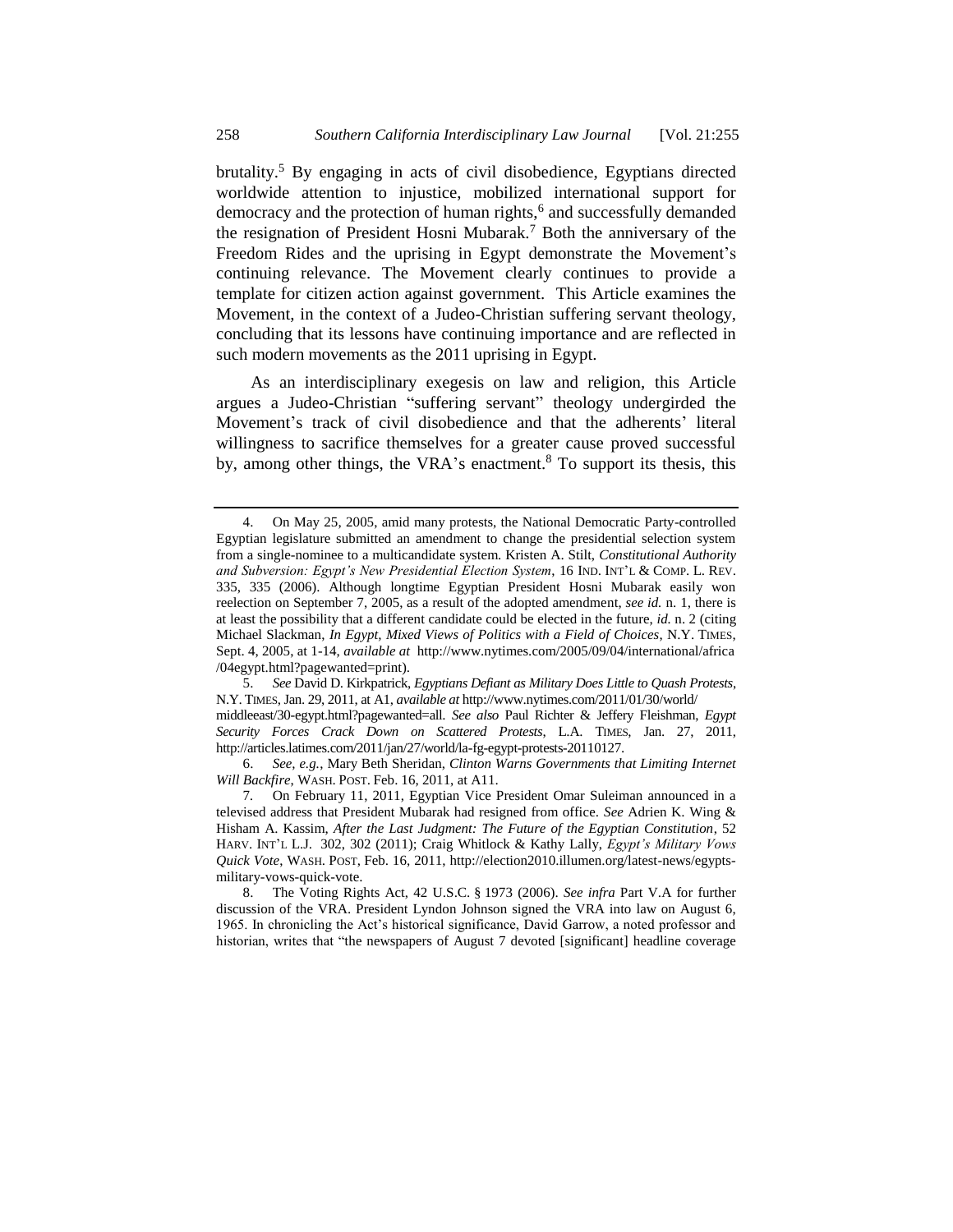Article explores the proverbial intersection of law and religion, examining the theology of civil disobedience and the litigation of civil challenge. Specifically, while this Article gives an overview of Judeo-Christian theology, its legal analysis focuses on free assembly and legal challenges brought against discriminatory state actions under the First and Fourteenth Amendments of the United States Constitution.<sup>9</sup>

<span id="page-4-0"></span>This Article is organized into seven interconnected parts, all juxtaposed at the intersection of law and religion. Part I of this Article serves as an overview and introduction by establishing the foundation from which the Article develops. Part II builds upon Part I by examining the Movement's interconnected components of civil disobedience and civil challenge.<sup>10</sup> Part III then addresses the theological foundation for the Movement's acts of civil disobedience by detailing a theology of equality, while focusing on the theological beliefs and associated actions of Martin

9. In relevant part, the First Amendment provides "Congress shall make no law . . . abridging the *freedom of speech* . . . *or of the people peacefully to assemble*, *and to Petition the Government* for a redress of grievances." U.S. CONST. amend. I (emphasis added). Although the First Amendment's express language obviously refers to Congress, a branch of the federal government, it was made applicable to the states and/or state action through the Fourteenth Amendment's Due Process Clause. *See* Gitlow v. New York, 268 U.S. 652, 666 (1925). *See also* Wallace v. Jaffree, 472 U.S. 38, 48–49 (1985). As such, the discriminatory state actions discussed herein fall squarely within the First Amendment's protections. Accordingly, when state governments attempt to abridge an individual's First Amendment guarantees, "First Amendment due process" requires the states to justify their actions. *See generally,* Henry Monaghan, *First Amendment "Due Process,"* 83 HARV. L. REV. 518 (1970).

10. *See infra* notes [20](#page-6-0)[–28](#page-9-0) and accompanying text.

<sup>[</sup>to the law]. On the same morning front-page stories also informed readers that voter registration officials in Sumter County, Georgia had dropped their opposition to a black registration drive that had been going on for some two weeks, and that some three hundred new black voters had been registered in Sumter County on August 6 alone." DAVID J. GARROW, PROTEST AT SELMA: MARTIN LUTHER KING, JR. AND THE VOTING RIGHTS ACT OF 1965, at xi (1978) [hereinafter GARROW, PROTEST AT SELMA]. Moreover, in analyzing the Act, Garrow writes "the Voting Rights Act was being called 'the most successful piece of civil rights legislation ever enacted' by [Nicholas Katzenbach,] a former attorney general and 'one of the most important legislative enactments of all time' by [the Rev. Theodore M. Hesburg, president emeritus of the University of Notre Dame and former] . . . chairman of the U.S. Civil Rights Commission. *Id.* Indeed, while the Act's passage marked a significant change in America's political history, it was critically important in protecting the right to vote, described by the Supreme Court as "preservative of all rights." Yick Wo v. Hopkins, 118 U.S. 356, 370 (1886) (discussing the Equal Protection Clause and using as an example the right to vote as a fundamental political right as part of a larger discussion).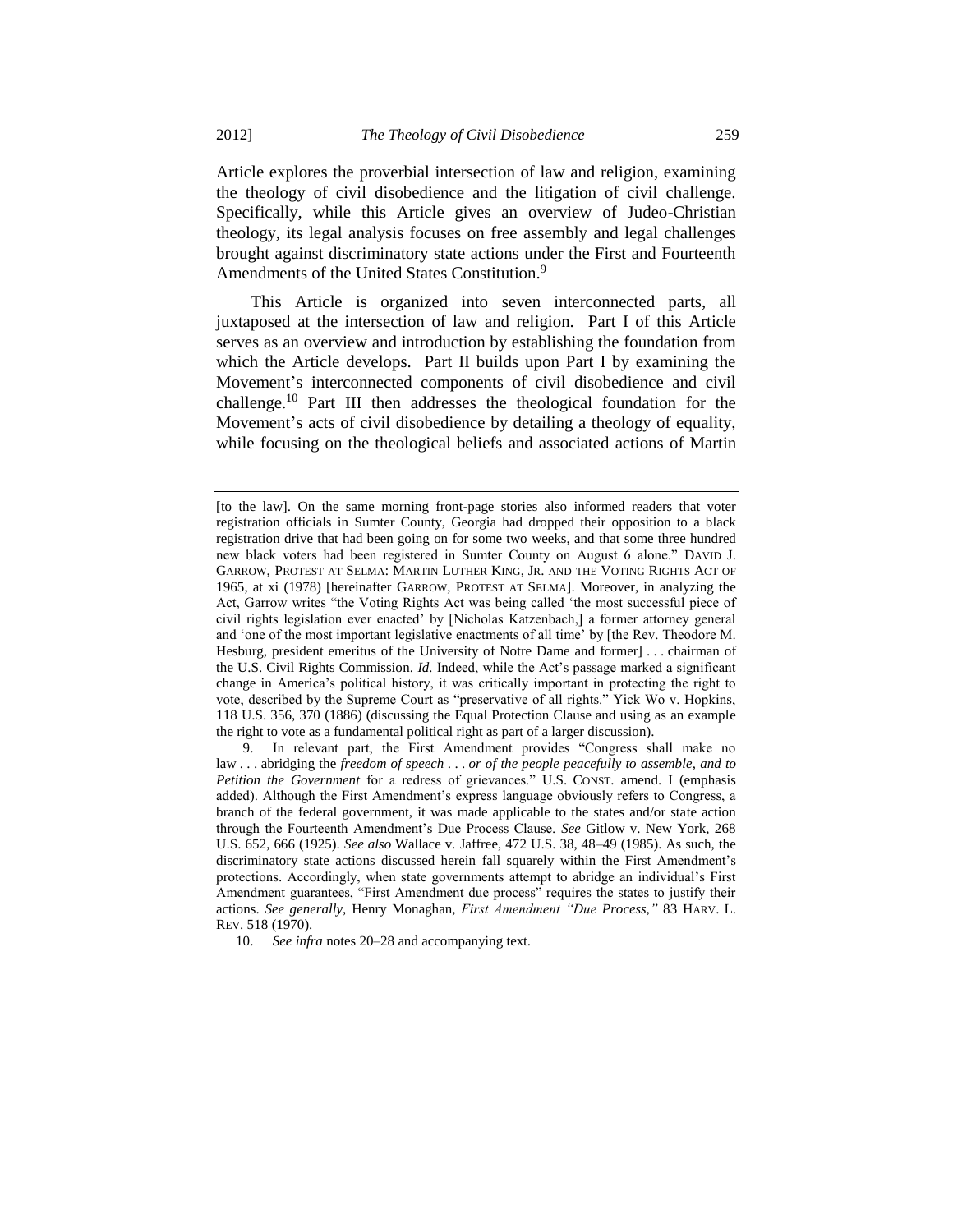<span id="page-5-0"></span>Luther King, Jr. ("King").<sup>11</sup> In particular, Part III examines the Judeo-Christian suffering servant theology and associated willingness to accept the consequences for deliberate acts of civil disobedience evidenced by the socio-theological events that served as the Movement's impetus. This theology manifested in the Old Testament's book of *Isaiah* and was emphasized through Jesus' crucifixion in the New Testament gospel narratives.<sup>12</sup> This suffering servant theology was especially evident in the Freedom Rides of  $1961<sup>13</sup>$  and the infamous Bloody Sunday march in

<sup>11.</sup> For example, King originally wrote his famed *Letter From Birmingham Jail* on April 16, 1963, after his Good Friday arrest in Birmingham, Alabama. King and other notable Movement activists were engaged in acts of civil disobedience as part of a desegregation campaign against merchants in Birmingham's business district. King directed the letter to interdenominational members of the clergy that challenged King's dissent actions as "unwise and untimely." *See* Martin Luther King, Jr., *Letter From Birmingham Jail*, *in* WHY WE CAN'T WAIT 76–95 (1968) [hereinafter King, *Letter From Birmingham Jail*]. Because of its analysis of civil disobedience, the letter was reprinted in *Atlantic Monthly* magazine. *See also* Martin Luther King, Jr., *The Negro is Your Brother*, ATLANTIC MONTHLY, August 1963, at 78. It also has been reprinted among numerous other places, in recent law reviews. Martin Luther King, Jr., *Letter From Birmingham Jail*, *reprinted in* 26 U.C. DAVIS L. REV. 835 (1993). In addressing the sociopolitical context in which King was arrested and subsequently wrote the famous letter, Berkley law professor David Oppenheimer writes that "[i]n Birmingham, he faced the choice of obedience to immoral authority, or disobedience and jail; he chose jail. Behind bars over Easter weekend he wrote his great essay defending non-violent direct action, the *Letter From Birmingham Jail*." David Benjamin Oppehneimer, *Kennedy, King, Shuttlesworth and Walker: The Events Leading to the Introduction of the Civil Rights Act of 1964*, 29 U.S.F. L. REV. 645, 646 (1995).

<sup>12.</sup> *See, e.g.*, *Matthew* 27; *Mark* 15; *Luke* 23; *John* 19 (New Revised Standard Version). For excellent scholarly exegetical interpretations of the messianic suffering servant connectedness between *Isaiah* and the gospel narratives, see generally JESUS AND THE SUFFERING SERVANT: ISAIAH 53 AND CHRISTIAN ORIGINS (William H. Bellinger, Jr. & William R. Framer, eds. 1998). *See also* MORNA D. HOOKER, JESUS AND THE SERVANT: THE INFLUENCE OF THE SERVANT CONCEPT OF DEUTERO-ISAIAH IN THE NEW TESTAMENT (1959).

<sup>13.</sup> The Freedom Rides were scheduled from May 4 through May 17, 1961, to conclude the seventh anniversary of the *Brown v. Board of Education* decision. Young people, clergy and laity, as well as Blacks and whites, were scheduled to ride Greyhound and Trailways buses from Washington, D.C., to New Orleans, Louisiana, in protest of segregationist laws and practices in interstate commerce in the Deep South. The Freedom Riders made their journey, amid threats of death and while suffering through extreme violence and incarceration, because they believed in a cause greater than themselves or their personal safety. *See* ARSENAULT, *supra* note [2](#page-2-0), at 5.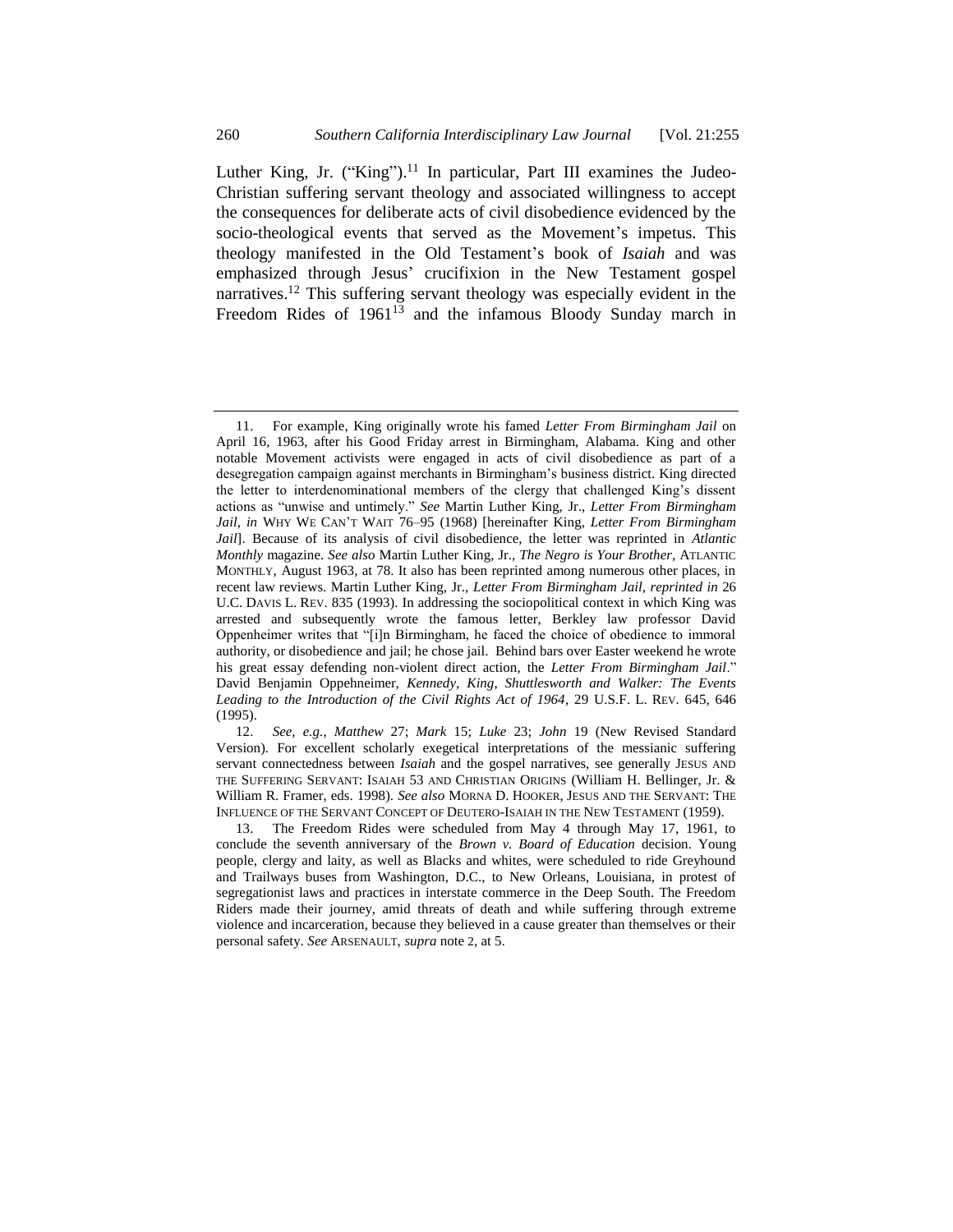1965.<sup>14</sup> Part IV of this Article demonstrates how the theological track of civil disobedience prompted socio-political events that resulted in a shift to the legal track of civil challenge.<sup>15</sup> Part IV also explores how civil disobedience was used by the dissidents to test their so-called guaranteed rights under the Fourteenth Amendment and to force the Supreme Court to define the contours of the "free speech" and "free assembly," rights guaranteed by the First Amendment.<sup>16</sup> Part V builds upon Part IV by arguing that the VRA—a quantifiable and empirical measure of societal and political inclusion—demonstrates the Movement was indeed successful.<sup>17</sup> Part V also briefly overviews the VRA's prospects for continued existence under the currently constituted Supreme Court.<sup>18</sup> Part VI transitions to examine how the civil uprising in Egypt reflects lessons from the Movement. Finally, Part VII concludes by synthesizing the theology of civil disobedience, the litigation of civil challenge, and the VRA, relying on empirical data and anecdotal argument to prove this Article's thesis. 19

## II. THE MOVEMENT'S CONNECTION BETWEEN CIVIL DISOBEDIENCE AND CIVIL CHALLENGE

*To call for disobedience to the law is acceptable behavior when such law transgresses upon the city of God.*

<span id="page-6-0"></span>—William F. Buckley, Jr.<sup>20</sup>

19. *See infra* Part VII (highlighting both empirical and anecdotal reasons to accept this Article's thesis as true).

20. William F. Buckley, Jr., *Separation of Church and State of a Different Kind*, HOUSTON CHRON., Mar. 23, 2006, at B11, *available at* http://www.chron.com/opinion/

outlook/article/Buckley-Separation-of-church-and-state-of-a-1499414.php (defending Catholic Cardinal Roger Mahoney of Los Angeles in a decision to ask Catholics to deliberately disobey an immigration law the U.S. Conference of Catholic Bishops deemed immoral).

<sup>14.</sup> *See infra* note [111](#page-35-0) and accompanying text (describing the events of Sunday, March 7, 1965, as peaceful protesters were violently beaten while attempting to march for the right to vote).

<sup>15.</sup> *See infra* Part IV.A.

<sup>16.</sup> *See infra* notes [86](#page-29-0)[–104](#page-33-0) and accompanying text.<br>17. *See infra* notes 115–141 and accompanying text

<sup>17.</sup> *See infra* notes [115–](#page-36-0)[141](#page-41-0) and accompanying text.<br>18. *See infra* Part V. B.

<sup>18.</sup> *See infra* Part V. B.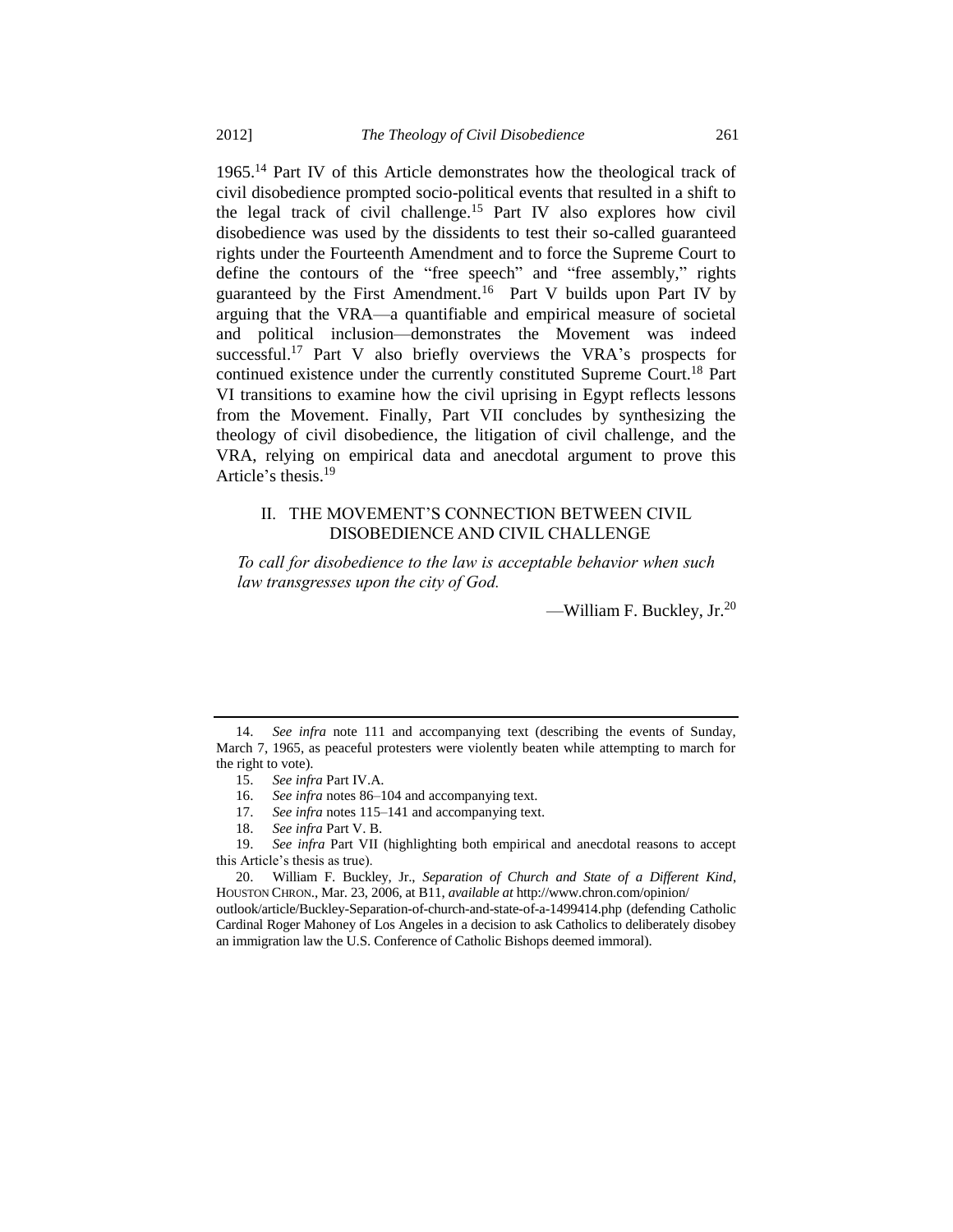# <span id="page-7-1"></span>A. DISTINGUISHING BETWEEN CIVIL DISOBEDIENCE AND CIVIL **CHALLENGE**

## 1. The Track of Civil Disobedience

The Movement's reform-oriented agenda essentially moved on parallel tracks of civil disobedience and civil challenge. While definitions of civil disobedience abound, $^{21}$  this Article defines civil disobedience as an outward act in direct contravention of a known prohibition or mandate, based on a moral duty to violate that which is deemed immoral, with the understanding that the immoral prohibition or mandate was governmentimposed.<sup>22</sup>

The Movement's track of civil disobedience was theologically-based and action-oriented, as many members of the clergy and committed laity defied what they deemed to be unjust laws.<sup>23</sup> For example, in spite of laws prohibiting African Americans from eating at public lunch counters in many places in the Deep South, many students and members of the clergy participated in lunch counter sit-ins as a means of civil disobedience.<sup>24</sup>

<span id="page-7-0"></span><sup>21.</sup> *See, e.g.*, Matthew R. Hall, *Guilty But Civilly Disobedient: Reconciling Civil Disobedience and the Rule of Law*, 28 CARDOZO L. REV. 2083, 2085 n.2 (2007); Steven M. Bauer & Peter J. Eckerstrom, Note, *The State Made Me Do It: The Applicability of the Necessity Defense to Civil Disobedience*, 39 STAN. L. REV. 1173, 1175 n.14 (1987); Symposium, *Symposium on Civil Disobedience*, 5 NOTRE DAME J. L. ETHICS & PUB. POL'Y (1991).

<sup>22.</sup> *See* Henry David Thoreau, *Civil Disobedience*, *in* THE POWER OF NONVIOLENCE 15 (2002).

<sup>23.</sup> This Article's definition of civil disobedience is quasi-First Amendment in nature as it presupposes the dissent actor(s) openly display their nonconformance against that which is deemed as unjust, by deliberately violating the government's prohibition in a public place during a peaceful assembly. *See supra* note [9](#page-4-0) and accompanying text. *See also* U.S. CONST. amend. I.

<sup>24.</sup> *See, e.g.*, DAVID J. GARROW, BEARING THE CROSS: MARTIN LUTHER KING, JR. AND THE SOUTHERN CHRISTIAN LEADERSHIP CONFERENCE 127–28 (1986) [hereinafter GARROW, BEARING THE CROSS] (discussing the North Carolina A&T college students' February 1, 1960, sit-ins in protest of racial segregation laws at the F.W. Woolworth lunch counter in Greensboro, N.C., along with Dr. King's vocal support of the college students' activities); DOROTHY STERLING, TEAR DOWN THE WALLS!: A HISTORY OF THE AMERICAN CIVIL RIGHTS MOVEMENT 190–93 (1968). Moreover, there are also countless historical examples of how interfaith clergy and seminarians hosted and participated in public demonstrations against unjust laws. *See, e.g.*, TAYLOR BRANCH, AT CANAAN'S EDGE: AMERICA IN THE KING YEARS 1965–68, at 216–17 (2006).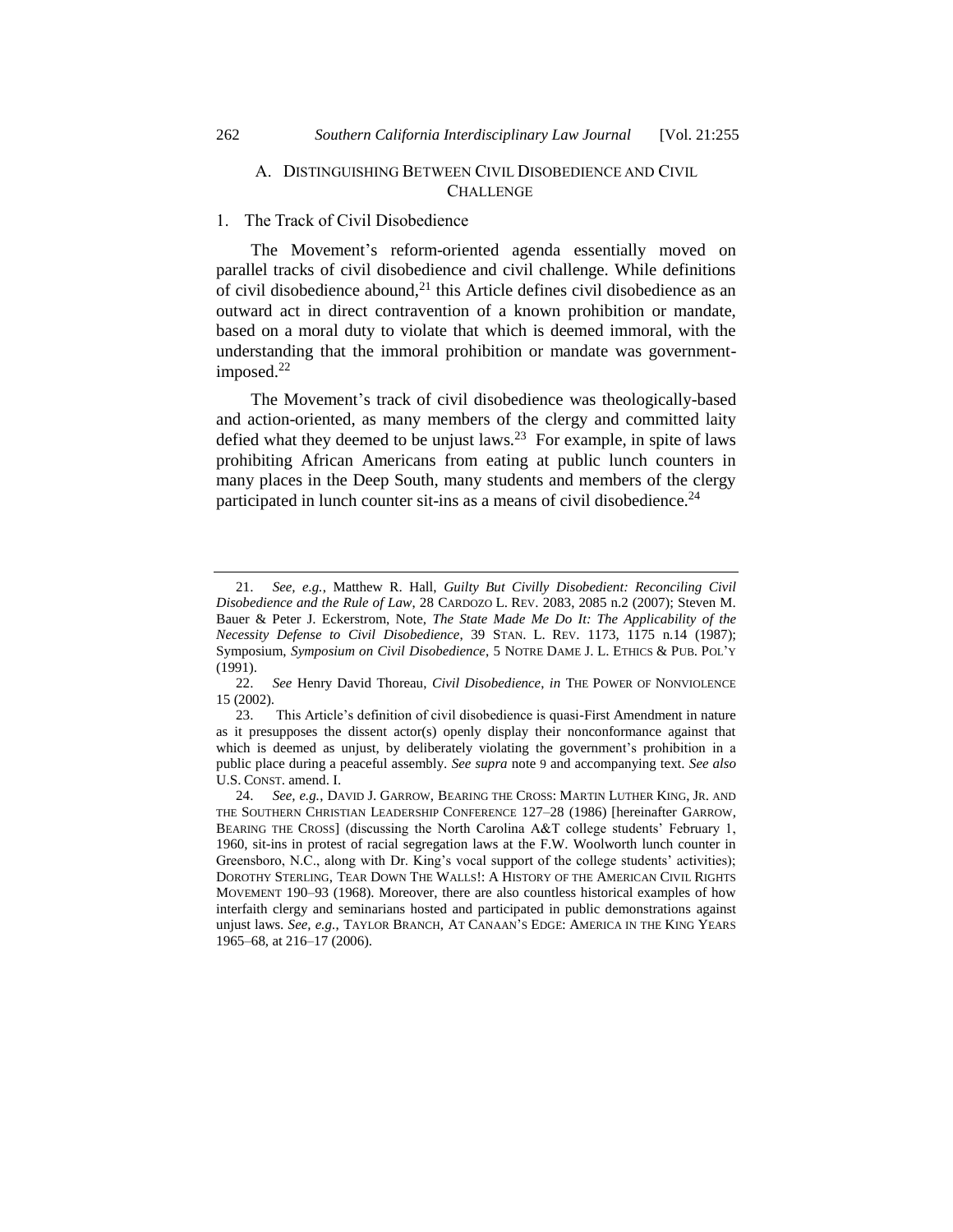### 2. The Track of Civil Challenge

<span id="page-8-0"></span>The track of civil challenge must be distinguished from the track of civil disobedience. This Article defines "civil challenge" as compliant action, operating within the established realm of acceptable government protocol, relying upon the First Amendment's protections to petition government for redress of grievances.<sup>25</sup> Accordingly the Movement's track of civil challenge was litigious in nature, marked by attorneys working in collaboration with organizations like the National Association for the Advancement of Colored People ("NAACP") to challenge the constitutionality of unjust laws within the judicial system.<sup>26</sup>

<sup>25.</sup> *See supra* note [9](#page-4-0) and accompanying text; U.S. CONST. amend. I. *See also* Gregory A. Mark, *The Vestigial Constitution: The History and Significance of the Right to Petition*, 66 FORDHAM L. REV. 2153 (1998) (providing a historical analysis of the First Amendment's Petition Clause, with an emphasis on its political origins in colonial America, and discussing its inherently political function); Julie M. Spanbauer, *The First Amendment Right to Petition Government for a Redress of Grievances: Cut From a Different Cloth*, 21 HASTINGS CONST. L.Q. 15 (1993)**.** Although the First Amendment concept of petitioning government for redress of grievances can mean an indirect petition through Congress, as other scholarship makes clear, it was not until after the VRA's 1965 enactment that there was a significant increase in the number of African Americans elected to Congress and to state legislatures. *See, e.g.*, Jonathan C. Augustine, *Rethinking Shaw v. Reno, The Supreme Court's Benign Race-Related Jurisprudence and Louisiana's Recent Reapportionment*: *The Argument for Intermediate Scrutiny in Racial Gerrymandering According to the Voting Rights Act*, 29 S.U. L. REV. 151, 151-52 (2002). Indeed, there was no Congressional Black Caucus as is known today. *See generally, About: Our History,* CBC, http://thecongressionalblackcaucus.com/about/ourhistory (last visited Mar. 6, 2012). During the Movement, therefore, even though the First Amendment's right to petition included political participation, prior to the VRA's enactment, the track of civil challenge was limited to the petitioning of government through the judicial system.

<sup>26.</sup> The oft-cited *Brown v. Board of Education.*, 347 U.S. 483 (1954)*,* challenging the constitutionality of school segregation laws under the Fourteenth Amendment's Equal Protection Clause, provides an example of civil challenge*. See, e.g.*, ROBERT J. COTTROL, RAYMOND T. DIAMOND & LELAND B. WARE, *BROWN V. BOARD OF EDUCATION*: CASTE, CULTURE, AND THE CONSTITUTION 101–18 (2003) (detailing the NAACP's many efforts at challenging "separate but equal" in public education); RAWN JAMES, JR., ROOT AND BRANCH: CHARLES HAMILTON HOUSTON, THURGOOD MARSHALL, AND THE STRUGGLE TO END SEGREGATION (2010); CHARLES J. OGLETREE, JR., ALL DELIBERATE SPEED: REFLECTIONS ON THE FIRST HALF CENTURY OF *BROWN V. BOARD OF EDUCATION*, 116–23 (2004) (discussing Charles Hamilton Houston's role as special counsel to the NAACP and the many litigious challenges instituted against Jim Crow segregation laws); Jonathan C. Augustine & Craig M. Freeman, *Grading the Graders and Reforming the Reform: An Analysis of the State of Public Education Ten Years After* No Child Left Behind, 57 LOY. L. REV. 237, 264–67 (2011) (discussing many of the systemic inequities in public educational systems resulting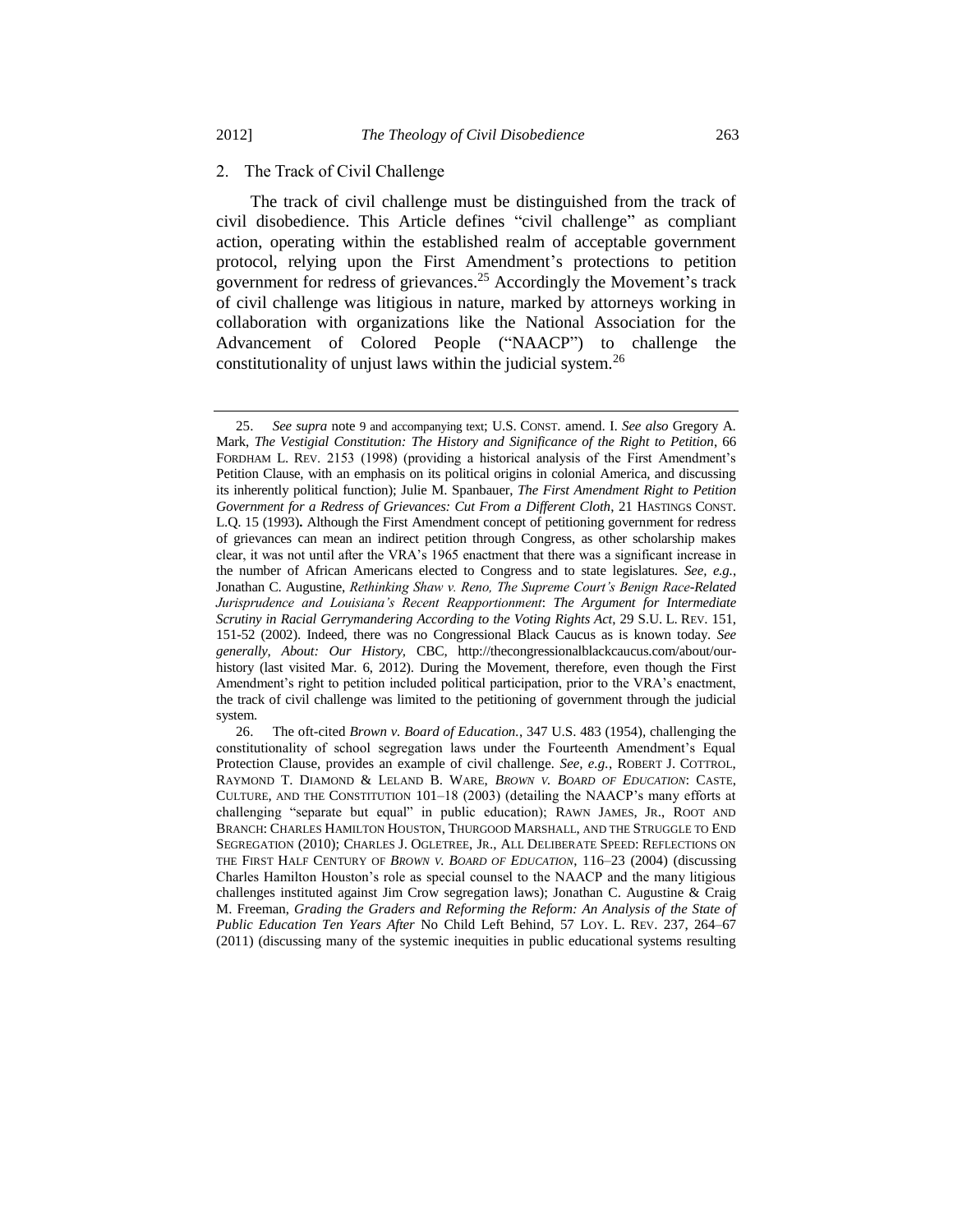#### 3. Reconciling the Tracks of Civil Disobedience and Civil Challenge

Although the respective tracks of civil disobedience and civil challenge ran parallel courses, civil disobedience often led to civil challenge. While the aftermath of Rosa Parks's refusal to give up her bus seat and the Montgomery Bus Boycott, for example, demonstrate how the Movement's acts of civil disobedience ultimately helped shape the First Amendment,<sup>27</sup> the associated lawsuit *Browder v. Gayle* shows how civil disobedience naturally led to civil challenge.<sup>28</sup>

# III. THE THEOLOGICAL UNDERPINNINGS OF THE MOVEMENT'S TRACK OF CIVIL DISOBEDIENCE

<span id="page-9-0"></span>*[T]he movement's bold strand of nonviolence (and we will surely teach that there were other, sometimes competing, strands) provides a chance and a challenge that cannot be left unmet. It allows us to go with our students as deeply as we choose toward the sources of that lifestyle, delving, for instance, into the experience and experiments of Gandhi and his movement, into the paths of the Buddha, working our way toward Jesus of Nazareth and his justice-obsessed brother and sister prophets of Israel, moving quietly, firmly into the river-deep meditations of Howard Thurman—perhaps even reading more of King than the worthy and well-worn 1963 March on Washington "I Have a Dream" speech. We must work our way into the depths of spirit which supplied the movement with so much of its early power.*

<span id="page-9-1"></span>—Vincent Harding, *Hope and History*<sup>29</sup>

29. VINCENT HARDING, HOPE AND HISTORY: WHY WE MUST SHARE THE STORY OF THE MOVEMENT 98 (1990) (emphasis added) (discussing the theology of hope that permeated the civil disobedience during the Civil Rights Movement).

from de jure and de facto segregation). *See also*, Wendy B. Scott, *Dr. King and Parents Involved: The Battle for Hearts and Minds*, 32 N.Y.U. REV. L. & SOC. CHANGE 543 (2008).

<sup>27.</sup> *See infra* Part IV.

<sup>28.</sup> During the Montgomery Bus Boycott, an act that resulted from Parks's act of civil disobedience, members of the Montgomery Improvement Association concurrently engaged in civil challenge by testing the constitutionality of an Alabama state statute and companion Montgomery municipal ordinance requiring racial segregation in carriers of public transportation. The Alabama federal district court declared the laws unconstitutional and the United States Supreme Court affirmed on appeal. *Browder v. Gayle*, 142 F. Supp. 707, 715- 17 (M.D. Al. 1956), *aff'd*, 352 U.S. 903 (1956) (distinguishing *Plessy v. Ferguson*, 163 U.S. 537 (1896) and relying on *Shelley v. Kramer*, 334 U.S. 1, 22 (1948) to declare the Alabama laws at issue unconstitutional).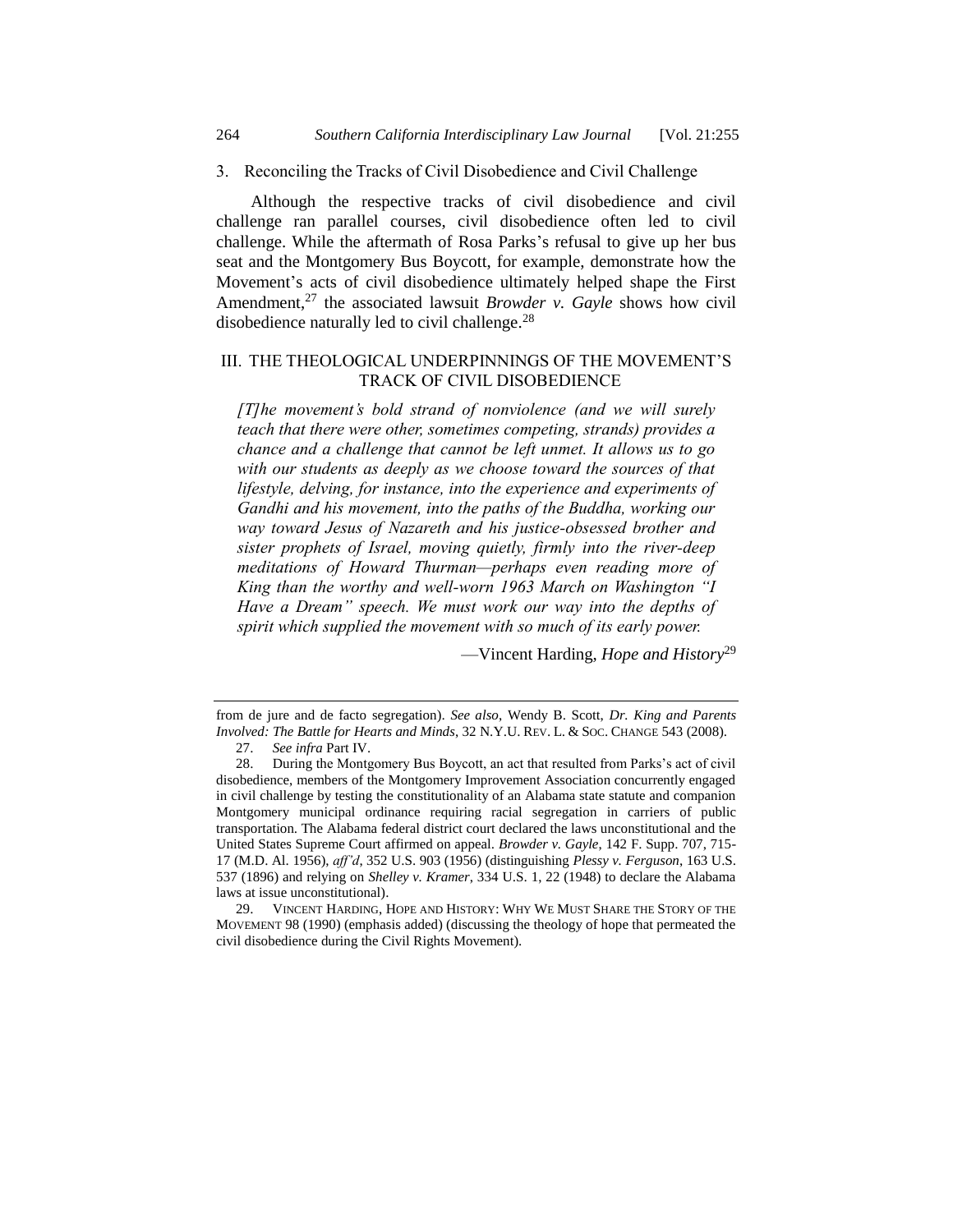#### <span id="page-10-0"></span>A. THE ROLE OF THE CLERGY

Although the Movement's impetus came from outside of the church,  $30$ the clergy accepted leadership in a newly developing "social gospel" and provided "[B]lack"<sup>31</sup> Americans with a sense of stability in the midst of ongoing social change.<sup>32</sup> Black members of the clergy were natural leaders of the Movement because of their independence. Like African American lawyers who served a primarily Black clientele, African American pastors who served a predominately Black congregation were largely immune from white reprisal. The theologically-based interfaith organization that provided a cooperative infrastructure for the clergy's active involvement in the Movement was the Southern Christian Leadership Conference ("SCLC"), founded in 1957.<sup>33</sup> Through the Black church, ministers helped facilitate

32. *See* FAIRCLOUGH, *supra* not[e 30,](#page-10-0) at 15.

33. *See id.*; GARROW, BEARING THE CROSS, *supra* note [24,](#page-7-0) at 97 (discussing King's proposal to name the civil rights organization the Southern *Christian* Leadership Conference

<sup>30.</sup> Rosa Parks's dissident act of civil disobedience was in response to the 1950s sociopolitical climate. After she was arrested for refusing to follow a bus driver's order to vacate her seat for a white passenger, King and almost all the other African American ministers in Montgomery led a boycott of the city's bus system. *See* MARTIN LUTHER KING, JR., STRIDE TOWARD FREEDOM 43–48 (1958). *See also* JAMES H. CONE, RISKS OF FAITH: THE EMERGENCE OF A BLACK THEOLOGY OF LIBERATION, 1968-1998, 57–58 (1999) (discussing King's study of Henry David Thoreau while a student at Morehouse College and Gandhi while at Crozier Seminary as influences on his philosophical development regarding civil disobedience). Further, in noting the boycott's significance in the Movement and indirectly describing a difference between civil disobedience and civil challenge, Professor Oppenheimer writes that:

The Montgomery bus boycott initiated a profound change in the struggle for civil rights. Whereas the NAACP believed in legal reform through lobbying and litigation, the preachers used the weapon of direct confrontation. *Dr. King believed that only by personally confronting the immorality of segregation, placing his own safety and liberty at risk, would the laws of inequality be challenged.*

Oppenheimer, *supra* note [11](#page-5-0) at 648 (emphasis added). *See also* ADAM FAIRCLOUGH, TO REDEEM THE SOUL OF AMERICA: THE SOUTHERN CHRISTIAN LEADERSHIP CONFERENCE AND MARTIN LUTHER KING, JR. (1987).

<sup>31.</sup> Several legal scholars argue "Black" should be capitalized as a proper noun because, similar to Asian and Latino, it denotes a specific cultural group. *See, e.g.,* D. Wendy Greene, *Black Women Can't Have Blonde Hair . . . in the Workplace*, 14 J. GENDER RACE & JUST. 405, 405 n.2 (2011); Kimberlé Williams Crenshaw, *Race, Reform, and Rentrenchment*: *Transformation and Legitimation in Antidiscrimination Law*, 101 HARV. L. REV. 1331, 1332 n. 2 (1988). *See also* Neil Gotanda*, A Critique of "Our Constitution is Color-Blind",* 44 STAN. L. REV. 1, 4 (1991). In deference to these scholars' advocacy, the author hereinafter either uses the terms "African American" or "Black" to denote Americans of African descendent.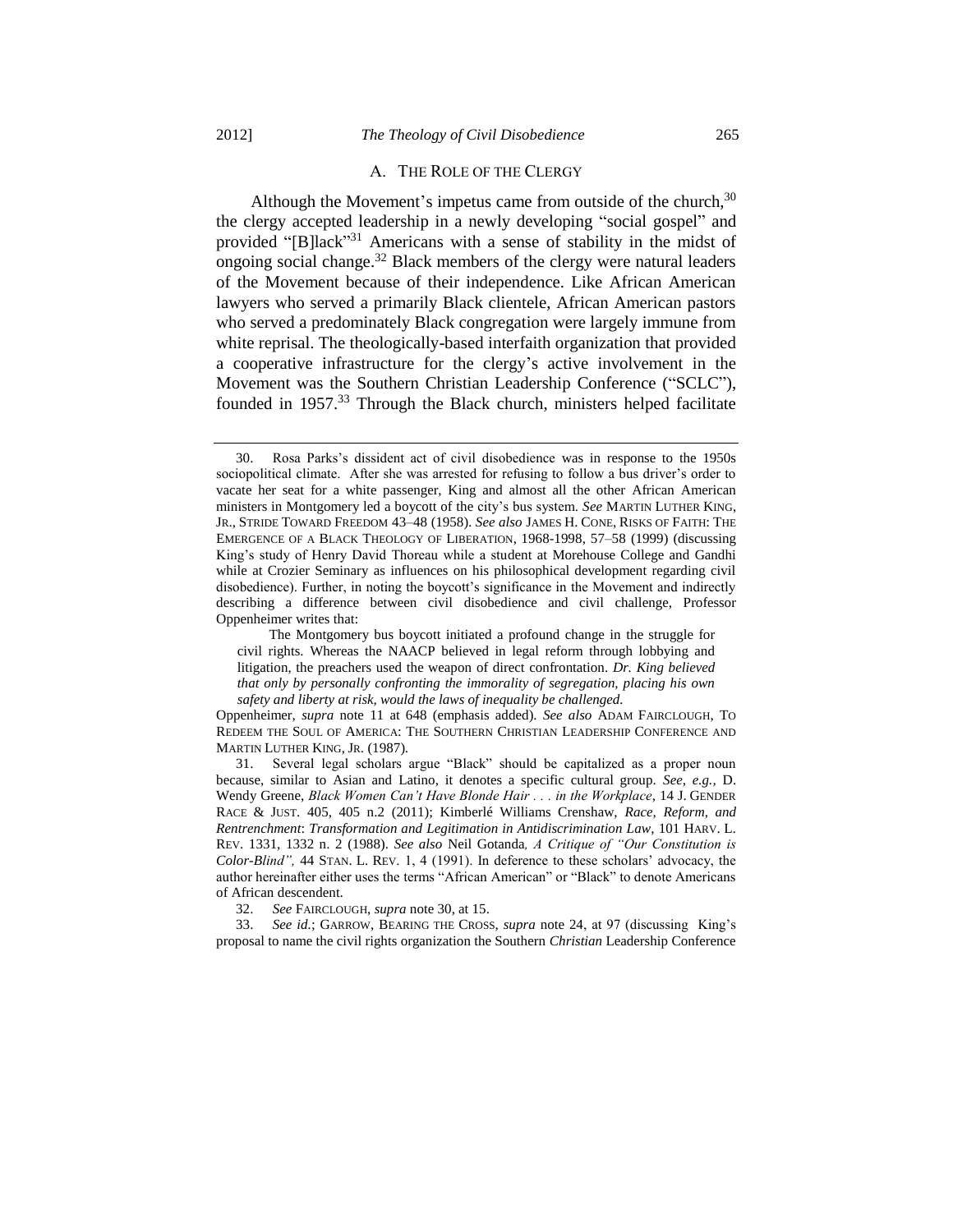the Movement by organizing and leading bus boycotts across the South.<sup>34</sup> In addition, Fred Shuttlesworth, an Alabama clergyman, was instrumental in organizing an alternative civil rights group in Birmingham after the state legislature outlawed the NAACP.<sup>35</sup>

# <span id="page-11-0"></span>B. THE MOVEMENT'S MOTIVATING THEOLOGICAL PRINCIPLES

The primary theological principles that motivated the Movement were: (1) the concept of evangelical liberalism, which envisioned an active role for Christians and the church in reforming social institutions; (2) the moral duty—one which flowed from evangelical liberalism—to disobey unjust laws; (3) King's emphasis on love and equality; and (4) the messianic suffering servant theology. This section explores the manner in which these theological principles permeated and motivated both the Movement's clergy leadership and lay participants. Because of his influential role and leadership, King and his contributions receive special attention herein.

<sup>&</sup>quot;to emphasize that most of its participants and its potential popular base came from the black church").

<sup>34.</sup> It bears noting that the Montgomery boycott was not the first of its kind. Two years earlier, in Baton Rouge, Louisiana, Blacks also boycotted city busses as a means of economic pressure. Willing to compromise on the parts of both Black and white citizens, Rev. T.J. Jemison and Baton Rouge's Black ministerial leadership succeeded in establishing a "first come, first served" segregated seating. Under this arrangement, white passengers took seats from the front of the bus going toward the rear, while Blacks seated themselves from the rear toward the front. It eliminated the more objectionable features of bus segregation: Blacks having to surrender their places to whites or being compelled to stand while reserved "white" seats remained empty. *See* FAIRCLOUGH, *supra* note [30,](#page-10-0) at 11–12. *See also* ANTOINE L. JOSEPH, THE DYNAMICS OF RACIAL PROGRESS: ECONOMIC INEQUALITY AND RACE RELATIONS SINCE RECONSTRUCTION 120 (2005)(discussing the popularity of the Baton Rouge, Louisiana bus boycott of 1953 and how it was overshadowed by the publicity generated from the arguments leading up to the Supreme Court's historic May 17, 1954, decision in *Brown v. Board of Education*, 347 U.S. 483 (1954)). Additionally, during King's leadership of the Montgomery Boycott, a bus boycott was also underway in Tallahassee, Florida. FAIRCLOUGH, *supra* not[e 30,](#page-10-0) at 13–14.

<sup>35.</sup> After the Montgomery boycott's success, segregationists in Alabama successfully sought an injunction prohibiting the NAACP from operating within the state. When the NAACP opposed the injunction, the state of Alabama successfully sought disclosure of the NAACP's membership lists. *See,* MARK V. TUSHNET, MAKING CIVIL RIGHTS LAW: THURGOOD MARSHALL AND THE SUPREME COURT, 1936–1961, 283–84 (1994). On appeal, however, the Supreme Court reversed. NAACP v. Alabama, 377 U.S. 288 (1964).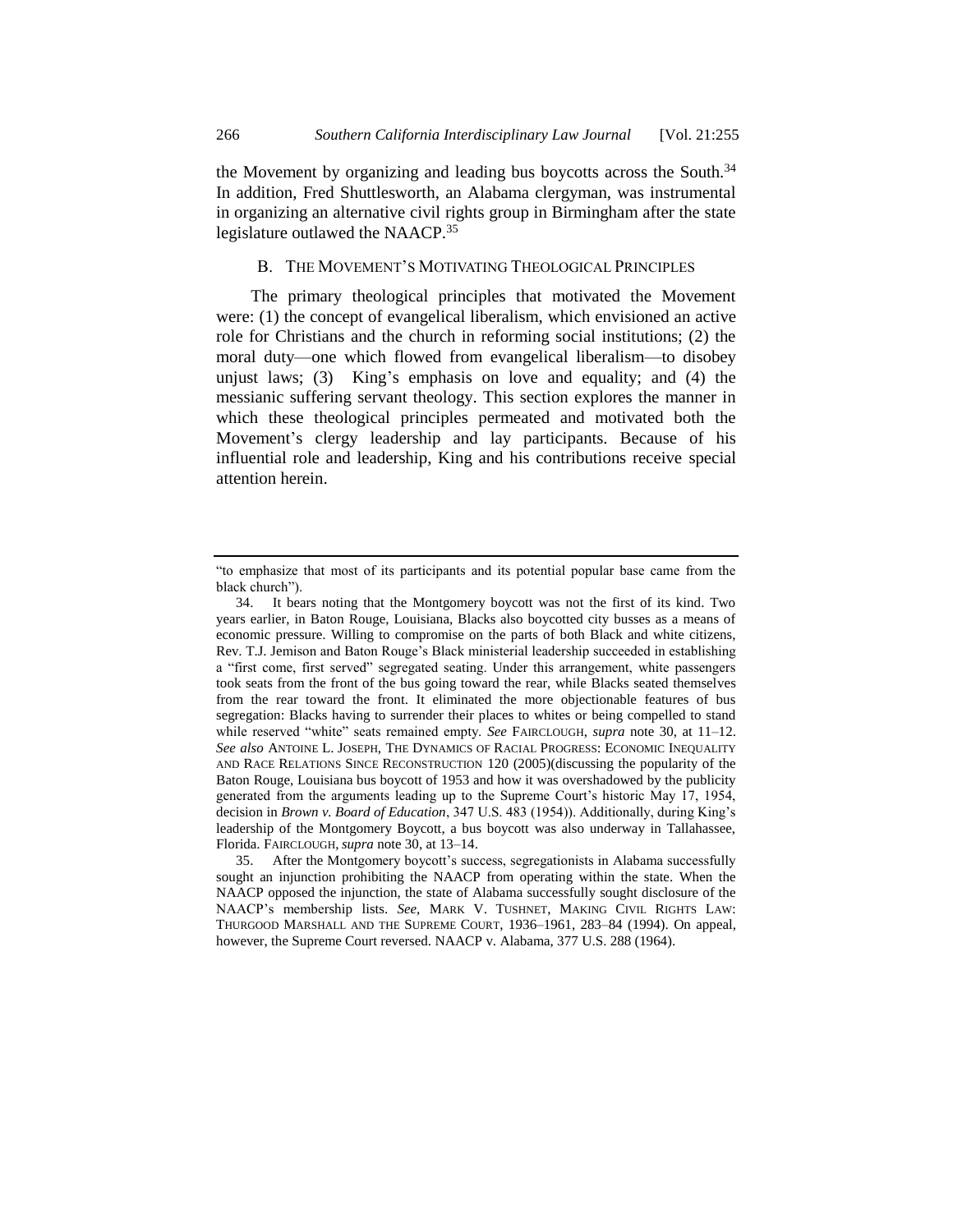#### 1. Evangelical Liberalism

<span id="page-12-0"></span>The Movement's foundational theology, led by the SCLC and many ordained clergy, was based on the concept of evangelical liberalism. Evangelical liberalism focused on human goodness and the church's necessary social role in society at large.<sup>36</sup> In contrast, unlike evangelical conservatism, which envisioned a strict separation between the church and social and political issues, evangelical liberalism envisioned Christians and the church playing an active role in reforming or eradicating unjust social and political institutions—like slavery and segregation—to reflect Christian ideals.<sup>37</sup> In a sense, therefore, evangelical liberalism was more presentminded than evangelical conservatism in that it attempted to focus

<sup>36.</sup> As Georgetown law professor Anthony Cook writes:

Evangelical liberalism, from its theory of human nature, deduced a new role for the Church and for Christians. Given intrinsic human goodness, social institutions could and should be transformed to reflect more accurately the ideals of universal kinship and cooperation. An infallible scripture reflecting the static will of God could not justify social institutions like slavery and segregation.

Anthony E. Cook, *Beyond Critical Legal Studies: The Reconstructive Theology of Dr. Martin Luther King, Jr*., *in* CRITICAL RACE THEORY: THE KEY WRITINGS THAT FORMED THE MOVEMENT 95 (Kimberlé Crenshaw et al., eds. 1995) (originally published at 103 HARV. L. REV. 985 (1990)). Furthermore, as other scholarship notes, "'the formative religious traditions of the Western world—Judaism and Christianity—have for millennia embraced the conviction that their religious duty entailed active intervention in the 'body politic.' As a result . . . 'churches and synagogues can no more be silent on public issues than human beings can refrain from breathing.'" Daniel O. Conkle, *Secular Fundamentalism, Religious Fundamentalism, and the Search for Truth in Contemporary America*, *in* LAW & RELIGION: A CRITICAL ANTHOLOGY 326 (Stephen M. Feldman, ed. 2000) (internal citations omitted). Moreover, King was influenced by the theology of Walter Rauschenbusch, a Baptist minister and professor of church history, who "believed that the American democracy undergirded by Christian morality represented a new era of social progress." Janet Forsythe Fishburn, *Walter Rauschenbusch and "The Woman Movement": A Gender Analysis*, *in*  GENDER AND THE SOCIAL GOSPEL 71 (Wendy J. Deichmann Edwards & Carolyn De Swarte Gifford, eds. 2003). Further, King also credited his studies of Rauschenbusch and Gandhi's ethics of nonviolence as a basis for his social views. *See* Michael Dwayne Blackwell, *In the Legacy of Martin Luther King, Jr.: the Social Gospel of Faye Wattleton and Marian Wright Edelman*, *in* GENDER AND THE SOCIAL GOSPEL 217 (Wendy J. Deichmann Edwards & Carolyn De Swarte Gifford, eds. 2003).

<sup>37.</sup> Indeed, with respect to the church's role in society, Cook also writes that "unlike the dichotomy of conservative evangelicalism, there was a necessary relationship between the sacred and the secular, the Church and social issues." Cook, *supra* note [36,](#page-12-0) at 95.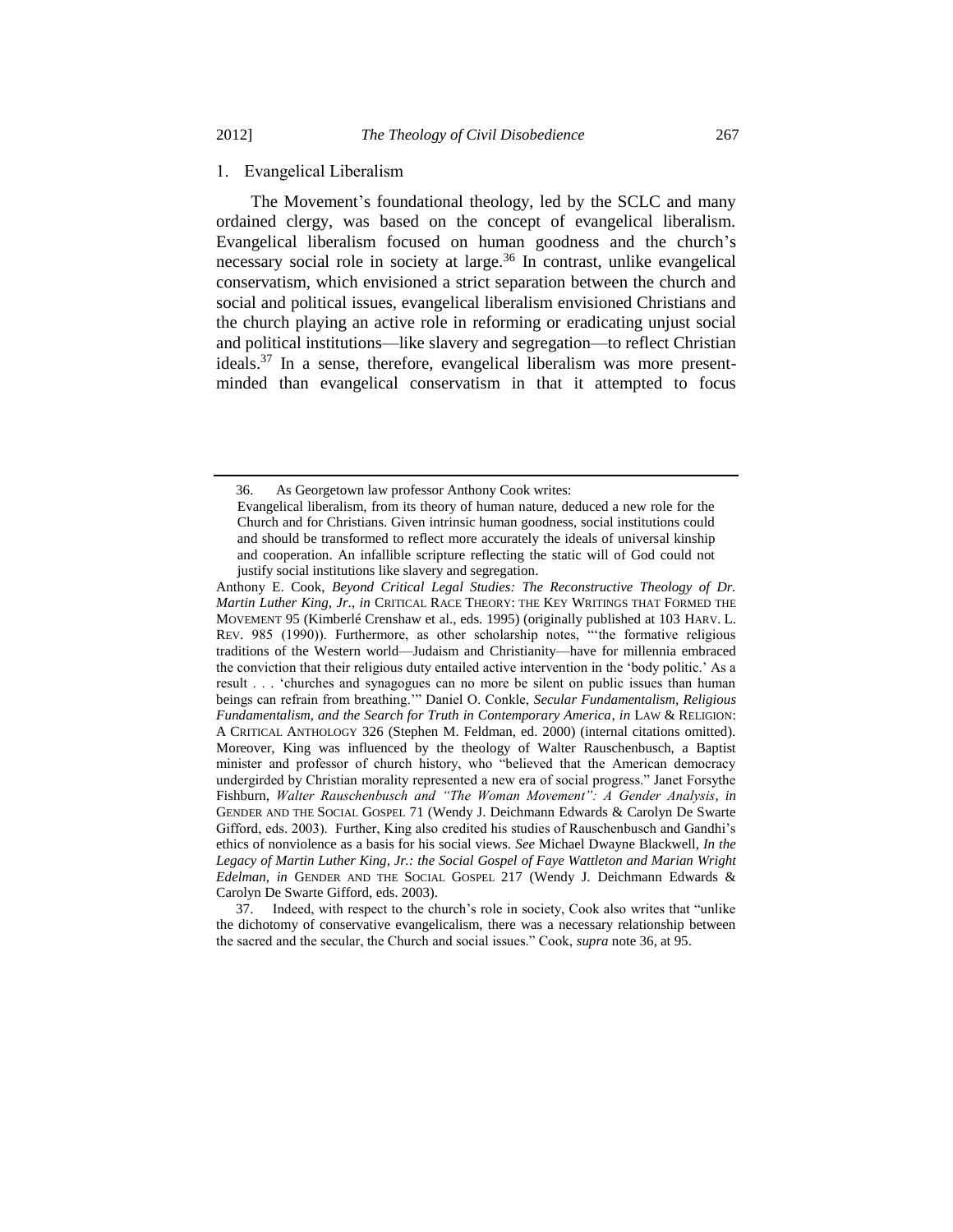<span id="page-13-1"></span>Christians on society's existing injustices, rather than the future rewards of an afterlife.<sup>38</sup>

# 2. The Moral Duty to Disobey Unjust Laws

The Movement was characterized by a belief that people had a moral duty to deliberately disobey unjust laws. With respect to King's theological beliefs regarding this duty, Peter Paris, professor emeritus at Princeton Theological Seminary, explains that "[s]ince King had advocated time and again that those who acquiesce to evil participate in promoting evil and are, therefore, as much the agents of evil as the initiators themselves, he concluded that *one could not be moral by obeying immoral laws*." 39

<span id="page-13-0"></span>Any decision by the leaders and participants in the Movement to engage in civil disobedience was the product of a deliberate process. As a requisite, they initially engaged in acts of discernment to determine whether a law was "just" or "unjust." In doing so, King was influenced by St. Augustine, writing the following in his *Letter from a Birmingham Jail*:

You express a great deal of anxiety over our willingness to break unjust laws. This is certainly a legitimate concern. Since we so diligently urge people to obey the Supreme Court's decision of 1954 outlawing segregation in the public schools, at first glance it may seem rather paradoxical for us consciously to break laws. One may well ask: "How can you advocate breaking some laws and obeying others?" The answer lies in the fact that there are two types of laws: just and unjust. . . . One has not only a legal but a moral responsibility to obey just laws. Conversely, one has a moral responsibility to disobey unjust laws. I would agree with St. Augustine that "an unjust law is no law at all."<sup>40</sup>

<sup>38.</sup> *Id.* (recognizing that it was necessary for "[t]he social gospel [to] turn[] Christian attention [away] from the glories of the kingdom to come to the injustices of the kingdom at hand"). *See also* ALBERT J. RABOTEAU, CANAAN LAND: A RELIGIOUS HISTORY OF AFRICAN AMERICANS 124 (2001) ("The churches not only reacted to social and political change; they also participated in making it happen."). Further, at the end of the successful Montgomery boycott, King himself remarked about the church's "old order" passing away as the church moved toward stressing a social gospel as well as a gospel of salvation. MARSH, *supra* note [2](#page-2-0), at 1. *See also* CHARLES MARSH, GOD'S LONG SUMMER: STORIES OF FAITH AND CIVIL RIGHTS (1997) (discussing the role of faith and the church's developing social gospel, with a focus on the national events occurring in Mississippi during the summer of 1964).

<sup>39.</sup> PETER J. PARIS, BLACK RELIGIOUS LEADERS: CONFLICT IN UNITY 120–21 (1991) (emphasis added).

<sup>40.</sup> King, *Letter from Birmingham Jail, supra* not[e 11,](#page-5-0) at 82.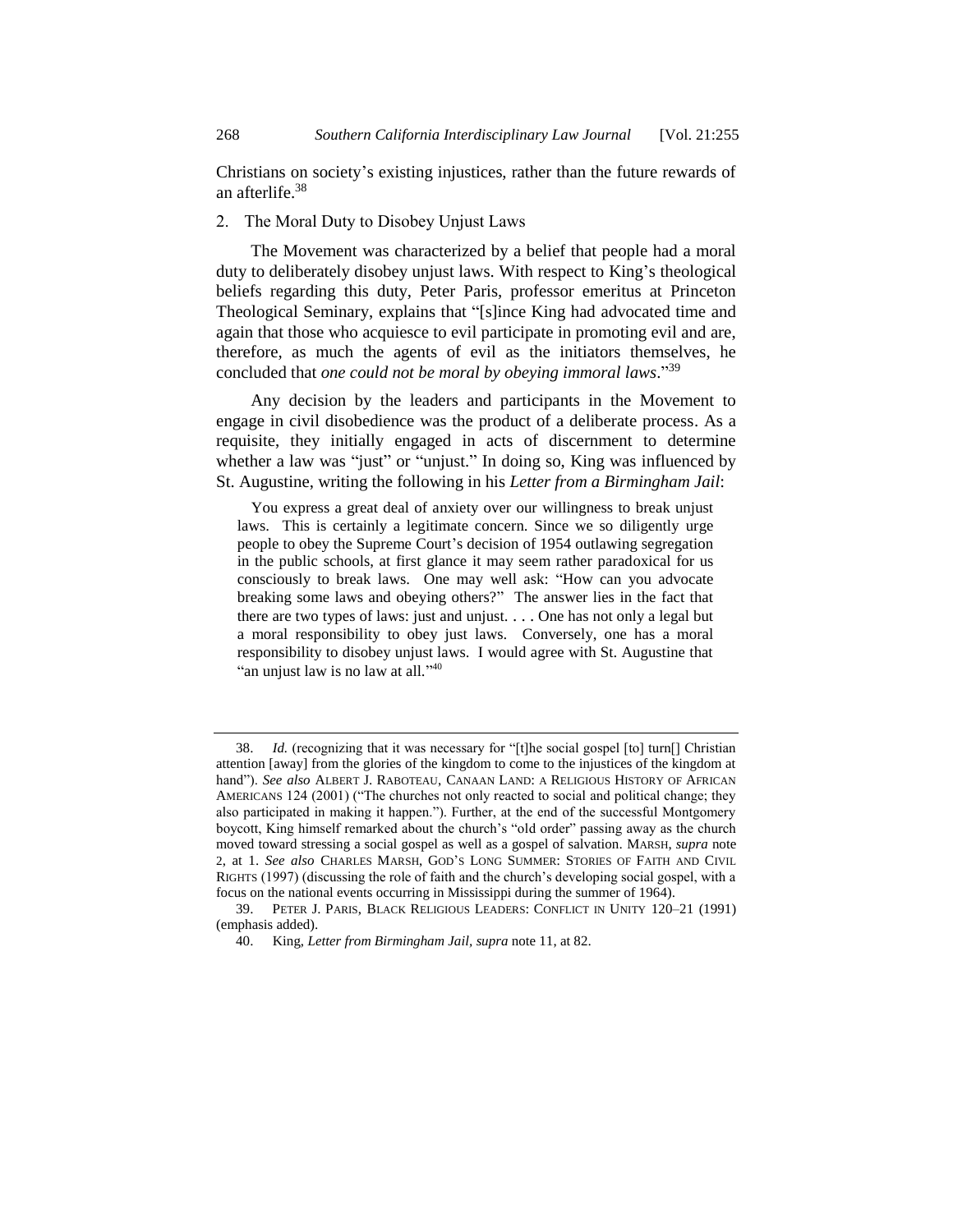King's explanation to his fellow members of the clergy regarding the Movement's civil disobedience in Birmingham did not stop with his reliance on St. Augustine. King went further to expound on his discernment between "just" and "unjust" laws to support his actions. In relevant part, he continued by asking

[n]ow, what is the difference between the two? How does one determine whether a law is just or unjust? A just law is a man-man code that squares with the moral law or the law of God. An unjust law is a law that is out of harmony with the moral law. To put it in the terms of St. Thomas Aquinas: an unjust law is a human law not rooted in eternal law and natural law. Any law that uplifts human personality is just. Any law that degrades human personality is unjust. All segregation statutes are unjust because segregation distorts the soul and damages the personality. It gives the segregator a false sense of superiority and the segregated a false sense of inferiority.<sup>41</sup>

After making the requisite determination, the leaders decided whether they would follow or peacefully disobey the law. If they deemed a law unjust, they deliberately engaged in active disobedience. For example, although there is a popular misconception that Rosa Parks's historic act of civil disobedience was merely that of a fatigued worker, scholars observe that her action was actually a deliberate and conscientious objection:

Her decision to choose arrest rather than humiliation when driver J. F. Blake ordered her to give up her seat on December 1, 1955, was more than the impulsive gesture of a seamstress with sore feet. Although shy and unassuming, Rosa Parks held strong and well-developed views about the inequities of segregation. Long active in the NAACP, she had served as secretary of the local branch. In the summer of 1953 she spent two weeks at Highlander Folk School in Monteagle, Tennessee, an institution which assiduously encouraged interracial amity. Founded and run by Myles Horton, Highlander flouted the local segregation laws and gave black and white Southerners a virtually unique opportunity to meet and mingle on

<sup>41.</sup> *Id.* (emphasis added). One can also logically argue that as a Baptist minister, King's willingness to break laws for a noble cause was patterned after Jesus' violation of the Hebrew laws prohibiting work on the Sabbath, as done during his public ministry. *See, e.g.*, *Matthew* 12:9–15. Accordingly, King's Judeo-Christian theology and associated willingness to accept the consequences of breaking unjust laws shows that "[t]he philosophy of civil disobedience embodies the recognition that obligations beyond those of the law might compel law breaking, but the doctrine steers that impulse toward a tightly-cabined form of illegal protest nevertheless consistent with respect to the rule of law." Hall, *supra* note [21,](#page-7-1) at 2083.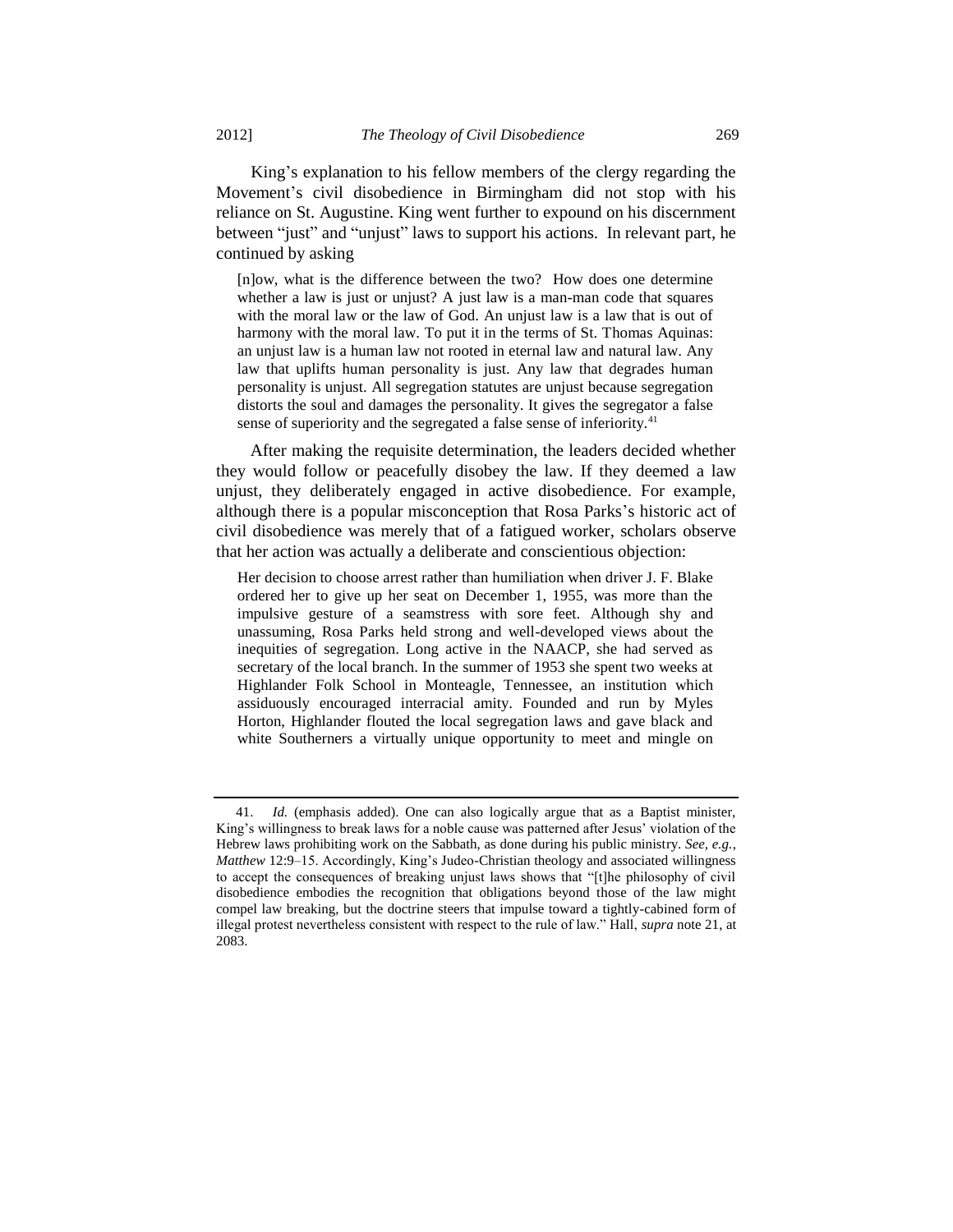<span id="page-15-1"></span>equal terms. Rosa Parks's protest on the Cleveland Avenue bus was the purposeful act of a politically aware person.<sup>42</sup>

King's belief in a moral duty to disobey unjust laws was tempered with a respect for the rule of law, as he and his followers accepted the penalties for violating laws they considered unjust:<sup>43</sup> "King contended that the breaking of unjust laws must be done in the spirit of love<sup>44</sup> and with a willingness to accept the penalty. The latter attitude demonstrates a high regard for law in principle."<sup>45</sup> Moreover, highly reputed church historians view the Movement's theological underpinning as a faithful willingness to suffer the consequences of direct actions, such as sit-ins and marches, for the anticipated reform of an unjust system.<sup>46</sup>

<span id="page-15-0"></span>3. Love and Equality

King's socio-political theology was, first and foremost, undergirded by a Christian philosophy of love.<sup>47</sup> As Professor Paris writes, King believed:

46. *See generally* 2 JUSTO L. GONZÁLEZ, THE STORY OF CHRISTIANITY: THE REFORMATION TO THE PRESENT DAY 485 (2010) (discussing King, the SCLC, and direct action during the Movement).

47. Ironically, notwithstanding such philosophy, many Christians justified racial discrimination, including the institution of slavery, under the so-called Curse of Ham detailed in *Genesis* 9. *See generally* DAVID M. WHITFORD, THE CURSE OF HAM IN THE EARLY MODERN ERA: THE BIBLE AND THE JUSTIFICATION FOR SLAVERY 1–2 (2009) (discussing former U.S. Senator Robert Byrd's opposition to the Civil Rights Act of 1964 and his justification of Jim Crow segregation based on *Genesis* 9:18–27); George H. Taylor, *Race, Religion, and the Law: The Tension Between Spirit and Its Institutionalization*, 6 U. MD. L.J. RACE, RELIGION, GENDER & CLASS 51, 52 (2006) ("Biblical predicates for racist claims by [w]hite Christians include the condemnation by Noah of his son Ham's progeny, due to Ham's misconduct. The book of *Genesis* quotes Noah saying of Ham's son, Canaan: 'Cursed be Canaan; a slave of slaves shall he be to his brothers.'") (quoting *Genesis* 9:25 (RSV)); *Numbers 25* (detailing the violence instituted because of interracial relations between the children Israel and other nations). Professor Anthony Cook credits King's theological studies as providing the foundation upon which he was able to deconstruct the logic of both "biblically-based racists," like *Genesis* 9 justifiers, and the "slow down clergy," like those who sent their written criticism to which King responded in writing

<sup>42.</sup> FAIRCLOUGH, *supra* not[e 30,](#page-10-0) at 16.

<sup>43.</sup> *See, e.g.,* Murray, *supra* not[e 2,](#page-2-0) at 73–74.

<sup>44.</sup> Professor Murray describes King's philosophy of love as "agape." *Id.* Indeed, theologians regard the Greek word agape as love or allegiance shared by members of a group. *See, e.g.*, BRUCE J. MALINA & JOHN J. PILCH, SOCIAL-SCIENCE COMMENTARY ON THE LETTERS OF PAUL 116–18 (2006) (defining and discussing the concept of agape in the Apostle Paul's *Corinthians* 13).

<sup>45.</sup> PARIS, *supra* note [39,](#page-13-0) at 120–21.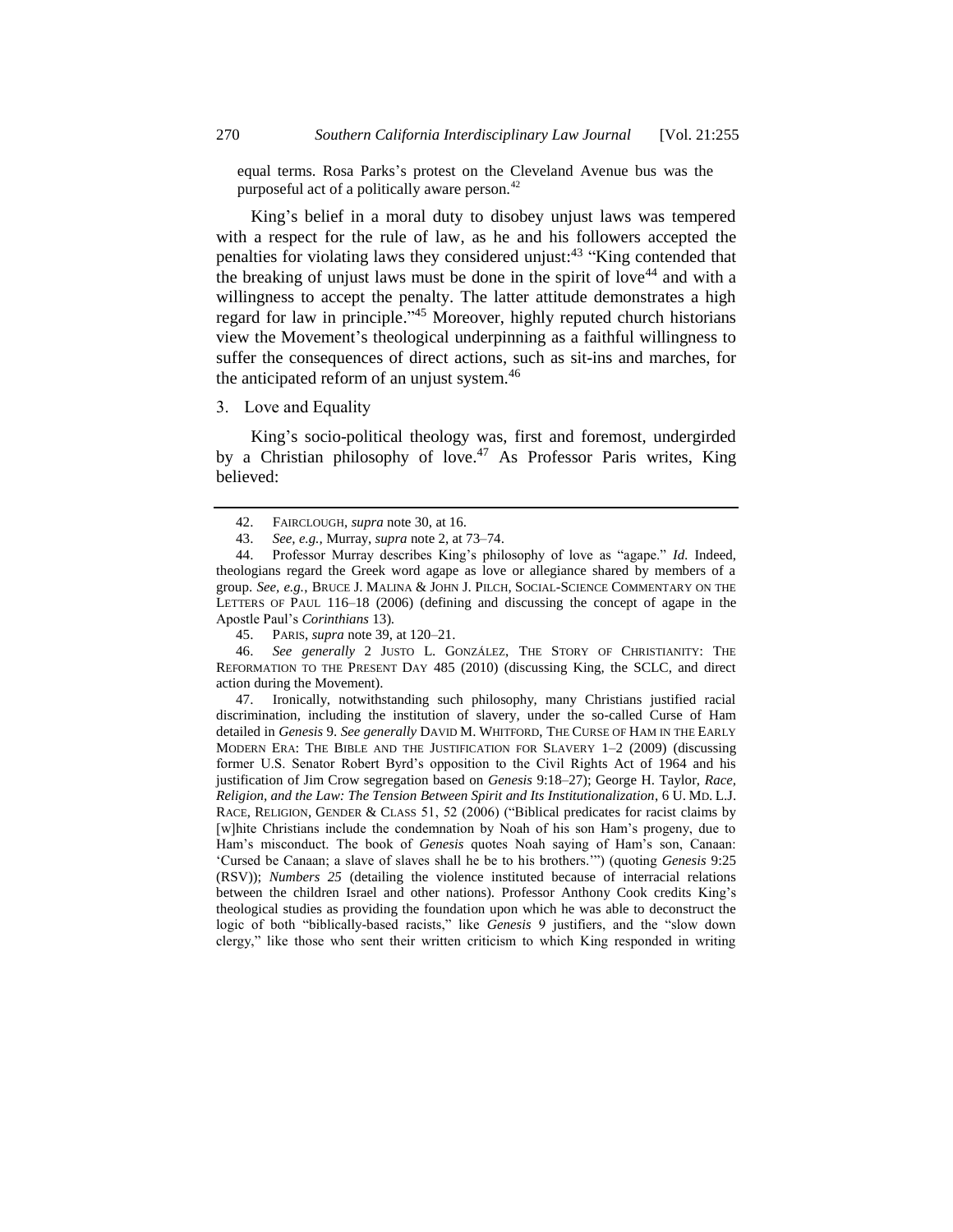Not only was love in the form of nonviolent resistance in accord with God's will, but, he claimed, it was the most effective means available to the oppressed in their fight against injustice. Indeed, he contended that there would be no permanent solution to the race problem until oppressed people developed the capacity to love their enemies.<sup>48</sup>

King's unfavorable experiences in litigation suggest he preferred civil disobedience to civil challenge. For example, when King and others in the Movement challenged Birmingham Commissioner Eugene "Bull" Connor's discriminatory refusal to issue a parade permit that would have allowed clergy members to peacefully and legally assemble on Good Friday in 1963, they lost before the Supreme Court.<sup>49</sup> After the Alabama court enjoined the ministers from assembling, the Supreme Court affirmed, looking solely at the fact that the protestors lacked a permit.<sup>50</sup> The Court neglected to cite the discriminatory motives behind Connor's denial of the permit:

<span id="page-16-0"></span>The rule of law that Alabama followed in this case reflects a belief that in the fair administration of justice no man can be judge in his own case, however exalted his station, however righteous his motives, and irrespective of his race, color, politics, or religion. This Court cannot hold that the petitioners were constitutionally free to ignore all the procedures of the law and carry their battle to the streets. One may sympathize with the petitioners' impatient commitment to their cause. But respect for judicial

*Letter From a Birmingham Jail*: The evangelicalism of George Washington Davis, King's professor of theology at Crozer Seminary, and the social gospel of Walter Rauschenbusch gave King the theological perspectives to challenge conservative evangelicalism's conception of human nature and its debilitating dichotomy between the spiritual and the secular, as well as between order and freedom. Evangelical liberalism turned conservative evangelicalism's conception of human nature on its head and called into question the universality of that theology's assumptions. Evangelical liberalism posited the goodness of human nature, as reflected in and resulting from human moral reasoning, and it conjectured that evil institutions had limited people's efforts to pursue the ideal of the Kingdom of Value, what King would later call the "Beloved Community." Cook, *supra* not[e 36,](#page-12-0) at 95.

<sup>48.</sup> PARIS, *supra* note [39,](#page-13-0) at 113.

<sup>49.</sup> Walker v. City of Birmingham, 388 U.S. 307 (1967).

<sup>50.</sup> *Walker*, 388 U.S. at 321–22; LESLIE C. GRIFFIN, LAW AND RELIGION: CASES AND MATERIALS 170–71 (2d ed. 2010) (discussing King's stance on civil disobedience, the Supreme Court's decision in *Walker v. City of Birmingham* and King's *Letter From Birmingham Jail*).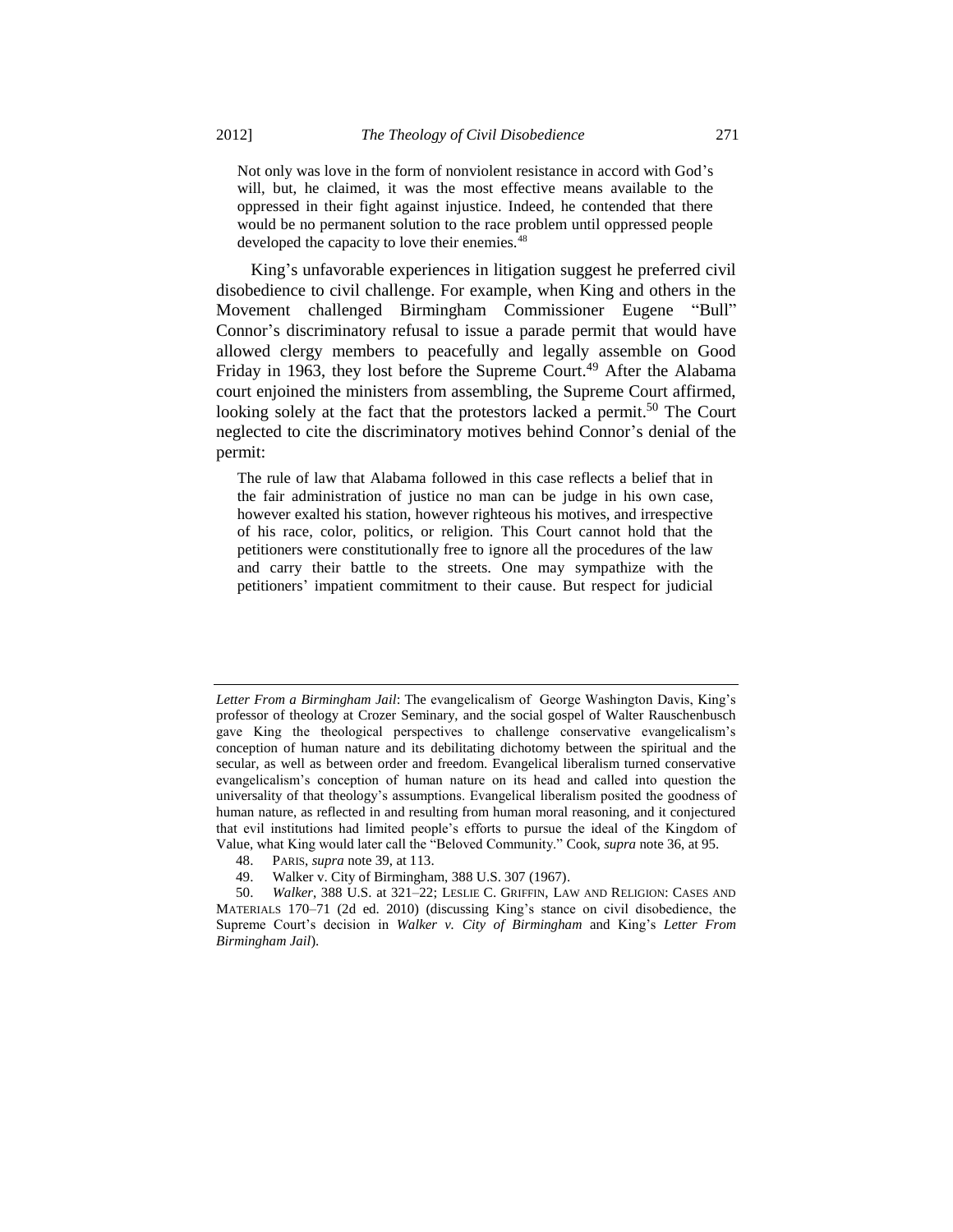process is a small price to pay for the civilizing hand of law, which alone can give abiding meaning to constitutional freedom.<sup>51</sup>

Despite this legal defeat, King remained steadfast in his theological convictions that the Movement—essentially an interdisciplinary juxtaposition of law and religion—placed his actions on a moral high ground that preempted state law. As a testament to his theology, on December 5, 1955, at the onset of the Montgomery Bus Boycott, King shared the following affirmation of civil disobedience while speaking in Montgomery:

[W]e are not wrong in what we are doing. If we are wrong, then the Supreme Court of this nation is wrong. If we are wrong, the Constitution of the United States is wrong. If we are wrong, God Almighty is wrong. If we are wrong, Jesus of Nazareth was merely a utopian dreamer and never came down to earth. If we are wrong, justice is a lie. And we are determined here in Montgomery to work and fight until justice runs down like water, and righteousness like a mighty stream.<sup>52</sup>

<span id="page-17-0"></span>From King's theological perspective, human equality stemmed from the identity of all humans as being children of  $Good.<sup>53</sup>$  Indeed, this is the very essence of agape. As Professor Paris observed:

<sup>51.</sup> Walker, 388 U.S. at 321–22 (1967); GRIFFIN, *supra* note [50,](#page-16-0) at 170–71. *See also*  David Luban, *Legal Storytelling: Difference Made Legal: The Court and King*, 87 MICH. L. REV. 2152 (1989).

<sup>52.</sup> RABOTEAU, *supra* note [38,](#page-13-1) at 110 (emphasis added). *See also* Randall Kennedy, *Martin Luther King's Constitution: A Legal History of the Montgomery Bus Boycott*, 98 YALE L.J. 999, 1000 (1989) (describing King's first public speech as the leader of the Montgomery Bus Boycott as displaying attentiveness to legal symbolism). Moreover, in recognition of the interdisciplinary connectedness of law and religion, after King's death the editors of the *Columbia Law Review* dedicated an issue to King's life and works. *See generally*, *Symposium in Memory of Martin Luther King, Jr.*, 68 COLUM. L. REV. 1011 (1968).

<sup>53.</sup> As a point of theological and philosophical lineage, in King's essay on civil disobedience, *Letter From Birmingham Jail*, King cites St. Augustine, affectionately regarded by theologians as the great doctor and teacher of the church. *See* INVITATION TO CHRISTIAN SPIRITUALITY: AN ECUMENICAL ANTHOLOGY 103–13 (John R. Tyson ed., 1999) (highlighting St. Augustine's life and theology). St. Augustine's teachings are known to have significantly influenced the theology of King's namesake, Martin Luther, an Augustinian monk who demonstrated civil disobedience against cannon law after disagreeing with the Catholic Church and posting on the church door in Wittenberg his famed *Ninety-Five Theses on the Power and Efficacy of Indulgences*, a point-by-point refutation of Catholic Church orthodoxy. *See generally,* DAVID M. WHITFORD, LUTHER: A GUIDE FOR THE PERPLEXED (2011). Indeed, Martin Luther's protest—an act of civil disobedience by this Article's definition—began the Protestant Reformation in Germany.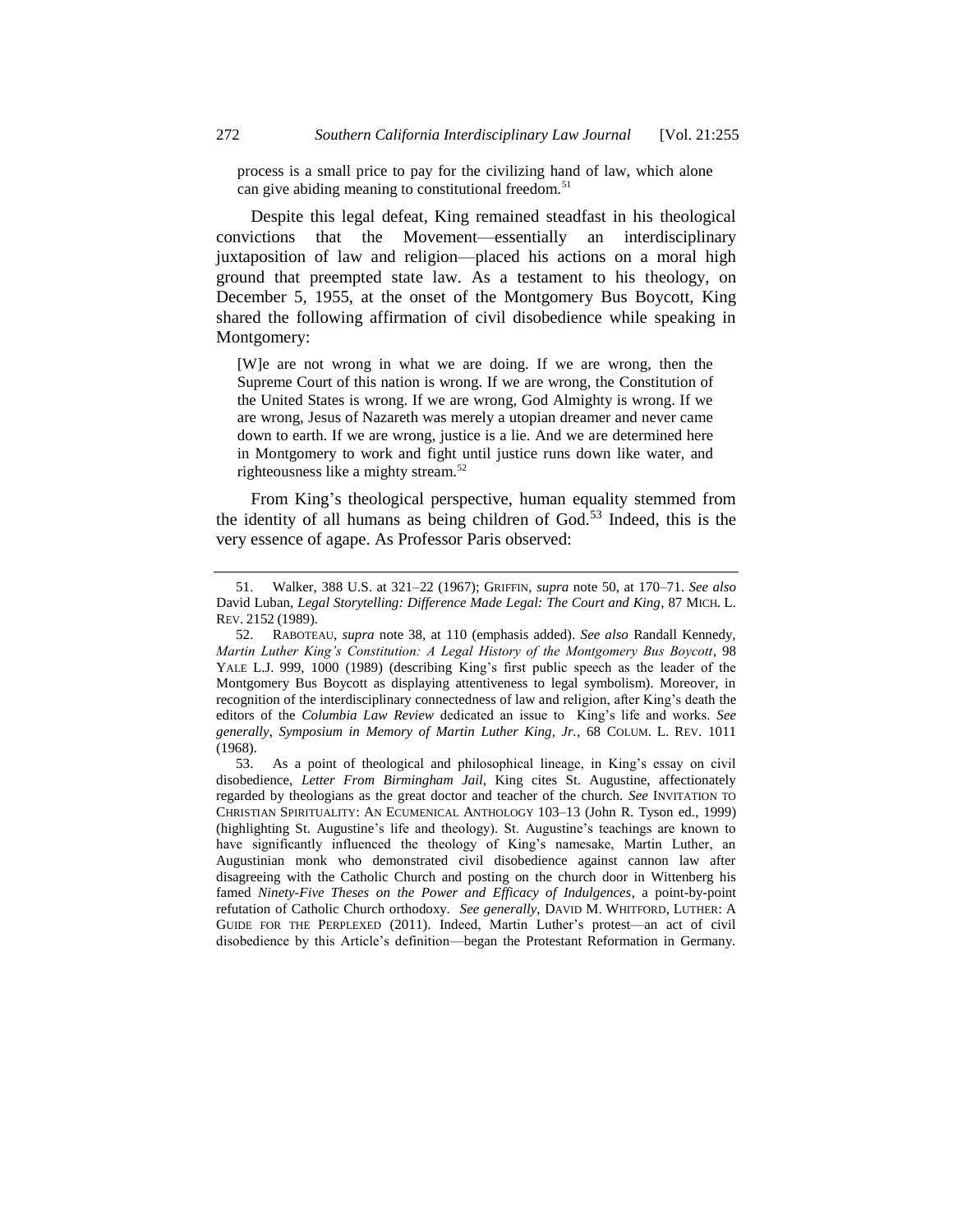King's vision of the kinship of humans as a direct corollary of the parenthood of God pervaded his entire thought. Only the divine principal of love can hold the diversity of humankind together in a harmonious community. That kindredness of persons under the parenthood of God was, in King's mind, the kingdom of God . . . . His fundamental ethical norm was the Christian understanding of love as presented primarily in the Sermon on the Mount and as symbolized most vividly in the cross on which Jesus died while forgiving his enemies. King viewed Jesus as the supreme manifestation of that religious and ethical principle.<sup>54</sup>

Further, it is readily apparent that in keeping with the Movement's theology of equality, clergy and laity alike engaged in direct action, just as Rosa Parks did when she refused to give up her bus seat in the act of civil disobedience that served as the Movement's genesis. King actually suggested that direct action was systematically designed to create crisis as a prelude to peace. In any nonviolent campaign, there are four basic steps:

54. PARIS, *supra* note [39,](#page-13-0) at 79; HOWARD THURMAN, WITH HEAD AND HEART: THE AUTOBIOGRAPHY OF HOWARD THURMAN 113–14 (1979) (discussing his core allegiance to Christianity because of its core principles). *See also* HOWARD THURMAN, JESUS AND THE DISINHERITED 11–35 (1949) (explaining the religion of Jesus Christ as one who was an advocate for the marginalized in society).

*See generally* GONZÁLEZ *supra* note [46](#page-15-0) at 25–31. Moreover, St. Augustine and Martin Luther, figures King undoubtedly studied in seminary, were impacted by the Apostle Paul's theology as an evangelist and apologist in early church history. Although the subject of authentic and disputed ("deutero-Pauline") authorship is beyond this Article's scope, *see, e.g.,* JAIME CLARK-SOLES, ENGAGING THE WORD: THE NEW TESTAMENT AND THE CHRISTIAN BELIEVER 77–87 (2010). *See also* MALINA & PILCH, *supra* note [44,](#page-15-1) at 1, in examining *Galatians*, an epistle scholars uniformly agree Paul actually wrote. *See, e.g.,* MICHAEL J. GORMAN, APOSTLE OF THE CRUCIFIED LORD: A THEOLOGICAL INTRODUCTION TO PAUL & HIS LETTERS 87 (2004). *See also* MARION L. SOARDS, THE APOSTLE PAUL: AN INTRODUCTION TO HIS WRITINGS AND TEACHING 57 (1987) (noting that the theology of agape is omnipresent). In expressing "group love" as a universally shared sentiment among believers, St. Paul, a Pharisaic Israelite, famously penned: "There is no longer Jew or Greek, there is no longer slave or free, there is no longer male and female; for all of you are one in Christ Jesus. And if you belong to Christ, then you are Abraham's offspring, heirs according to the promise." *Galatians* 3:28-29. *See also Philemon* 10–16 (describing Paul's appeal to Philemon to accept Onesimus, Philemon's former slave, back into his household as a "brother" in Christ with Paul as a mutual spiritual father). It is therefore apparent that the theology of agape transcended from apostolic evangelism in antiquity to King in the Movement. *See, e.g.,*  MARSH, *supra* note [2](#page-2-0), at 45 (quoting King, while pastor of Dexter Avenue Baptist Church in Montgomery, as saying "[s]egregation is a blatant denial of the unity which we all have in Jesus Christ . . . . it is still true that in Christ there is no Jew nor Gentile (Negro nor white) and that out of one blood God made all men to dwell upon the face of the earth.").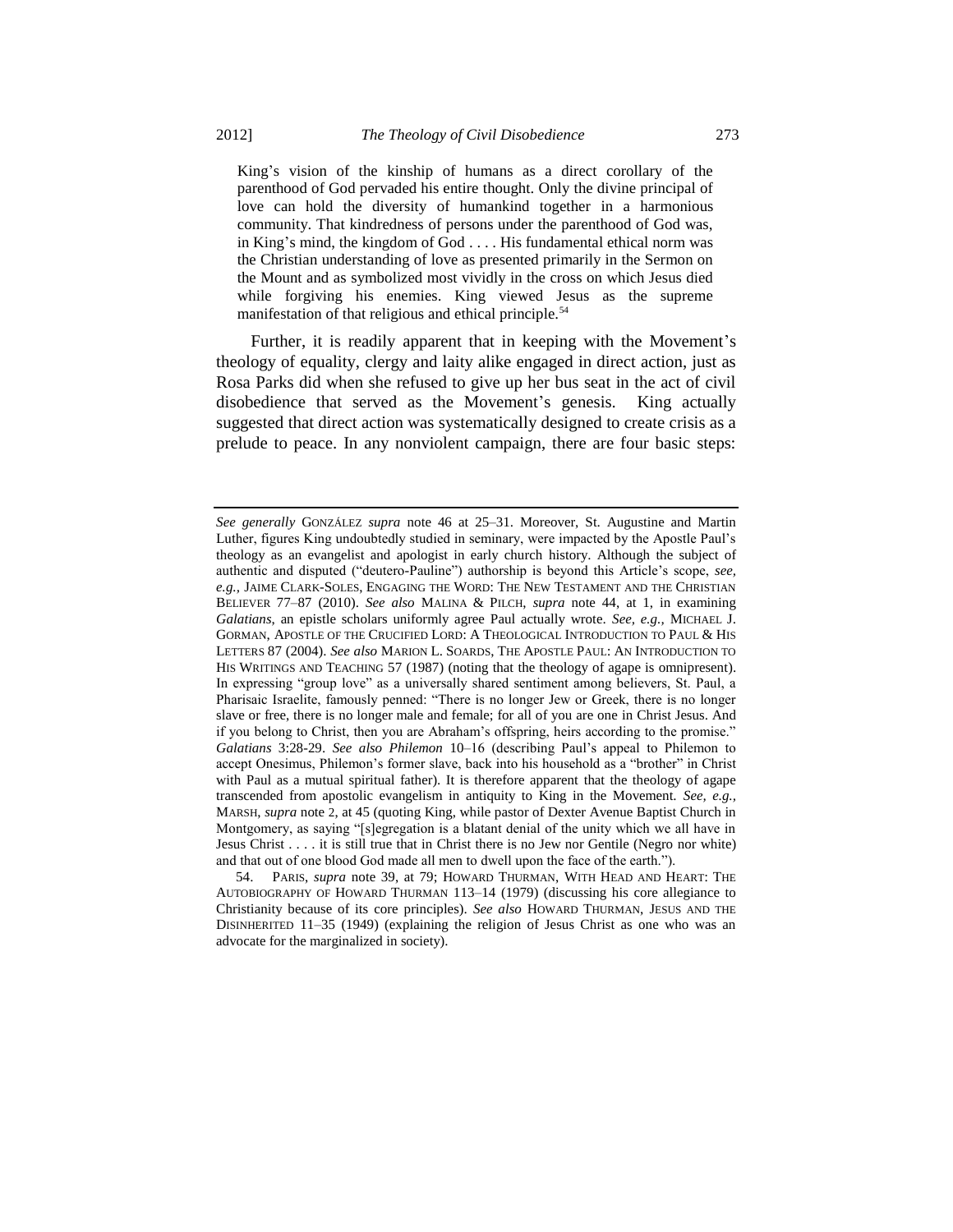(1) collection of the facts to determine whether injustices exist, (2) negotiation, (3) self-purification, and (4) direct action.<sup>55</sup> King explained:

We had no alternative except to prepare for direct action, whereby we would present our very bodies as a means of laying our case before the conscience of the local and national community.

You may well ask: "Why direct action? Why sit-ins, marches and so forth? Isn't negotiation a better path?" Indeed, this is the very purpose of direct action. Nonviolent direct action seeks to create such a crisis that a community which has constantly refused to negotiate is forced to confront the issue. It seeks so to dramatize the issue that it can no longer be ignored. My citing the creation of tension as part of the work of the nonviolentresister may sound rather shocking. But I must confess that I am not afraid of the word "tension." I have earnestly opposed violent tension, but there is a type of constructive, nonviolent tension which is necessary for growth. Just as Socrates felt that it was necessary to create a tension in the mind so that individuals could rise from the bondage of myths and half-truths to the unfettered realm of creative analysis and objective appraisal, so must we see the need for nonviolent gadflies to create the kind of tension in society that will help men rise from the dark depths of prejudice and racism to the majestic heights of understanding and brotherhood. The purpose of our direct-action program is to create a situation so crisis-packed that it will inevitably open the door to negotiation.<sup>56</sup>

4. The Suffering Servant and Messianic Theology in the Movement

King believed that Jesus' cross symbolized suffering and victory, and that Jesus suffered such a brutal death because he consistently lived a life of love.

In [Jesus' crucifixion], history witnesses the sacrificial element implied by love. Love is no guarantor against persecution and suffering. In confronting evil it risks the possibility of suffering and death . . . . And so, Christ died praying for his executioners, thereby manifesting the community his life and mission exemplified. Although he was crucified, love had not been destroyed, even in its darkest hour. And what is the victory the cross symbolizes. Those who love may suffer at the hands of injustice, but injustice cannot destroy the love of God, which is always redemptive.<sup>57</sup>

<sup>55.</sup> King, *Letter from Birmingham Jail*, *supra* not[e 11](#page-5-0), at 78–80.

<sup>56.</sup> *Id.*

<sup>57.</sup> PARIS, *supra* note [39,](#page-13-0) at 83. Moreover, consistent with his biblical beliefs on redemptive suffering, as a disclaimer, King noted his reluctance to bring attention to his personal trials because he did not want to be seen as someone with a martyr complex who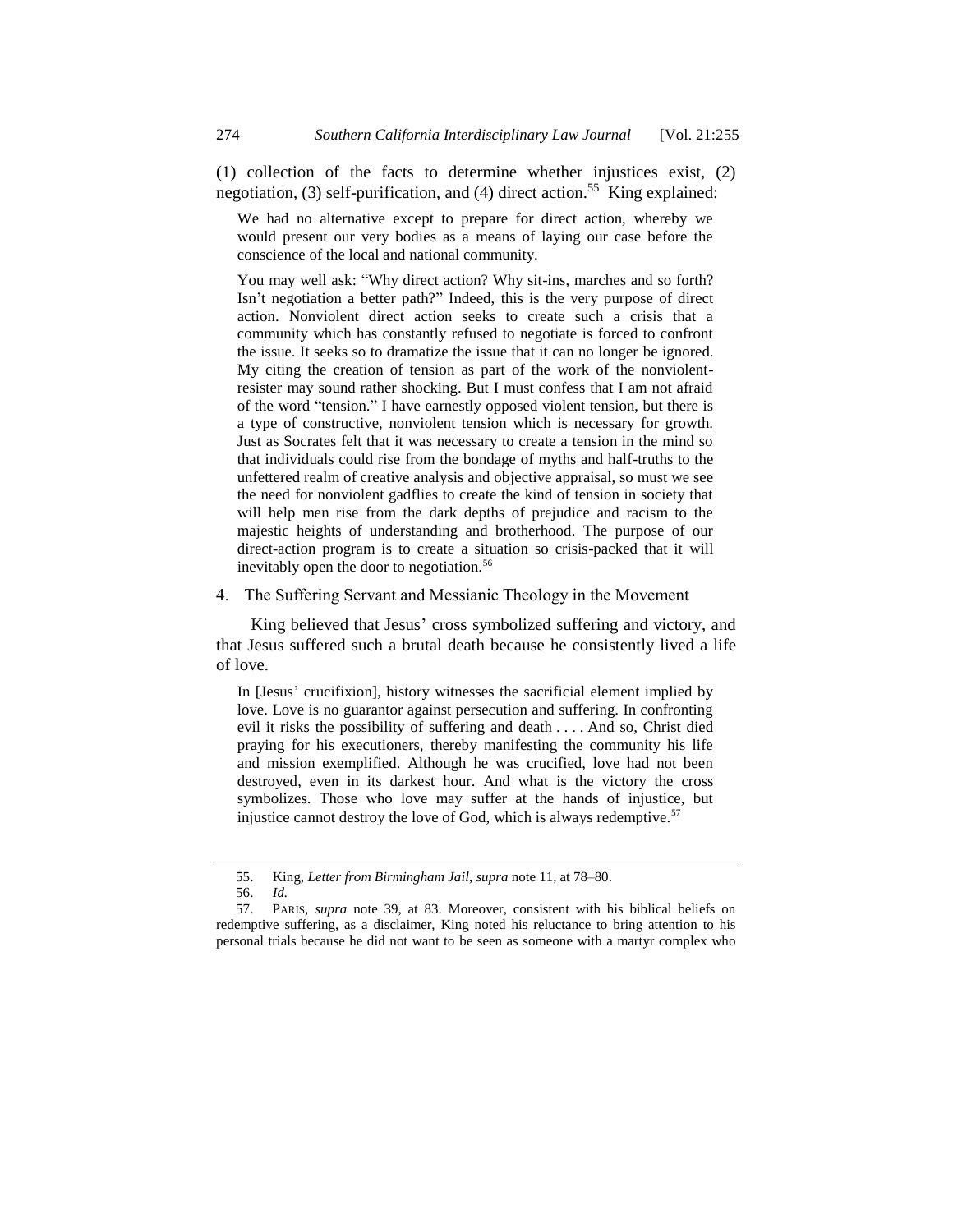Accordingly, the very center of King's theology—and arguably the theology of the Movement—was a belief that God's love was redemptive,  $58$ especially through unmerited suffering. From a Christological perspective, therefore, the suffering servant theology manifested in the life and death of Jesus, the prophet from Galilee. King's perspective on this aspect of Christology is evident in the following excerpt from an article King wrote in the February 6, 1957, issue of *Christian Century*:

*There is something at the very center of our faith which reminds us that Good Friday may reign for a day, but ultimately it must give way to the triumphant beat of the Easter drums*. Evil may so shape events that Caesar will occupy a palace and Christ a cross, but one day that same Christ will rise up and split history into A.D. and B.C., so that even the life of Caesar must be dated by his name. So in Montgomery we can walk and never get

58. *See, e.g.,* GLENN TINDER, THE FABRIC OF HOPE: AN ESSAY 71–72 (1999) (explaining the connectedness of hope and suffering through "the concept of justification by faith").

was in search of sympathy. MARTIN LUTHER KING, JR., *Suffering and Faith*, 77 CHRISTIAN CENTURY 510 (1960), *reprinted in* A TESTAMENT OF HOPE: THE ESSENTIAL WRITINGS AND SPEECHES OF MARTIN LUTHER KING, JR. 41 (James M. Washington ed., 1991) ("*My personal trials have also taught me the value of unmerited suffering. . . . I have lived these last few years with the conviction that unearned suffering is redemptive*.") (internal citations omitted) (emphasis added). *See also* RABOTEAU, *supra* note [38](#page-13-1), at 113 ("*King explained that nonviolence* . . . *was based upon the firm conviction that suffering was redemptive because it could transform both the sufferer and the oppressor*; it tried to convert, not defeat, the opponent; and it was based on the confidence that justice would, in the end, win over injustice.") (emphasis added). Moreover, the Pauline Epistles also share this perspective, *see, e.g.*, *Romans* 8:17 ("[A]nd if children, heirs also, heirs of God and fellow heirs with Christ, if indeed we suffer with *Him* in order that we may also be glorified with *Him*."), as does the oldest gospel narrative, in showing Jesus came to die for others, *see Mark* 10:45 ("For even the Son of Man did not come to be served, but to serve, and to give His life a ransom for many."). Moreover, King's concept of redemptive suffering was one of the essential faith tenants of the early Christian Church in believing humankind's debt resulting from original sin had been paid by Jesus. *See* ST. ATHANASIUS, ON THE INCARNATION (Cliff Lee ed., 2007), http://www.ccel.org/ccel/athanasius/incarnation.pdf. *See also* 1 JUSTO L. GONZÁLEZ, THE STORY OF CHRISTIANITY: THE EARLY CHURCH TO THE DAWN OF THE REFORMATION 199–201 (2010) (summarizing Athanasius' Christology as believing the debt of human sin was so significant that God himself became incarnate in the form of Jesus Christ to suffer and die for the redemption of humankind such that believers might not perish but have eternal life); READINGS IN CHRISTIAN THOUGHT 82–93 (Hugh T. Kerr ed., 2d ed. 1990) (discussing the theology of Anselm of Canterbury and his belief that Jesus' incarnation and unmerited redemptive suffering was to forgive human sin).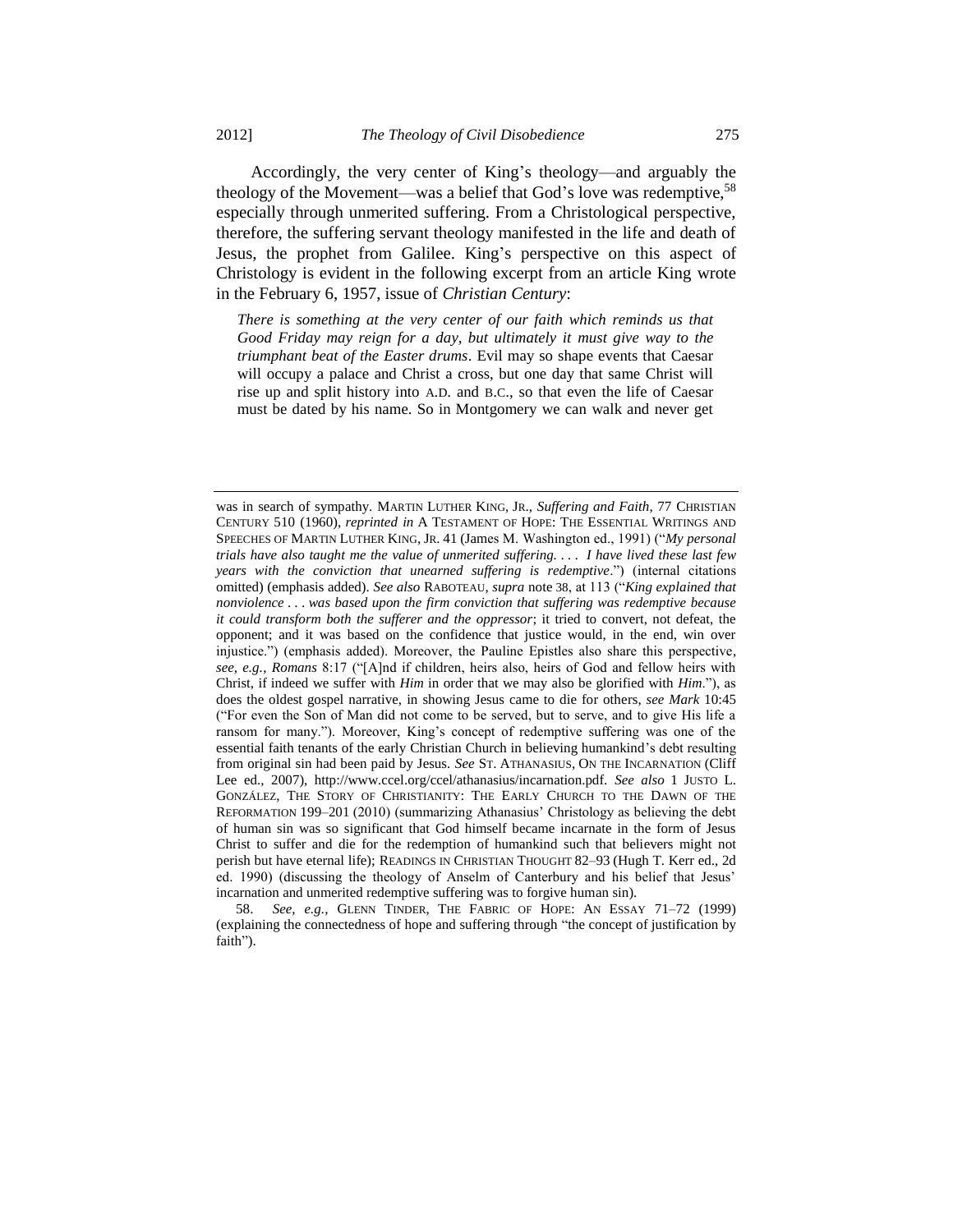weary, because we know that there will be a great camp meeting in the promised land of freedom and justice.<sup>59</sup>

Further, King derived his Judeo-Christian perspective on redemptive suffering from messianic scriptures. For example, *Isaiah*'s Fourth Servant Song, presumably written to provide hope and inspiration to the children of Israel while suffering during the Babylonian Exile, depicts extreme and unmerited suffering in the name of redemption.<sup>60</sup> The Fourth Servant Song provides the following:

Surely he has borne our infirmities and carried our diseases; yet we accounted him stricken, struck down by God, and afflicted. But he was wounded for our transgressions, crushed for our iniquities; upon him was the punishment that made us whole, and by his bruises we are healed . . . .

<sup>59.</sup> MARTIN LUTHER KING, JR., *Nonviolence and Racial Justice*, 74 CHRISTIAN CENTURY 165 (1957), *reprinted in* A TESTAMENT OF HOPE: THE ESSENTIAL WRITINGS AND SPEECHES OF MARTIN LUTHER KING, JR. 7–9 (James M. Washington ed., 1991) (emphasis added).

<sup>60.</sup> Named for the major prophet of Jerusalem and son of Amoz who is believed to be one of the composite's authors, *Isaiah* was written by at least three different people who presumably were prophets during various stages in Israel's history. Indeed, a textual analysis allows the reader to discern three distinct periods, each portrayed in the composite's respective sections. *Isaiah* 1–39, referred to as "First Isaiah," is believed to have been written by the composite's namesake, a prophet of the Southern Kingdom (Judah). Moreover, it is believed to have been written during the time the Southern Kingdom was under Assyrian domination to the Northeast, after the Northern Kingdom (Israel) had ceased to independently exist. The prophet Isaiah presents a message of social justice, faith in God, reward for the obedient, and judgment on the unfaithful. *Isaiah* 40–55, commonly referred to as "Second Isaiah" or "Deutero-Isaiah," is attributed to an unknown prophet who presumably lived in Babylon during the Sixth Century Babylonian exile. A logical deduction is that Second Isaiah's author ministered to the people of Israel during their exile. Consequently, "Deutero-Isaiah" shows continuity with "First Isaiah" by emphasizing trust in God and hope for Israel's imminent return from exile, a period of redemptive suffering. "Second Isaiah" is therefore messianic in providing hopeful anticipation for a redemptive reconciliation after a period of suffering. Finally, *Isaiah* 56–66, attributed to prophet(s) who lived in Judah after Israel's return from exile, is commonly referred to as "Third Isaiah" or "Trito-Isaiah." It is believed to have been written much later than "Second Isaiah." Its similarities with the writings of Haggai and Zechariah suggest "Third Isaiah" was written in the Fourth Century. Moreover, its overall eschatological interest is in events surrounding the last days and on salvation. Accordingly, as a composite, *Isaiah* connects the aforementioned periods of Israel's history and establishes a theme of messianic salvation and eventual reward after redemptive suffering. *See generally* Geoffrey W. Grogan, *Isaiah*, in 6 THE EXPOSITOR'S BIBLE COMMENTARY 4–13 (Frank E. Gaebelein, gen. ed. 1986). *See also* THE HARPER COLLINS STUDY BIBLE: NEW REVISED AND STANDARD VERSION 1011–13 (Wayne A. Meeks ed., 1993).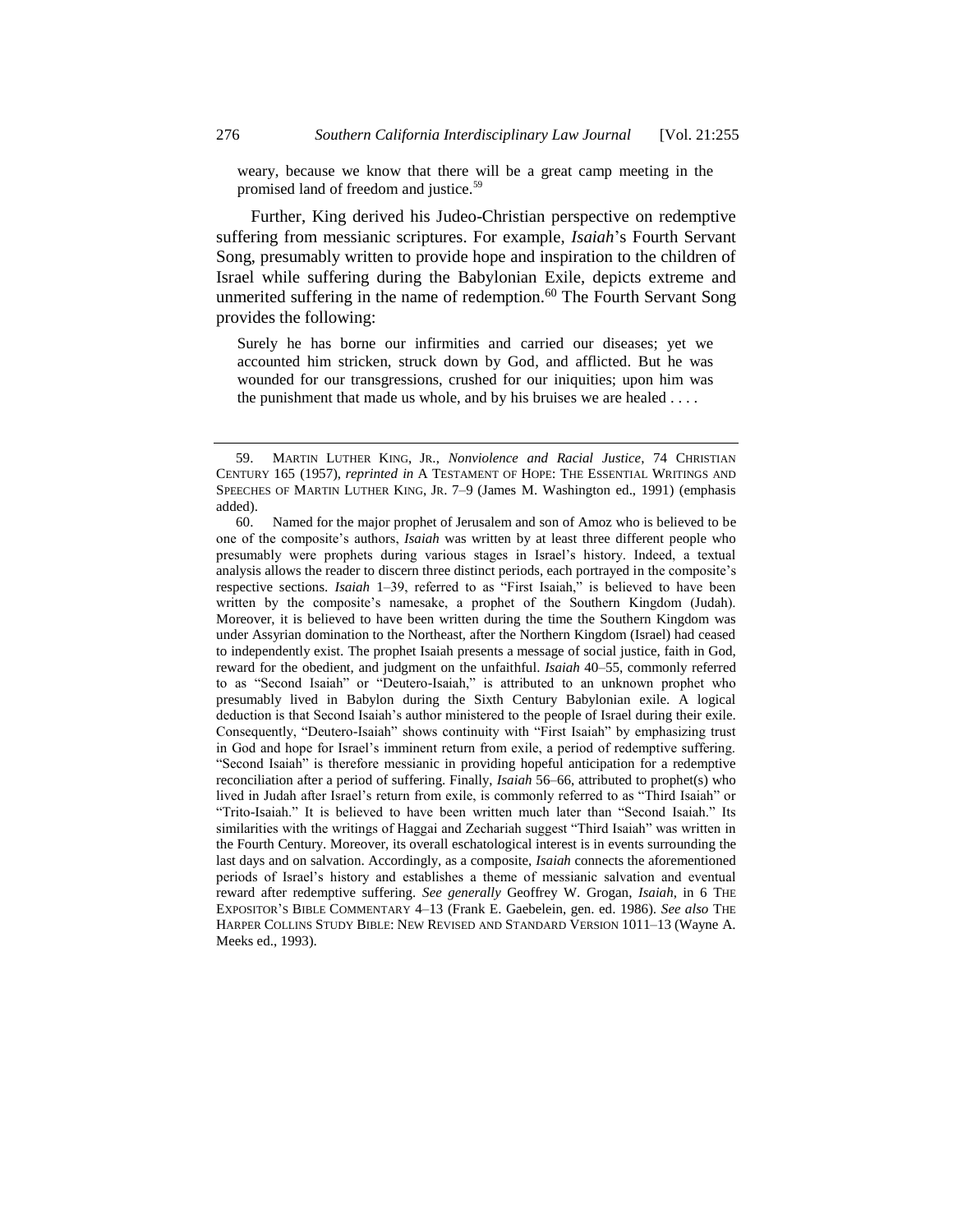He was oppressed, and he was afflicted, yet he did not open his mouth . . . For he was cut off from the land of the living, stricken for the transgression of my people. They made his grave with the wicked and his tomb with the rich, although he had done no violence, and there was no deceit in his mouth . . . .

Out of his anguish he shall see light; he shall find satisfaction through his knowledge. The righteous one, my servant, shall make many righteous, and he shall bear their inequities.

Therefore I will allot him a portion with the great, and he shall divide the spoil with the strong; because he poured out himself to death, and was numbered with the transgressors; yet he bore the sin of many, and made intercession for the transgressors.<sup>61</sup>

Scholars debate whether the redemptive suffering was done by the people of Israel or whether it was messianic in describing Jesus, the foretold Christ who would suffer on behalf of all people.<sup>62</sup> Regardless, in the Movement's context, this suffering servant theology was epitomized by the willingness of many students, clergy, and lay activists to endure beatings, be spat upon, and be the targets of trained attack dogs and water hoses, all because they believed their temporal suffering was for a greater and sustaining cause.<sup>63</sup>

62. *See, e.g.,* MICHAEL D. COOGAN, A BRIEF INTRODUCTION TO THE OLD TESTAMENT: THE HEBREW BIBLE IN ITS CONTEXT 334–35 (2009).

<sup>61.</sup> *Isaiah* 53:4–12. The cited pericope demonstrates the sinless suffering of God's servant such that all people might receive salvation. This sinless suffering was arguably the very essence of King's theology. The pericope was written after the fall of Jerusalem in 587 B.C. and during the period of the Babylonian exile before King Cyrus of Persia defeated Babylon in 539 B.C. Consequently, its author(s)' prophesies were directed toward those in exile and were likely delivered shortly before their 538 B.C. return to Judah, as a means of establishing hope. *See* LYNNE M. DEMING, 12 BASIC BIBLE COMMENTARY: ISAIAH 128-32 (1988). Similarly, with respect to the Movement, "hope" fueled the optimism that sustained the Movement's sacrificial activity. *See,* HARDING, *supra* note [29,](#page-9-1) at 95 (discussing the Student Nonviolent Coordinating Committee's founding statement of purpose: "We affirm the philosophical or religious ideal of nonviolence as the foundation of our purpose, the presupposition of our faith, and the manner of our action. Nonviolence as it grows from Judaic-Christian traditions seeks a social order of justice permeated by love.").

<sup>63.</sup> *See, e.g.,* STERLING, *supra* note [24](#page-7-0) at 191–98 (discussing the North Carolina students' lunch counter sit-ins and the Freedom Riders' mob attacks, bus burnings and bombings while noting an activist's message from his hospital bed: "*These beatings cannot deter us . . . . We want equality and justice and we will get it. We are prepared to die*.") (emphasis added). Indeed, in the Black church, the theological belief that suffering is a prelude to victory comes through "liberation hermeneutics." Hermeneutics, a word commonly used by theologians to describe scriptural interpretation based on religious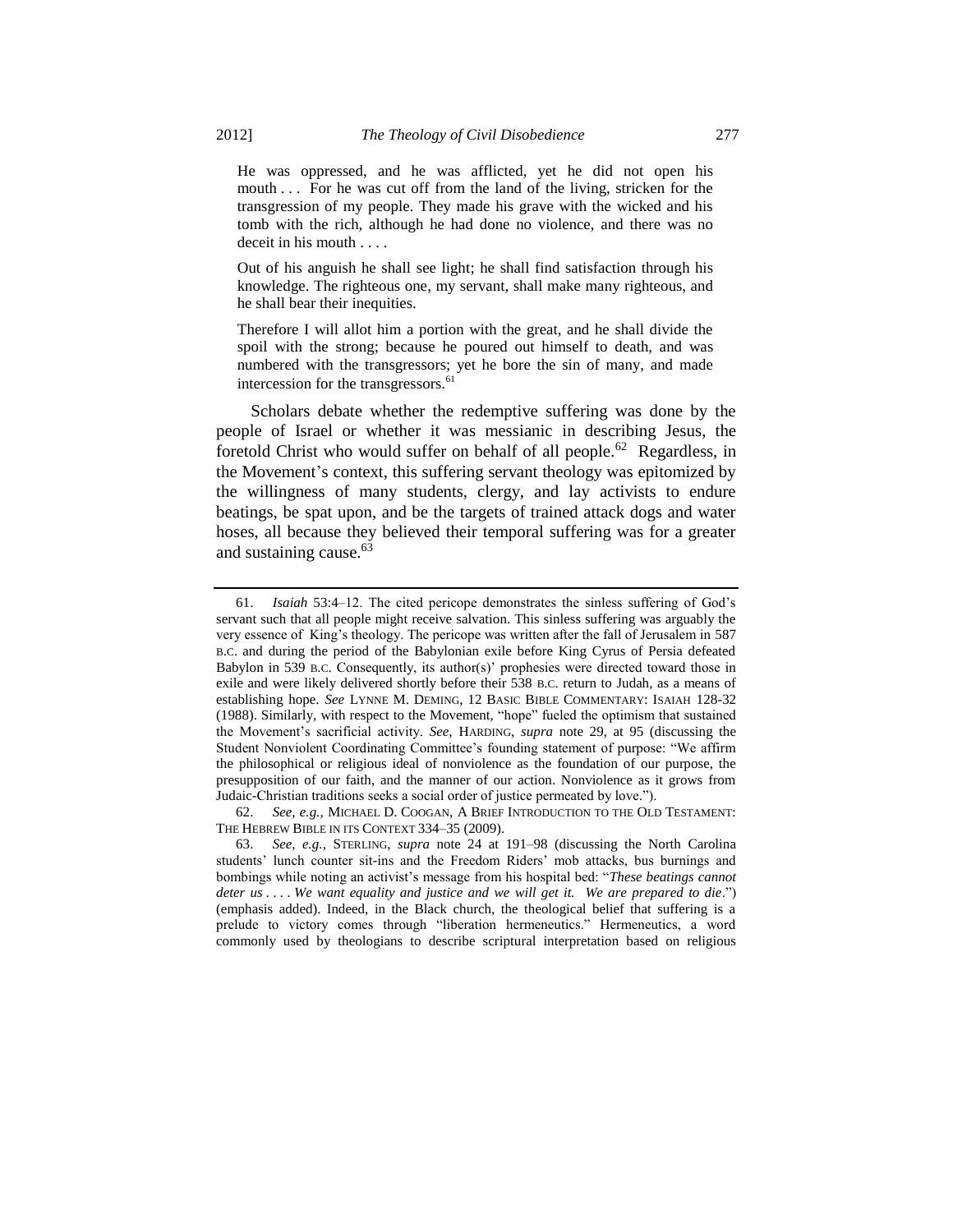Just as King's theology viewed his personal suffering as redemptive, he viewed the sacrifices of others engaged in the Movement as redemptive, too.<sup>64</sup> In May of 1961, the Congress for Racial Equality, a multiracial group of direct action activists that was originally founded in 1942, challenged the Deep South's segregationist interstate commerce practices by sending buses of college students and other young activists on "freedom rides" from Washington, D.C., to New Orleans.<sup>65</sup> In Alabama and Mississippi, racist mobs violently attacked and beat the Freedom Riders. By embracing a theological perspective of the suffering servant enduring for a greater good, the Freedom Riders significantly affected the Movement's momentum leading up to the VRA's passage by placing their personal safety and security behind the greater causes in which they believed.

Professor Raymond Arsenault writes about the Freedom Riders' suffering servant mentality in describing their willingness to literally

64. After espousing upon the realities of prison for Blacks during the Movement, including anticipated beatings and the harsh separation from family, King wrote about young people's willingness to suffer in prison as part of the Movement and for the cause in which they believed:

There were no more powerful moments in the Birmingham episode than during the closing days of the campaign, when Negro youngsters ran after white policemen, asking to be locked up. There was an element of unmalicious [sic] mischief in this. The Negro youngsters, although perfectly willing to submit to imprisonment, knew that we had already filled up the jails, and that the police had no place left to take them.

When, for decades, you have been able to make a man compromise his manhood by threatening him with a cruel and unjust punishment, and when suddenly he turns upon you and says: "Punish me. I do not deserve it. But because I do not deserve it, I will accept it so that the world will know that I am right and you are wrong," you hardly know what to do. You feel defeated and secretly ashamed. You know that this man is as good a man as you are; that from some mysterious source he has found the courage and the conviction to meet physical force with soul force.

Martin Luther King, Jr., *The Sword That Heals*, *in* WHY WE CAN'T WAIT 30 (1968).

65. *See* ARSENAULT, *supra* note [2,](#page-2-0) at 96.

experience, is derived from the Greek god Hermes (the Roman god Mercury), the messenger or interpreter for the other gods. *See* MICHAEL J. GORMAN, ELEMENTS OF BIBLICAL EXEGESIS: A BASIC GUIDE FOR STUDENTS AND MINISTERS 140–41 (Rev. expanded ed. 2009); JAMES H. HARRIS, PREACHING LIBERATION 55–62 (1995) (discussing preaching styles influenced by a scriptural read aimed at uplifting the marginalized); LUKE A. POWERY, SPIRIT SPEECH: LAMENT AND CELEBRATION IN PREACHING 30–31 (2009) (describing the cultural belief that the Holy Spirit manifests through Black preaching). *See also* CLEOPHUS J. LARUE, I BELIEVE I'LL TESTIFY: THE ART OF AFRICAN AMERICAN PREACHING 96–97 (2011) (using King's famous "I Have A Dream" speech in support of the hypothesis that effective Black preaching often creates "a world that does not exist").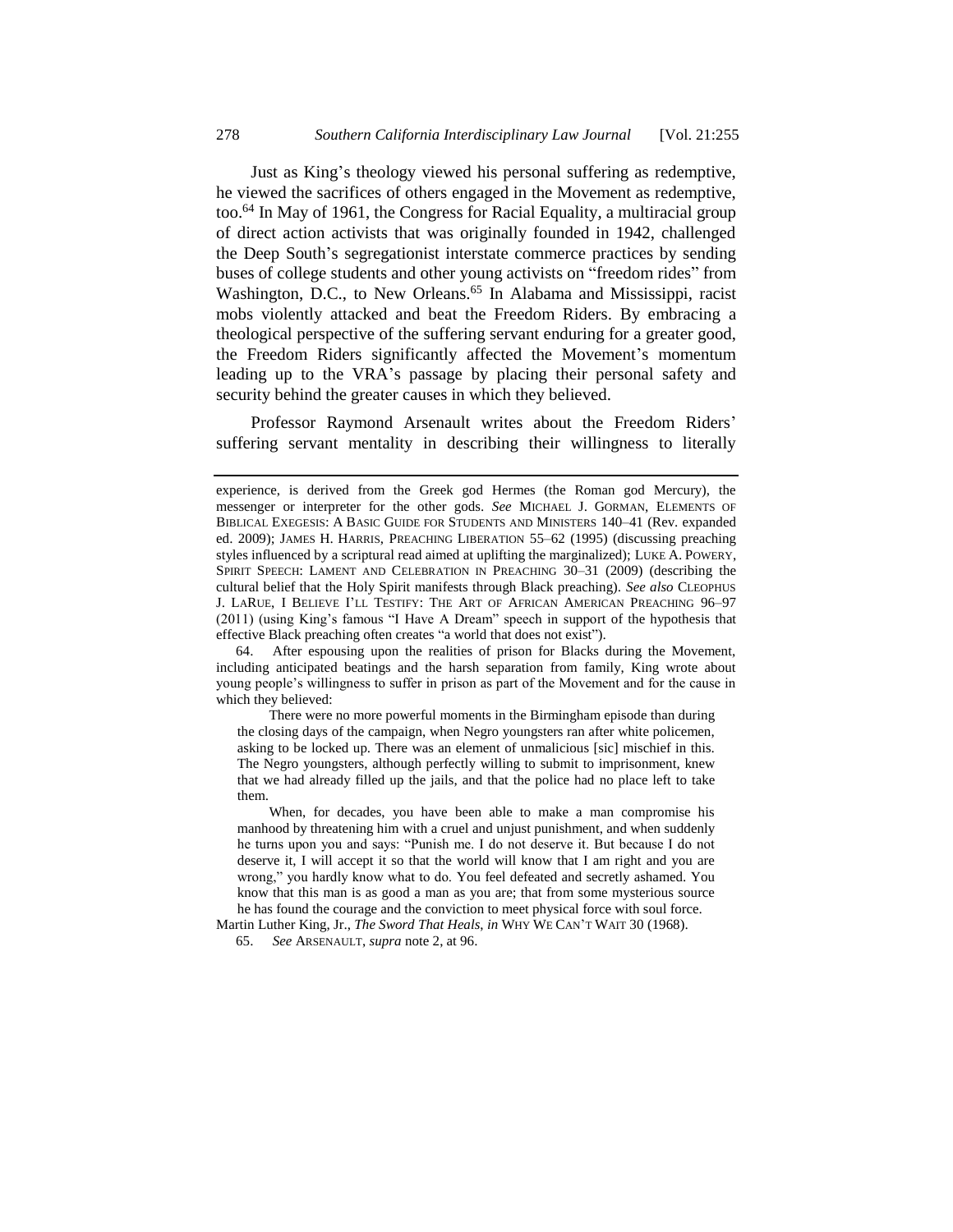sacrifice their bodies in their nonviolent protests against racial segregation in interstate commerce:

Deliberately provoking a crisis of authority, the Riders challenged federal officials to enforce the law and uphold the constitutional right to travel without being subjected to degrading and humiliating racial restrictions. *Most amazingly, they did so knowing that their actions would almost certainly provoke a savage and violent response from militant white supremacists. Invoking the philosophy of nonviolent direct action, they willingly put their bodies on the line for the cause of racial justice.*<sup>66</sup>

King also recognized the Freedom Riders' unwavering commitment to endure suffering in order to achieve justice on November 16, 1961, speaking before the annual meeting of the Fellowship for the Concerned, a multiracial fellowship group affiliated with the Southern Regional Council.

I can remember the times that we've been together, I remember that night in Montgomery, Alabama, when we had stayed up all night discussing the Freedom Rides, and that morning came to see that it was necessary to go on with the Freedom Rides, that we would not in all good conscience call an end to the Freedom Rides at that point. *And I remember the first group got ready to leave, to take a bus for Jackson, Mississippi, we all joined hands and started singing together. "We shall overcome, we shall overcome." And something within me said, now how is it that these students can sing this, they are going down to Mississippi, they are going to face hostile and jeering mobs, and yet they could sing, "We shall overcome." They may even face physical death, and yet they could sing, "We shall overcome." Most of them realized that they would be thrown into jail, and yet they could sing, "We shall overcome, we are not afraid."* Then something caused me to see at that moment the real meaning of the movement. That students had faith in the future. That the movement was based on hope, that this movement had something within it that says somehow even though the arc of the moral universe is long, it bends toward justice.

*Before the victory is won some may have to get scarred up, but we shall overcome. Before the victory of brotherhood is achieved, some will maybe face physical death, but we shall overcome. Before the victory is won, some will lose jobs, some will be called communists, and reds, merely because they believe in brotherhood, some will be dismissed as dangerous* 

. . . .

<sup>66.</sup> *See id.* at 2–3 (emphasis added).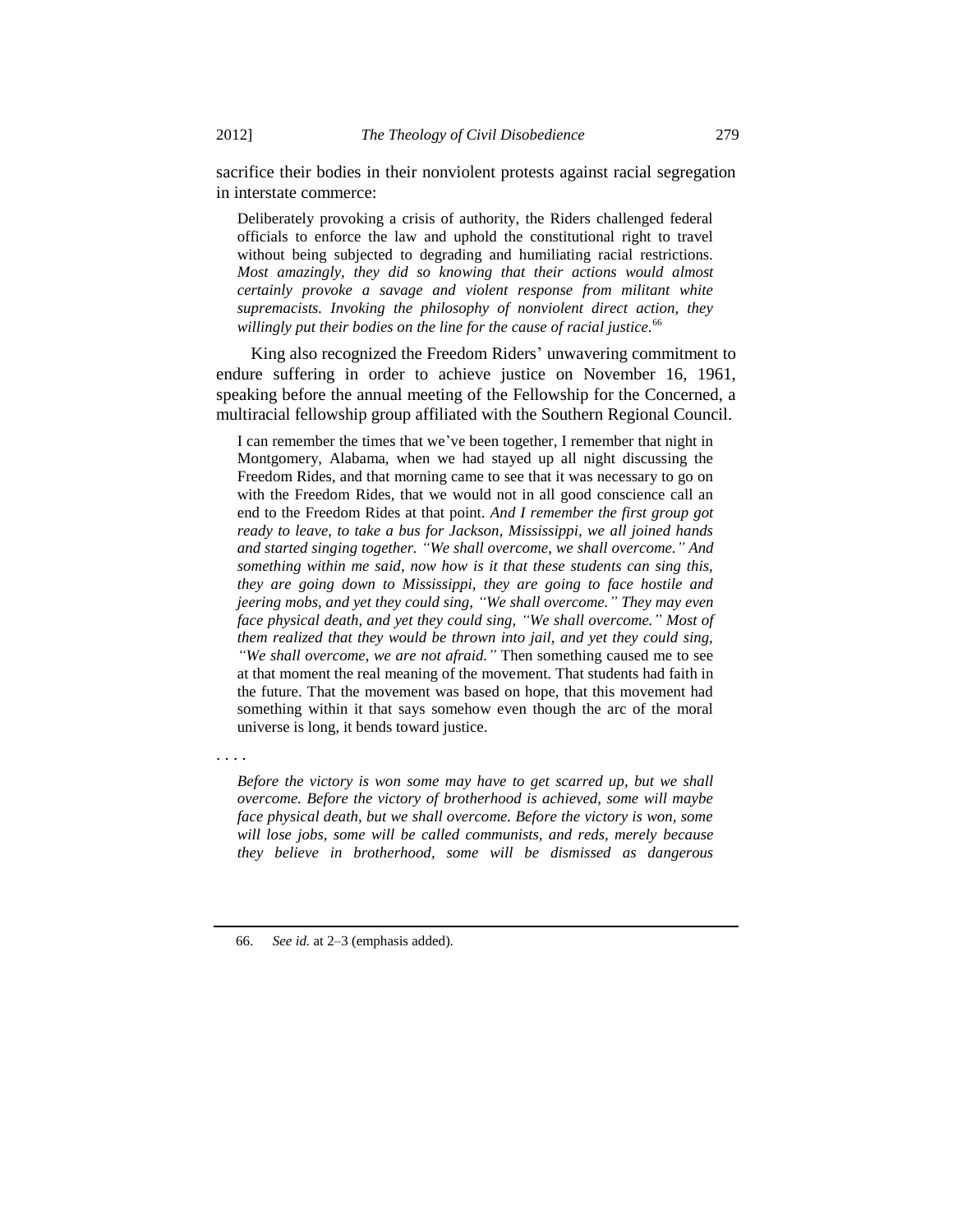*rabblerousers and agitators merely because they're standing up for what is right, but we shall overcome*. 67

From a theological perspective, therefore, the Freedom Riders shared King's redemptive suffering sentiment as they achieved victories for freedom of speech and association in interstate commerce.<sup>68</sup>

Furthermore, the same willingness to endure unmerited brutality for the accomplishment of larger and more far-reaching goals motivated the Bloody Sunday marchers in their attempts to bring attention to the need for voting rights legislation in 1965.<sup>69</sup> On the morning of March 7, 1965, more

68. In detailing the violent beatings the Freedom Riders endured in May 1961 and their suffering servant resilience, author Helene Hanff observes that:

<span id="page-25-0"></span><sup>67.</sup> MARTIN LUTHER KING, JR., Love, Law, and Civil Disobedience, Address Before the Fellowship of the Concerned (Nov. 16, 1961), *in* A TESTAMENT OF HOPE: THE ESSENTIAL WRITINGS AND SPEECHES OF MARTIN LUTHER KING, JR. 52 (James M. Washington ed., 1991) (emphasis added). Many members of the clergy, Black and white, were also engaged in the Freedom Rides. On September 15, 1961, only days before a noted Interstate Commerce Commission ruling, several ordained ministers were singled out by the Hinds County, Mississippi courts to receive punitive fines and sentences of incarceration for their role in the Freedom Rides. *See* ARSENAULT, *supra* not[e 2,](#page-2-0) at 434.

<sup>[</sup>t]he riders stayed in Montgomery four days, as guests in Negro homes, until the injured among them were able to travel. On Wednesday, May 24, accompanied by National Guardsmen and sixteen reporters, they left Montgomery for Jackson, with James Lawson holding classes on nonviolent techniques on the bus as it rode into Mississippi.

At Jackson, twenty-seven Freedom Riders were arrested and given the choice of a two hundred dollar fine or two months in jail. Since fines were an enormous burden, the students chose jail. They were immediately transferred from the city jail to Parchman State Penitentiary. There, nine black girls were locked in one filthy cell with the white girls occupying an adjoining cell. The cells contained nothing but mattresses and sheets thrown on the steel floor. When the girls began to sing freedom songs, prison guards took their mattresses away. When they sang the Star-Spangled Banner the guards took their sheets away. For three nights, they slept on the steel floor.

HELENE HANFF, THE MOVERS AND SHAKERS: THE YOUNG ACTIVISTS OF THE SIXTIES 32 (1970).

<sup>69.</sup> The Bloody Sunday demonstration—see *infra* not[e 111](#page-35-0) and accompanying text was scheduled to be a memorial march honoring the life of Jimmy Lee Jackson, a civil rights activist killed after being shot by an Alabama state trooper on February 17, 1965 in Marion, Alabama, the seat of Perry County. "Marion activists, in conjunction with the SCLC staff, decided that a fitting [M]ovement response to his death would be a mass pilgrimage from Selma to the Alabama state capitol in Montgomery." David J. Garrow, *Bridge to Freedom (1965)*, *in* THE EYES ON THE PRIZE CIVIL RIGHTS READER: DOCUMENTS, SPEECHES, AND FIRSTHAND ACCOUNTS FROM THE BLACK FREEDOM STRUGGLE 206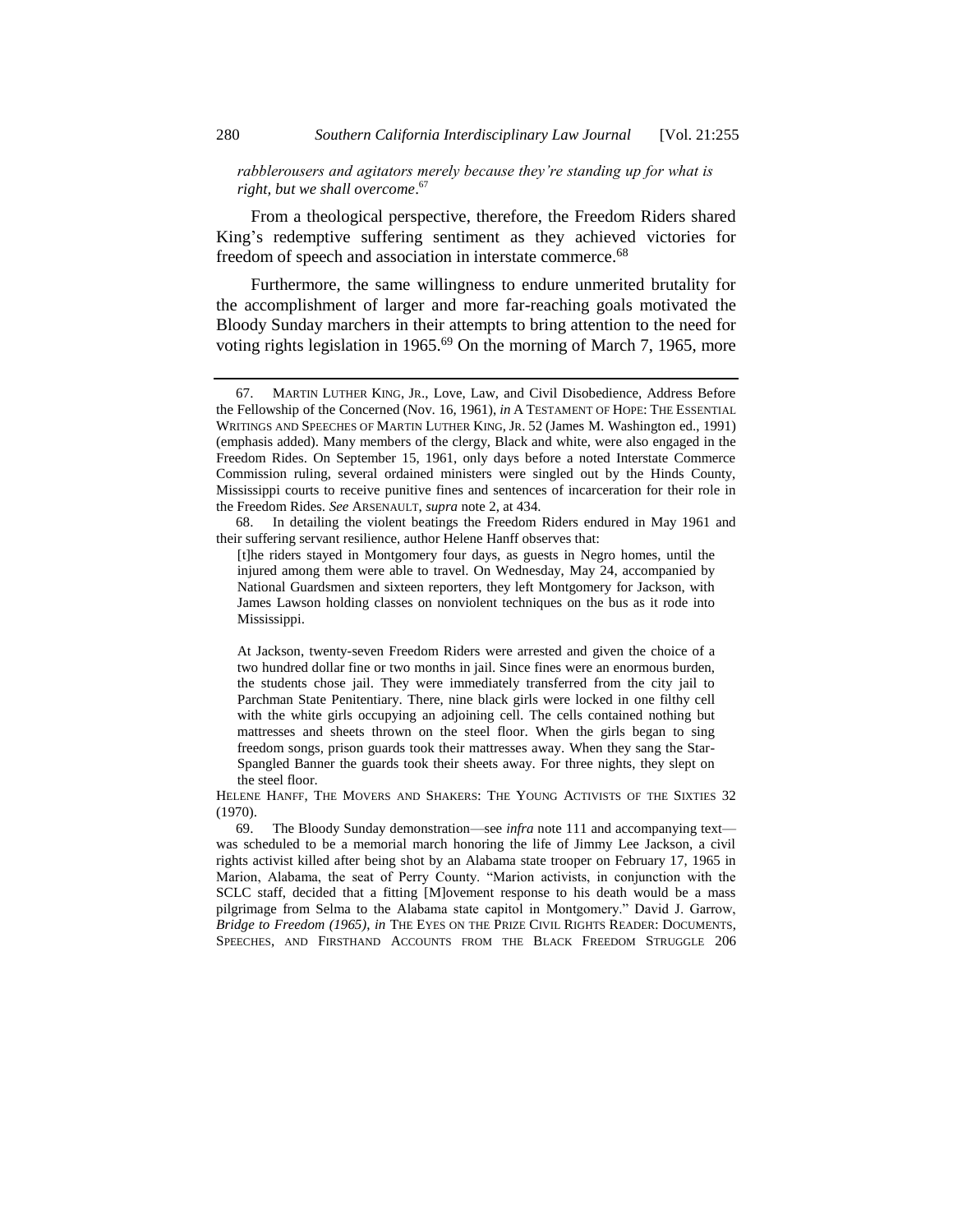than 500 demonstrators, including ordained clergy, members of the SCLC and the Student Nonviolent Coordinating Committee assembled at Morris Brown African Methodist Episcopal Church in Selma.<sup>70</sup> Those assembled planned a peaceful demonstration in support of the unbiased right to vote, along with a voter registration drive.<sup>71</sup> The end result, however, was that uniformed officers brutally attacked the peaceful demonstrators.<sup>72</sup> The willingness of both the Freedom Riders and the Bloody Sunday marchers to endure suffering to garner rights gained the attention of the nation and ultimately facilitated legal advances in their favor.

# IV. EQUALITY UNDER THE LAW: THE FIRST AMENDMENT DEVELOPED DURING THE MOVEMENT THROUGH CIVIL DISOBEDIENCE AND CIVIL CHALLENGE

*"Congress shall make no law . . . abridging the freedom of speech, or of the press . . . ." But those fourteen words cannot in themselves account for our great freedom . . . . [S]omething has happened to the fourteen words of the speech and press clauses. Their meaning has changed. Or, more accurately, the understanding of those words has changed: judges' understanding and the public's.*

—Anthony Lewis, *Freedom for the Thought That We Hate*<sup>73</sup>

The philosophy of the Movement's civil disobedience—disobeying unjust and discriminatorily enforced laws—was also rooted in the understanding that the First Amendment and the Equal Protection Clause of the Fourteenth Amendment actually supported dissident action. The Movement presented numerous opportunities for clergy and lay activists to shape the First Amendment's broadening scope by forcing the judiciary to address issues such as the public forum, $74$  rules governing mass

<sup>(</sup>Clayborne Carson, David J. Garrow, *et al*., eds. 1987) [hereinafter Garrow, *Bridge to Freedom*].

<sup>70.</sup> *See* JOSEPH, *supra* note [34](#page-11-0), at 125–26.

<sup>71.</sup> *Id.* at 126.

<sup>72.</sup> *Id.*

<sup>73.</sup> ANTHONY LEWIS, FREEDOM FOR THE THOUGHT THAT WE HATE: A BIOGRAPHY OF THE FIRST AMENDMENT, at ix–x (2007).

<sup>74.</sup> *See generally* Cox v. Louisiana, 379 U.S. 536 (1965) (reversing the state court convictions of Rev. B. Elton Cox for his leadership in a peaceful assembly protesting segregation and discriminatory practices in downtown Baton Rouge, Louisiana).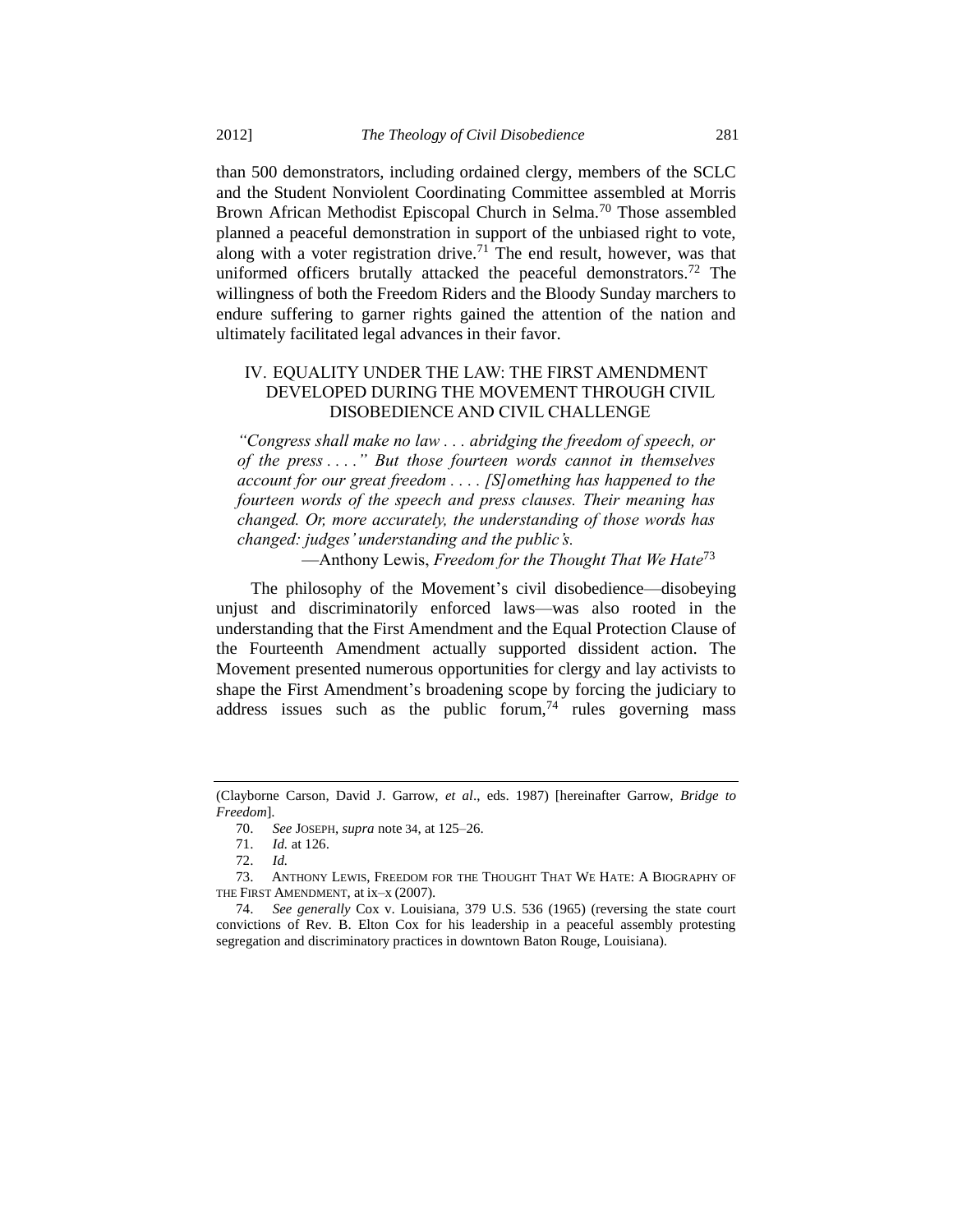demonstrations,<sup>75</sup> symbolic speech,<sup>76</sup> and freedom of association.<sup>77</sup> Consequently, the Movement's acts of civil disobedience naturally led to civil challenge under the First Amendment and caused the Supreme Court to shape new legal doctrines regulating free speech and free expression.<sup>78</sup> In addressing this presumably unintended consequence, Harvard law professor Randall Kennedy writes:

The disciplined peacefulness of the civil rights activists and the underlying decency of their demands helped to create an atmosphere conducive to judicial liberality. The result was not only a beneficial transformation in the substantive law of race relations, but also a blossoming of libertarian themes in First Amendment jurisprudence. In the context of the First Amendment, as in many other areas, the struggle for racial justice produced ramifications that extended far beyond its point of origin. Once loosed, liberty, like equality, was an idea not easily cabined.<sup>79</sup>

On frequent occasions, peaceful protesters attempted to exercise their rights to free speech and assembly as guaranteed by the First Amendment.<sup>80</sup> In a discriminatory fashion, however, the unjust enforcement of laws precluded citizens from doing so. Consequently, much of the Movement's direct action came through the civil disobedience of court-issued injunctions or the administrative denial of permits that would lawfully have allowed activists their First Amendment rights.<sup>81</sup> King's

79. Kennedy, *supra* note [52,](#page-17-0) at 1001 (internal citations omitted). It bears noting that during the Movement, the Court was also required to give expansive breadth to the First Amendment because of the conscience protest by non-clergy, as well. *See, e.g.,* Cohen v. California, 403 U.S. 15 (1971) (holding that the First Amendment's guarantee of free speech covered the wearing of a jacket with the inscription "Fuck the Draft" while in a government building).

81. King was arrested in Birmingham, Alabama (on Good Friday, April 12, 1963) where he penned the famous *Letter From a Birmingham Jail* in response to other members of the clergy that criticized his actions as "unwise and untimely." King's arrest was for defying a state court injunction barring peaceful assembly, a right he understood as guaranteed by the First Amendment. Martin Luther King, Jr., *Civil Disobedience Should Be Employed*, *in* THE CIVIL RIGHTS MOVEMENT: OPPOSING VIEWPOINTS 116, 122–23 (William Dudley ed., 1996). Professor Paris also writes the following, explaining the basis for King's

<sup>75.</sup> *See generally* Shuttlesworth v. City of Birmingham, 394 U.S. 147 (1969); Edwards v. South Carolina, 372 U.S. 229 (1963).

<sup>76.</sup> *See, e.g.*, Brown v. Louisiana, 383 U.S. 131 (1966).

<sup>77.</sup> *See, e.g.*, Louisiana *ex rel.* Gremillion v. NAACP, 366 U.S. 293 (1961).

<sup>78.</sup> *See, e.g.*, N. Y. Times Co. v. Sullivan, 376 U.S. 254 (1964) (redefining the legal concept of libel under the First Amendment); *Gremillion*, 366 U.S. 293 (detailing freedom of association); Kennedy, *supra* note [52,](#page-17-0) at 1001, 1012.

<sup>80.</sup> *See, e.g.*, Cox v. Louisiana, 379 U.S. 536 (1965) (discussed *infra* not[e 87\)](#page-30-0).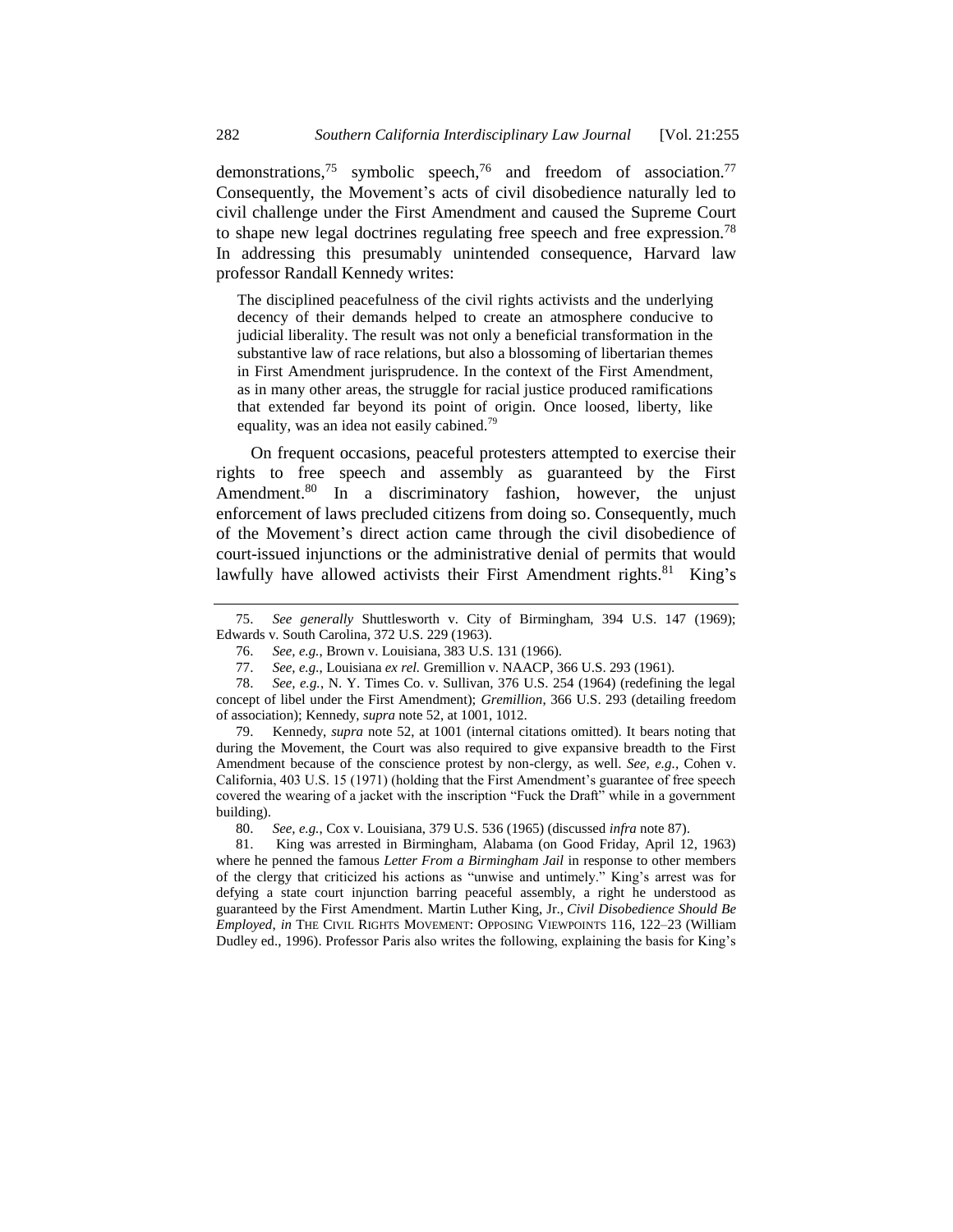speeches demonstrate his belief that peaceful protest was not only morally permissible, but also a fundamental part of democracy. For example, he stated:

[T]his is the glory of America, with all of its faults. This is the glory of our democracy. If we were incarcerated behind the iron curtains of a Communistic nation we couldn't do this. If we were trapped in the dungeon of a totalitarian regime we couldn't do this. *But the great glory of American democracy is the right to protest for right*. 82

civil disobedience: Martin Luther King's respect for the law is well known. He constantly sought to convince his followers that nonviolent direct action did not imply any disrespect for the just laws of the land, inasmuch as it was always practiced for the sake of legal justice. Further, the method is justified by the American Constitution, which provides for legal protest as the means for the redress of grievances. King opposed all forms of anarchy with a passion similar to that with which he opposed tyranny. Since he considered the fundamental problem in America to be the moral cleavage between the national practice and the law of the cosmos, and since the civil rights movement was intended to be the agent for moral reform, he advocated a method for that reform that he could justify by an appeal to the moral law of the universe. He deemed it significant that the Constitution was a document that described truths in accord with that moral law. However, he viewed the nation's customs and practices as contradictions of that law, and consequently, he had no difficulty in appealing to the Constitution as a source for justifying many of his actions since that law was commensurate with the universal moral law. PARIS, *supra* not[e 39,](#page-13-0) at 86–87.

82. Martin Luther King, Jr., *Speech at Holt Street Baptist Church in Montgomery, Alabama on December 5, 1955*, *in* THE EYES ON THE PRIZE CIVIL RIGHTS READER: DOCUMENTS, SPEECHES, AND FIRSTHAND ACCOUNTS FROM THE BLACK FREEDOM STRUGGLE 48, 49 (Clayborne Carson et al. eds., 1991) (emphasis added) (speaking at Holt Street Baptist Church in Montgomery, Alabama on December 5, 1955). *See also* Kennedy, *supra*  note [52,](#page-17-0) at 1000–01. The context in which King spoke about the "right to protest for right" was while addressing the illegality of court-issued injunctions prohibiting civil rights activists from exercising the constitutionally guaranteed rights of free speech and free association. The occasion was King's last public address on April 3, 1968, the evening before his assassination. King and members of the Movement were in Memphis, Tennessee in support of the city's sanitation workers' strike for better wages. In relevant part, King remarked:

Now about injunctions: We have an injunction and we're going into court tomorrow morning to fight this illegal, unconstitutional injunction. All we say to America is "Be true to what you said on paper." If I lived in China or even Russia, or any totalitarian country, maybe I could understand the denial of certain basic First Amendment privileges, because they hadn't committed themselves to that over there. But somewhere I read of the freedom of assembly. Somewhere I read of the freedom of speech. Somewhere I read of the freedom of the press. Somewhere I read that the greatness of America is the right to protest for right. And so I say, we aren't going to let an injunction turn us around. We are going on.

Martin Luther King, Jr., *Speech at the Mason Temple in Memphis, Tennessee on April 3, 1968*, *in* THE EYES ON THE PRIZE CIVIL RIGHTS READER: DOCUMENTS, SPEECHES, AND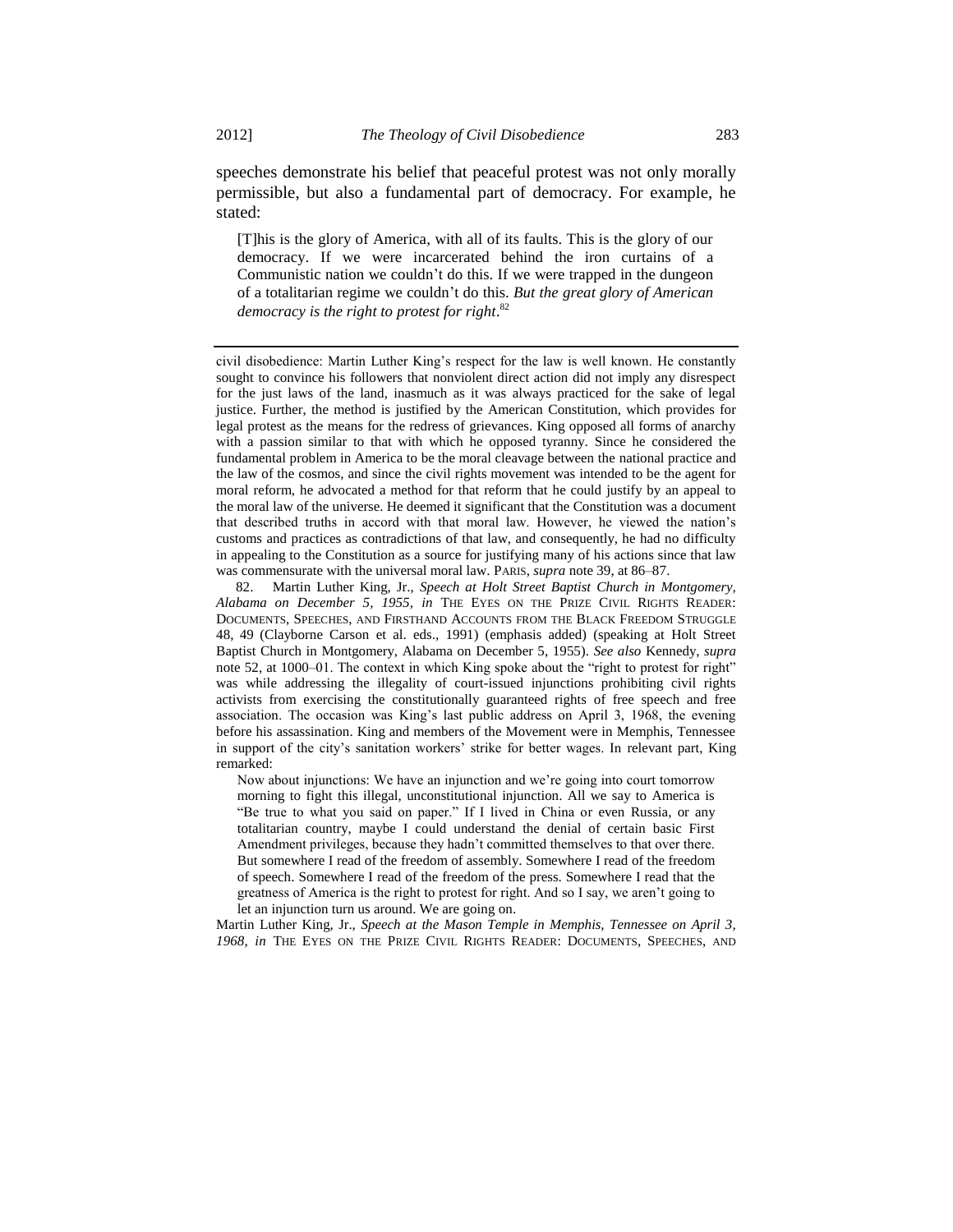While the basic tenets of freedom of speech and freedom of expression were not expressly incorporated into the original Constitution, their omission can arguably be explained by the Framers' belief that the federal government, limited to the powers enumerated in the Constitution, could not enact a law restricting free speech. $83$  However, the First Amendment's inclusion in the Bill of Rights is evidence of the Framers' desire to protect freedom of speech and assembly. One media commentator observes that:

[t]he Bill of Rights consists of ten amendments that, like the Constitution itself and the Declaration of Independence before it, are grounded by Natural Law. These ten amendments are designed to protect individual freedoms that the Founders considered natural rights, thus God-given, but feared that the new federal government might ignore. The Bill of Rights is supposed to prevent the federal government from denying these fundamental rights to any person. They reflect human nature in the absence of a tyrannical government.<sup>84</sup>

Thus, the First Amendment's express language demonstrates the Framers' desire to protect the freedoms enumerated in the amendment.<sup>85</sup> As detailed herein, however, the Movement proved to be the first time these First Amendment rights developed any real force or meaning.

#### <span id="page-29-0"></span>A. CIVIL DISOBEDIENCE AND THE FIRST AMENDMENT IN ACTION

## 1. *Brown v. Louisiana*

The defiance of unjust laws was at the heart of *Brown v. Louisiana,*<sup>86</sup> the fourth case in just over four years in which the Court addressed

FIRSTHAND ACCOUNTS FROM THE BLACK FREEDOM STRUGGLE 409, 413 (Clayborne Carson et al. eds., 1991) (speaking at the Mason Temple in Memphis, Tennessee on April 3, 1968).

<sup>83.</sup> JOHN E. NOWAK & RONALD D. ROTUNDA, CONSTITUTIONAL LAW 1146 (7th ed. 2004).

<sup>84.</sup> ANDREW P. NAPOLITANO, THE CONSTITUTION IN EXILE 19 (2006). Further, relevant to the First Amendment challenges during the Movement is the fact that although the Bill of Rights originally only applied to the federal government, it was made applicable to the states through the Fourteenth Amendment's Due Process Clause. *See, e.g.*, Everson v. Bd. of Educ., 330 U.S. 1 (1947); Akhil Reed Amir, *The Bill of Rights and Fourteenth Amendment*, 101 YALE L.J. 1193 (1992) (discussing various theories of incorporation).

<sup>85.</sup> *See, e.g.*, GOODWIN LIU, PAMELA S. KARLAN & CHRISTOPHER H. SCHROEDER, KEEPING FAITH WITH THE CONSTITUTION 15 (2009). Arguably, there is no constitutional limitation on governmental authority more clear than the express limitations imposed by the First Amendment.

<sup>86.</sup> Brown v. Louisiana, 383 U.S. 131 (1966).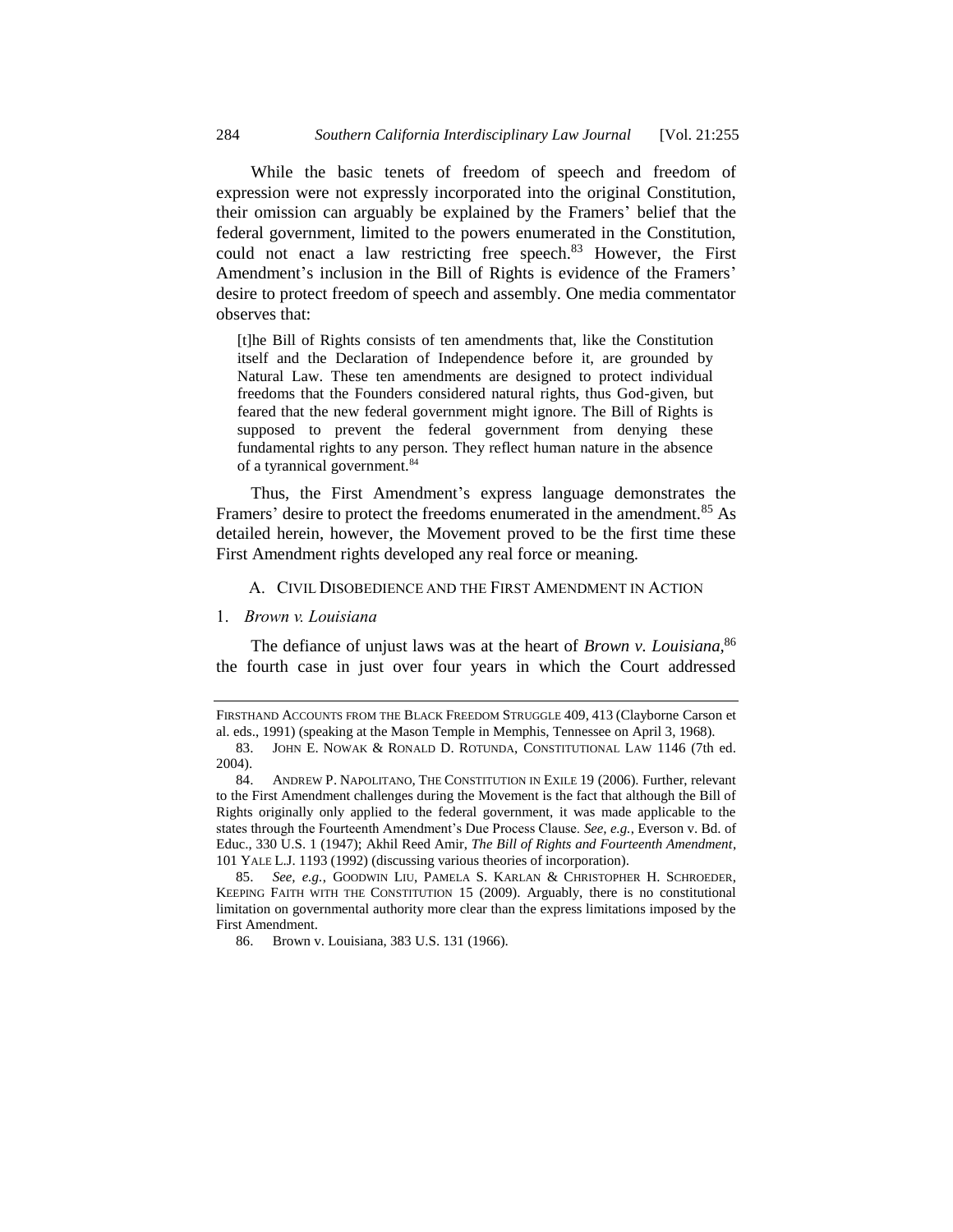<span id="page-30-0"></span>Louisiana statutes prohibiting peaceful assembly and governmental redress,<sup>87</sup> The *Brown* Court reversed the convictions of civil rights protesters on the grounds that they violated the First Amendment and the Fourteenth Amendment Equal Protection Clause.<sup>88</sup> The opinion traces the First Amendment's evolution, especially as it addresses free speech, assembly, and governmental redress.

On Saturday March 7, 1964, exactly one calendar year before the infamous Bloody Sunday voting rights march, Henry Brown and four other Black males participated in a library sit-in at the Clinton, Louisiana Audubon Regional Library. They were there to challenge the library's segregationist and discriminatory practices.<sup>89</sup> After their arrests, the state quickly tried the protesters and they were found guilty. Under Louisiana's then-existing law, their convictions were not appealable.  $90$ 

After disposing of several preliminary issues dealing with constitutionally infirm actions, the Supreme Court reversed the protesters' convictions and addressed the heart of protected rights under the First and Fourteenth Amendments. In relevant part, the *Brown* Court explained:

We are here dealing with an aspect of a basic constitutional right—the right under the First and Fourteenth Amendments guaranteeing freedom of speech and of assembly, and freedom to petition the Government for a redress of grievances . . . . As this Court has repeatedly stated, these rights are not confined to verbal expression. They embrace appropriate types of action which certainly include the right in a peaceable and orderly manner

<sup>87.</sup> *Id.* at 133. In the other three cases, Garner v. Louisiana, 368 U.S. 157 (1961), Taylor v. Louisiana, 370 U.S. 154 (1962), and Cox v. Louisiana, 379 U.S. 536 (1965), all of the civil rights protestors were found guilty of violating Louisiana's then-existing breach of the peace statute for their public protests of discriminatory laws. In *Cox*, for example, Rev. Cox, an ordained Congregational minister, led a peaceful protest in front of the courthouse in Baton Rouge, the state's capitol. *Cox*, 379 U.S. at 541–42. In all three of the previous cases, the demonstrators' state court convictions were overturned. *Brown*, 383 U.S. at 133. In *Brown*, however, the Court took special consideration of the case's factual history because it involved a quasi-public protest within the parameters of a closed-door public library. *Brown*, 383 U.S. at 135.

<sup>88.</sup> *Brown*, 383 U.S. at 141–43. The *Brown* opinion was written by Associate Justice Fortas. He was joined by Chief Justice Warren and Associate Justice Douglas. The opinion reached by the three-justice plurality received majority support in the form of two separately written concurrences by Associate Justices Brennan and White. The Court's four member dissent included Associate Justices Black, Clark, Harlan, and Stewart.

<sup>89.</sup> *Id.* at 135–36.

<sup>90.</sup> *Id.* at 138.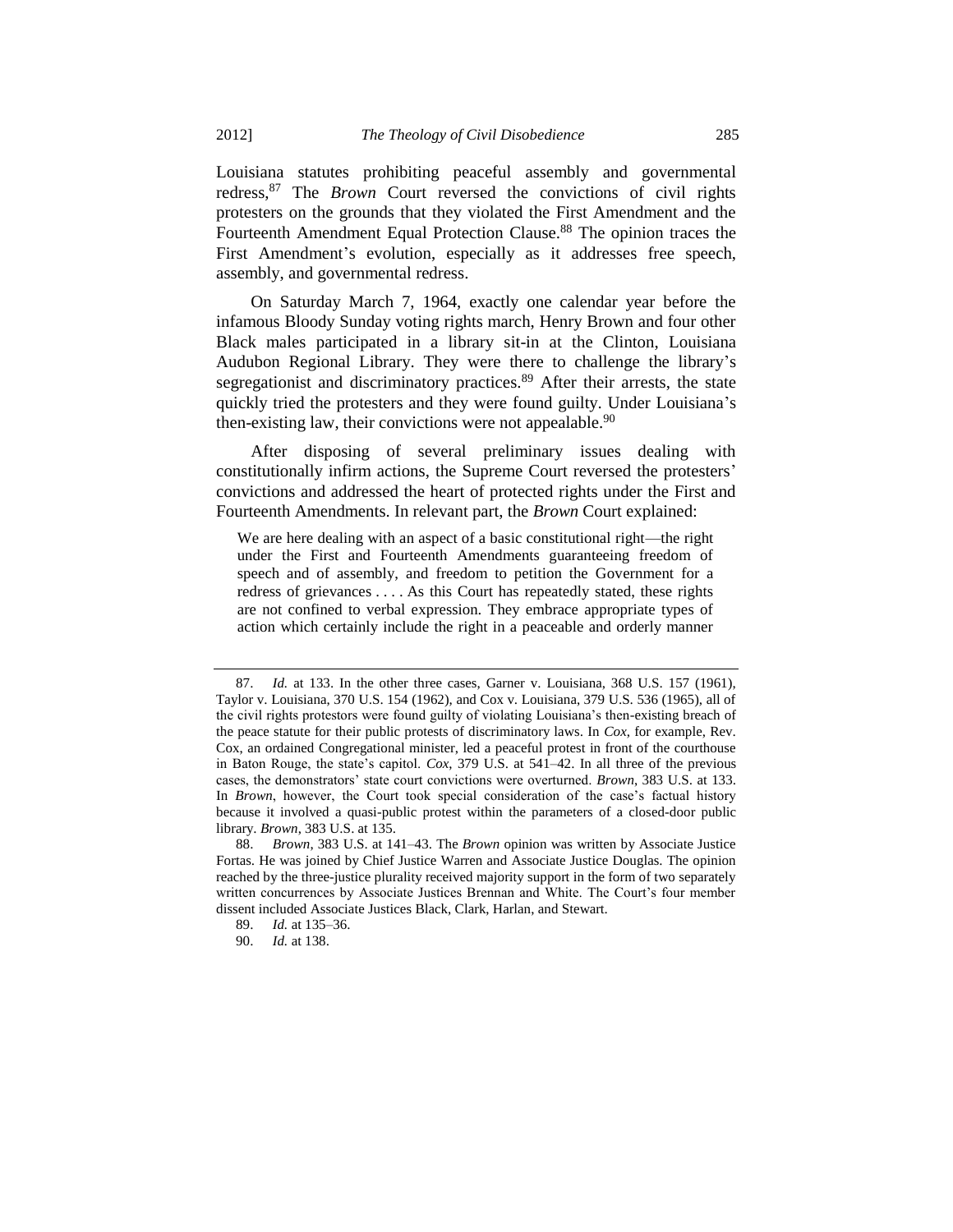to protest by silent and reproachful presence, in a place where the protestant has every right to be, the unconstitutional segregation of public facilities . . . . The [Louisiana] statute was deliberately and purposefully applied solely to terminate the reasonable, orderly, and limited exercise of the right to protest the unconstitutional segregation of a public facility. Interference with this right, so exercised, by state action is intolerable under our Constitution.<sup>91</sup>

Accordingly, as demonstrated by the events that prompted *Brown*, the Movement helped the Supreme Court delimit the First Amendment's scope by spurring litigation.<sup>92</sup>

#### 2. *Edwards v. South Carolina*

Just as in *Brown*, in *Edwards v. South Carolina*, <sup>93</sup> a factually similar case, the Supreme Court reached the same conclusion as in *Brown* by reversing the South Carolina state court's conviction of Black citizens for violating the state's peaceful assembly statute.<sup>94</sup> In *Edwards*, a South Carolina magistrate convicted 187 African American high school and college students of violating South Carolina's peaceful assembly laws.<sup>95</sup> After assembling at Columbia's Zion Baptist Church on the morning of March 2, 1961, the petitioners walked at noon in separate groups of approximately fifteen people each to the South Carolina state legislature.<sup>96</sup> Their purpose was to express dissatisfaction with the state's racially discriminatory laws.<sup>97</sup>

After their peaceful and otherwise non-eventful arrival at the state capitol, uniformed police officers advised the demonstrators that if they did not disperse, they would be arrested.<sup>98</sup> Rather than dispersing, however, the

<sup>91.</sup> *Id.* at 141–42 (internal citations omitted).

<sup>92.</sup> *See id.* Moreover, in addressing the related Fourteenth Amendment Equal Protection Clause issue of the discriminatory use of public libraries, the Court wrote that "[a] State or its instrumentality may, of course, regulate the use of its libraries or other public facilities. But it must do so in a reasonable and nondiscriminatory manner, equally applicable to all and administered with equality to all." *Id.* at 143.

<sup>93.</sup> Edwards v. South Carolina, 372 U.S. 229 (1963).

<sup>94.</sup> *Id.* at 238.

<sup>95.</sup> *Id.* at 229–30.

<sup>96.</sup> *Id.*

<sup>97.</sup> *Id.* Such a "petitioning" of government for redress of grievances was clearly political in nature and presumably the type of express protection the Framers intended to include in the First Amendment. *See supra* not[e 25](#page-8-0) and accompanying text.

<sup>98.</sup> *Edwards*, 372 U.S. at 233.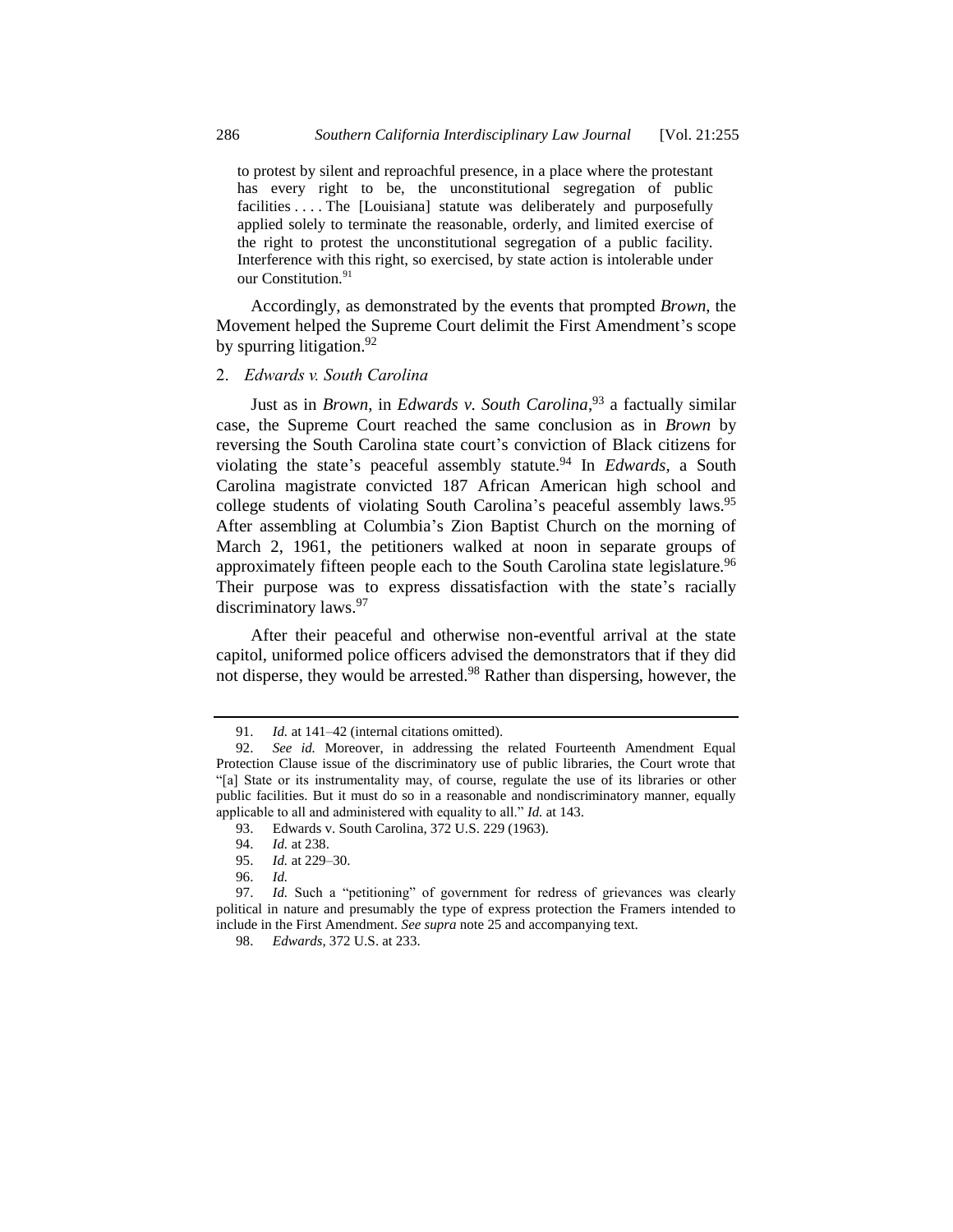activists began "listening to a 'religious harangue' by one of their leaders, and loudly singing 'The Star Spangled Banner' and other patriotic and religious songs, while stamping their feet and clapping their hands. After 15 minutes had passed, the police arrested the petitioners and marched them off to jail."<sup>99</sup> Subsequently, the petitioners were convicted in state court for violating the state's peaceful assembly statute, and the South Carolina Supreme Court affirmed the conviction.<sup>100</sup>

In reversing the petitioners' convictions, the U.S. Supreme Court ruled that, "South Carolina infringed the petitioners' constitutionally protected rights of free speech, free assembly, and the freedom to petition for redress of their grievances." <sup>101</sup> Moreover, the Court recognized the nexus between the direct action of the Movement and the First and Fourteenth Amendments, by writing:

It has long been established that these First Amendment freedoms are protected by the Fourteenth Amendment from invasion by the states . . . . The circumstances in this case reflect an exercise of these basic constitutional rights in their most pristine and classic form. The petitioners felt aggrieved by laws of South Carolina which allegedly "prohibited Negro privileges in this State." They peaceably assembled at the site of the State Government and there peaceably expressed their grievances "to the citizens of South Carolina, along with the Legislative Bodies of South Carolina." Not until they were told by police officials that they must disperse on pain of arrest did they do more. Even then, they but sang patriotic and religious songs after one of their leaders had delivered a "religious harangue." There was no violence or threat of violence on their part, or on the part of any member of the crowd watching them.<sup>102</sup>

Furthermore, in addressing the relationship between the First and Fourteenth Amendments, the Court also wrote the following:

The Fourteenth Amendment does not permit a State to make criminal the peaceful expression of unpopular views. "A function of free speech under our system of government is to invite dispute. It may indeed best serve its high purpose when it induces a condition of unrest, creates dissatisfaction with conditions as they are, or even stirs people to anger. Speech is often provocative and challenging. It may strike at prejudices and preconceptions and have profound unsettling effects as it presses for acceptance of an idea.

<sup>99.</sup> *Id.* (internal citations omitted).

<sup>100.</sup> *Id.* at 234*.*

<sup>101.</sup> *Id.* at 235.

<sup>102.</sup> *Id.* at 235–36 (internal citations omitted).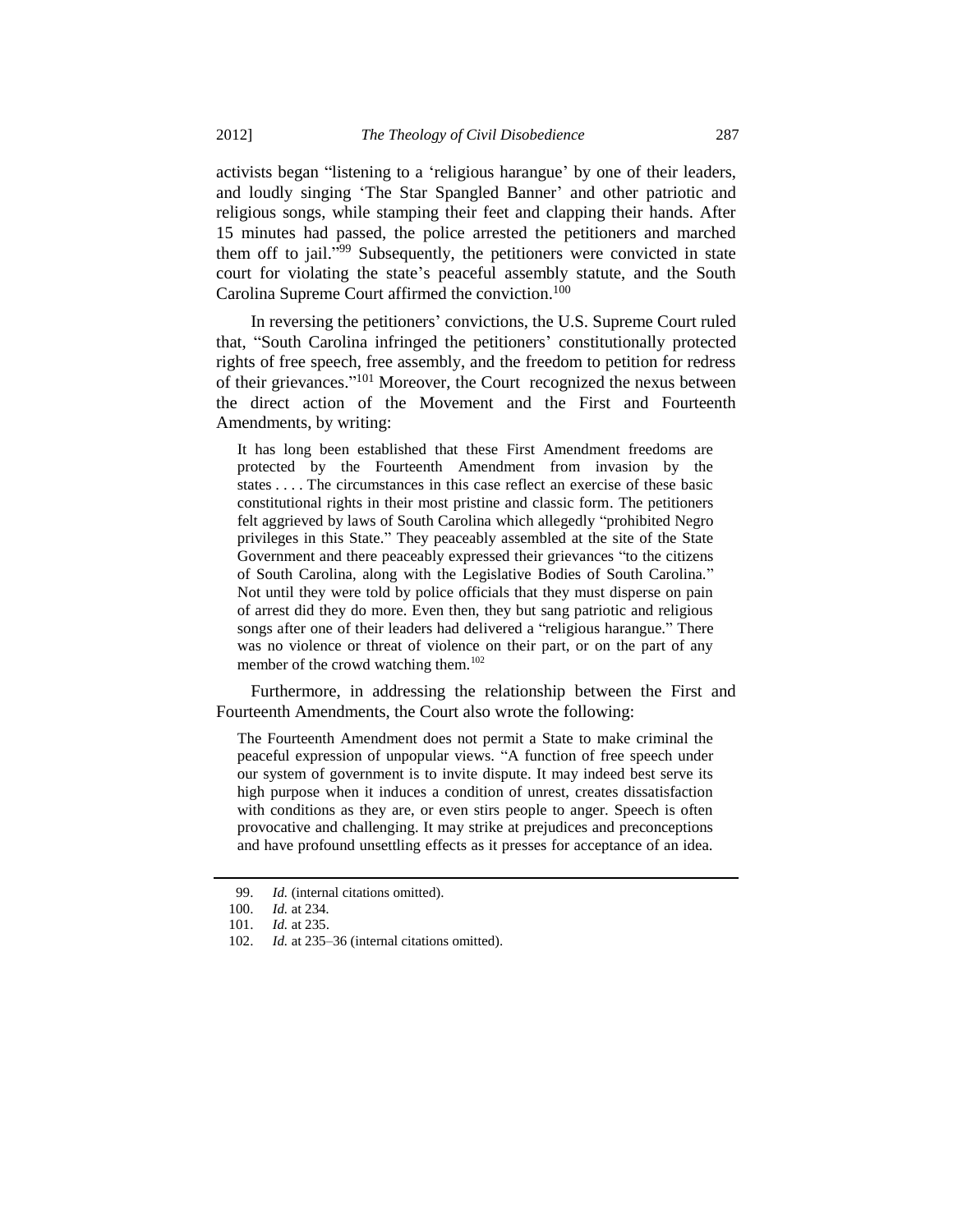That is why freedom of speech . . . is . . . protected against censorship or punishment, unless shown likely to produce a clear and present danger of a serious substantive evil that rises far above public inconvenience, annoyance, or unrest . . . . There is no room under our Constitution for a more restrictive view. For the alternative would lead to standardization of ideas either by legislatures, courts, or dominant political or community groups." 103

Accordingly, the Supreme Court reversed the convictions.<sup>104</sup>

## <span id="page-33-0"></span>B. THE IMPACT OF CIVIL DISOBEDIENCE ON COMMERCE CLAUSE JURISPRUDENCE

In addition to exemplifying suffering servant theology—a willingness to literally die for the cause in which they believed—the Freedom Riders also had a very significant effect on matters related to the Commerce Clause.<sup>105</sup> On June 3, 1946, the Supreme Court decided *Morgan v. Virginia*<sup>106</sup> and held that segregation on buses engaged in interstate commerce violated the Commerce Clause. Further, in December 1960, the Court expanded *Morgan* by opining in *Boynton v. Virginia*<sup>107</sup> that segregation in, *inter alia*, bus terminal waiting rooms and restaurants also violated the Commerce Clause. After the Freedom Riders endured horrific circumstances, on September 22, 1961, the strategy to pursue civil

<sup>103.</sup> *Id.* at 237–38 (quoting Terminiello v. Chicago, 337 U.S. 1, 4–5 (1949)). Similarly, in NAACP v. Alabama *ex rel.* Patterson, 357 U.S. 449 (1958), the Supreme Court vacated an Alabama state court disclosure order requiring the state NAACP branch to produce lists of all its members as an unconstitutional violation of the Fourteenth Amendment's Due Process Clause. *Id.* at 466. In so doing, the Court focused on the First Amendment's rights of association and expression. *Id.* at 460–64. *See also* NAACP v. Button, 371 U.S. 415, 428–29 (1963) (reversing the Virginia Supreme Court of Appeals' injunction against the Virginia NAACP Branch's legal operations as an unconstitutional violation of the First and Fourteenth Amendments).

<sup>104.</sup> *Edwards*, 372 U.S. at 238. *See also* ANN FAGAN GINGER, THE LAW, THE SUPREME COURT, AND THE PEOPLE'S RIGHTS 29–36 (1977) (describing the significance of the *Edwards* Court's ruling).

<sup>105.</sup> In relevant part, the Commerce Clause of the United States Constitution provides that "Congress shall have the power to . . . regulate Commerce with foreign Nations, and among the several States, and with the Indian Tribes." U.S. CONST. art. I, § 8, cl. 3.

<sup>106.</sup> Morgan v. Virginia, 328 U.S. 373, 385–86 (1946).

<sup>107.</sup> Boynton v. Virginia, 364 U.S. 454, 459–60 (1960) (overturning the conviction of an African American law student for trespassing because he was in a segregated restaurant in a bus terminal and declaring that such discriminatory practices violated the Interstate Commerce Act of 1887, as amended).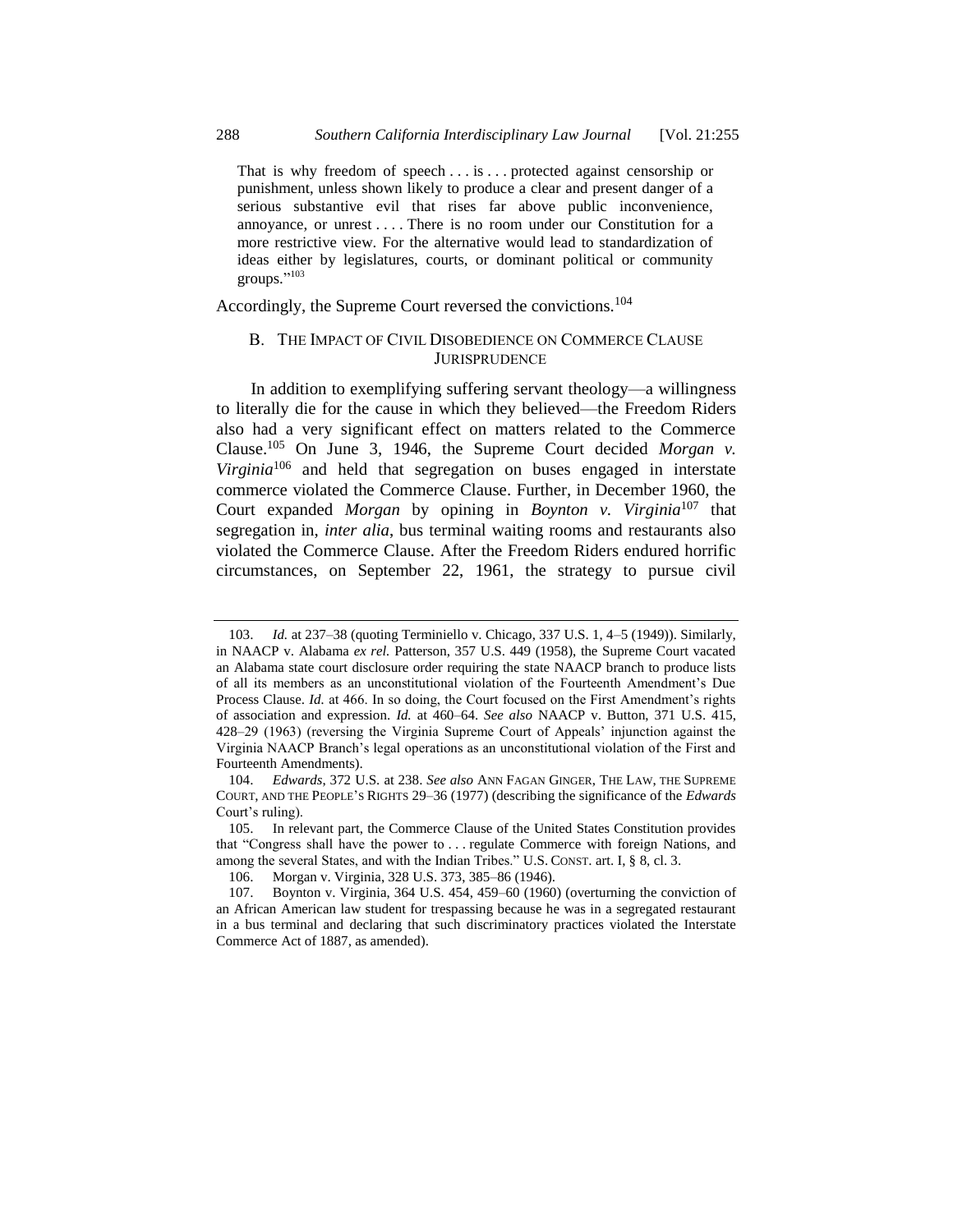challenge prevailed when the Interstate Commerce Commission ruled that passengers on interstate carriers could be seated without regard to race.<sup>108</sup>

Furthermore, the Commission also ruled that such carriers could not use segregated terminals.<sup>109</sup> The Deep South's reality, however, was that the Court's rulings were ignored. Consequently, with the success of the Montgomery Bus Boycott as the wind at the Movement's back, along with the 1960 election of John F. Kennedy as president of the United States,  $110$ other nonviolent activists sought to further shape the Movement by achieving full citizenship for all people. In the next wave of nonviolent activities, the Bloody Sunday marchers endured public beatings that put the denial of suffrage for African Americans front and center for the world. Indeed, the marchers' bloody sacrifice helped expedite the VRA's enactment. In reflecting on that infamous day, Professor David Garrow writes that:

Television footage of the eerie and gruesome attack produced immediate national outrage. King issued a public call for civil rights supporters across the nation to come to Selma to show their support and join a second attempted march; congressmen of both parties called upon President Lyndon B. Johnson to intervene in Alabama and to speedily put voting

<sup>108.</sup> 49 C.F.R. 180a (1963). *See also* United States v. City of Jackson, 318 F.2d 1 (5th Cir. 1963); *Freedom Fighters: Freedom to Travel*, PBS, http://www.pbs.org/wgbh/ americanexperience/freedomriders/issues/freedom-to-travel (last visited Nov. 3, 2011).

<sup>109.</sup> 49 C.F.R. 180a (1963). *See also* ARSENAULT, *supra* note [2](#page-2-0), at 439–41. After the Interstate Commerce Commission's unanimous eleven member ruling, beginning November 1, 1961, all interstate carriers "would be required to display a certificate that read 'Seating aboard this vehicle is without regard to race, color, creed, or national origin, by order of the Interstate Commerce Commission.'" *Id.* at 439.

<sup>110.</sup> Prior to the controversial and judicially decided 2000 presidential election, the 1960 election was reputed to be the closest in American history. *See, e.g.*, CHRISTOPHER MATTHEWS, KENNEDY & NIXON: THE RIVALRY THAT SHAPED POSTWAR AMERICA 170–80 (1996). In explaining part of the African American community's new allegiance to then-Senator Kennedy in the 1960 election, sociology scholar Antoine Joseph posits: A strong argument can be made that John F. Kennedy owed his election in 1960 to the phone calls he made to Coretta Scott King. His phone calls received wide publicity in the black press, but were virtually ignored by the white media. Kennedy was the beneficiary of a dramatic shift in the black vote. In 1956, blacks had voted Republican by a 60-to-40 margin, but in the 1960 election they voted Democrat by a 70-to-30 margin. The campaign's clever usage of Kennedy's concern for the jailed Martin Luther King stimulated black turnout, while the white press's neglectfulness prevented a backlash. JOSEPH, *supra* note [34](#page-11-0), at 122. *See also*  MARTIN LUTHER KING, JR., *Atlanta Arrest and Presidential Politics*, *in* THE AUTOBIOGRAPHY OF MARTIN LUTHER KING, JR. 144–50 (Clayborne Carson ed., 1998).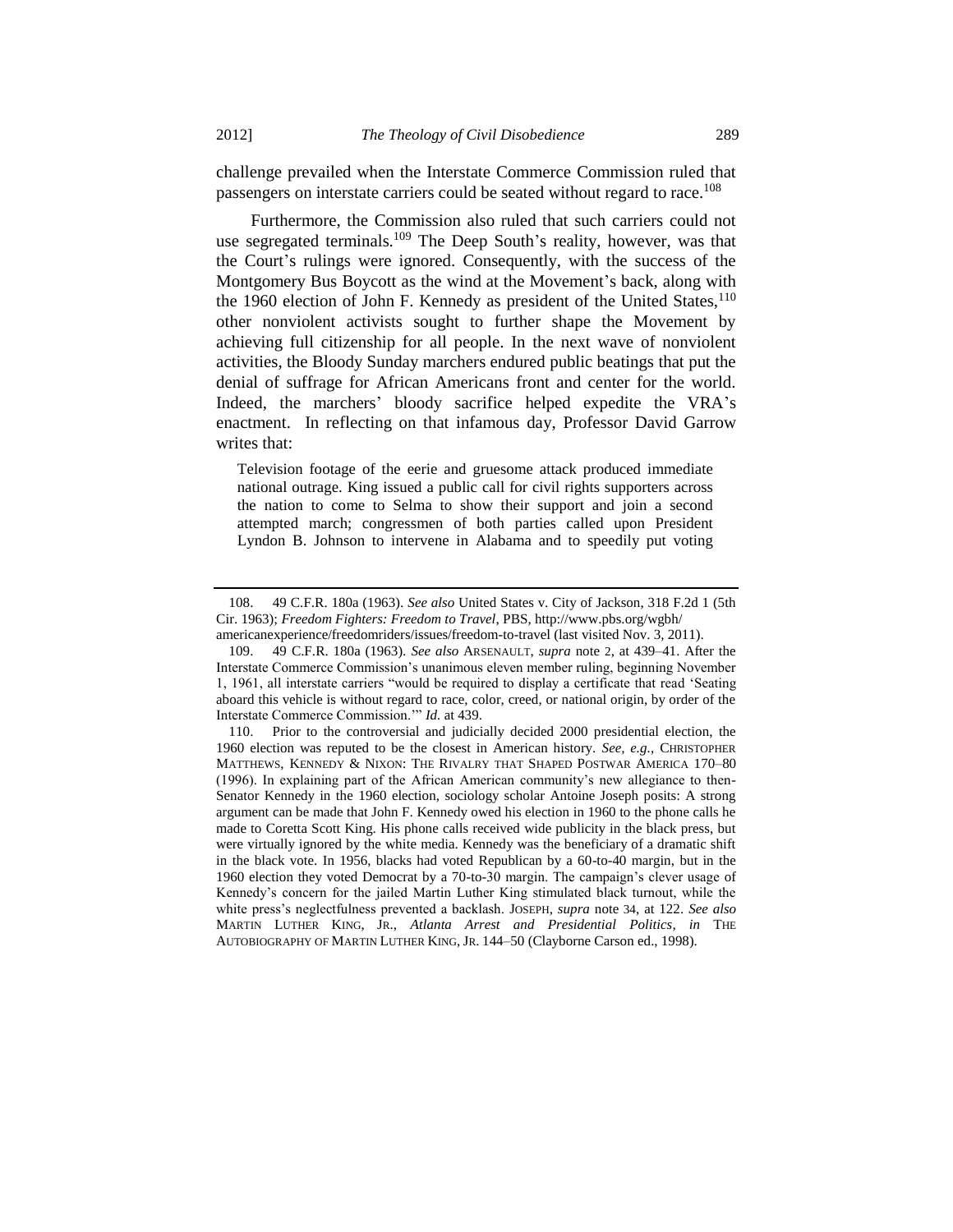<span id="page-35-0"></span>rights legislation before Congress. Johnson's Justice Department aides had already been hard at work preparing a comprehensive voting rights bill, but the "bloody Sunday" attack and the national reaction to it spurred the White House to press for a faster completion of the drafting process.<sup>111</sup>

Indeed, for King and other leaders of the Movement, the VRA was the promised land of political and social inclusion that resulted from prolonged sacrificial suffering. It was an empirical measure of the success of civil disobedience and redemptive suffering.<sup>112</sup>

# V. THE FRUITS OF CIVIL DISOBEDIENCE: PASSAGE OF THE VOTING RIGHTS ACT OF 1965 AND ITS IMPACT ON AMERICAN LIFE

*Nonviolence is an orphan among democratic ideas. It has nearly vanished from public discourse even though the most basic element of free government—the vote—has no other meaning. Every ballot is a piece of nonviolence, signifying hard-won consent to raise politics above firepower and bloody conquest. Such compacts work more or less securely in different lands. Nations gain strength from vote-based* 

<sup>111.</sup> Garrow, *Bridge to Freedom, supra* not[e 69](#page-25-0), at 206. *See also* GARROW, PROTEST AT SELMA, *supra* note [8,](#page-3-0) at 73–77. On Bloody Sunday, uniformed officers brutally beat clergy and unarmed laity. BRANCH, *supra* note [24,](#page-7-0) at 54–55. As historian Taylor Branch writes:

Doctors and nurses worked feverishly through more than a hundred patients, bandaging heads, daubing eyes, shipping more serious cases to the only local hospital that would treat them—Good Samaritan, a Catholic mission facility run by the Edmundite Order in a Negro neighborhood. . . . Lafayette Surney found John Lewis at Good Samaritan two hours after the rampage, admitted for a fractured skull. FBI agents reported the most common injuries to be lacerations and broken bones, but Lewis and Surney alike saw more suffering from tear gas that still seeped out of the patients' saturated clothes.

*Id.*

<sup>112.</sup> *See, e.g.*, GARROW, PROTEST AT SELMA, *supra* note [8,](#page-3-0) at xii (discussing the 1976 success of then-President-elect Jimmy Carter, as a direct and empirically measurable consequence of increased Black voters—resulting from the VRA—in states including Louisiana, Mississippi, North Carolina, and South Carolina). Further, Professor Joseph also chronicles:

Between 1964 and 1988 the percentage of registered blacks in the eleven southern states grew from 43 percent to 64 percent. In the five states of the [D]eep South, black registration rose from 22.5 percent to 65 percent. The largest increases came in the southern states that had voted in 1964 for [Republican nominee Barry] Goldwater. In sum, the Voting Rights Act swamped the existing systems of disfranchisement.

JOSEPH, *supra* note [34](#page-11-0), at 126 (internal citations omitted).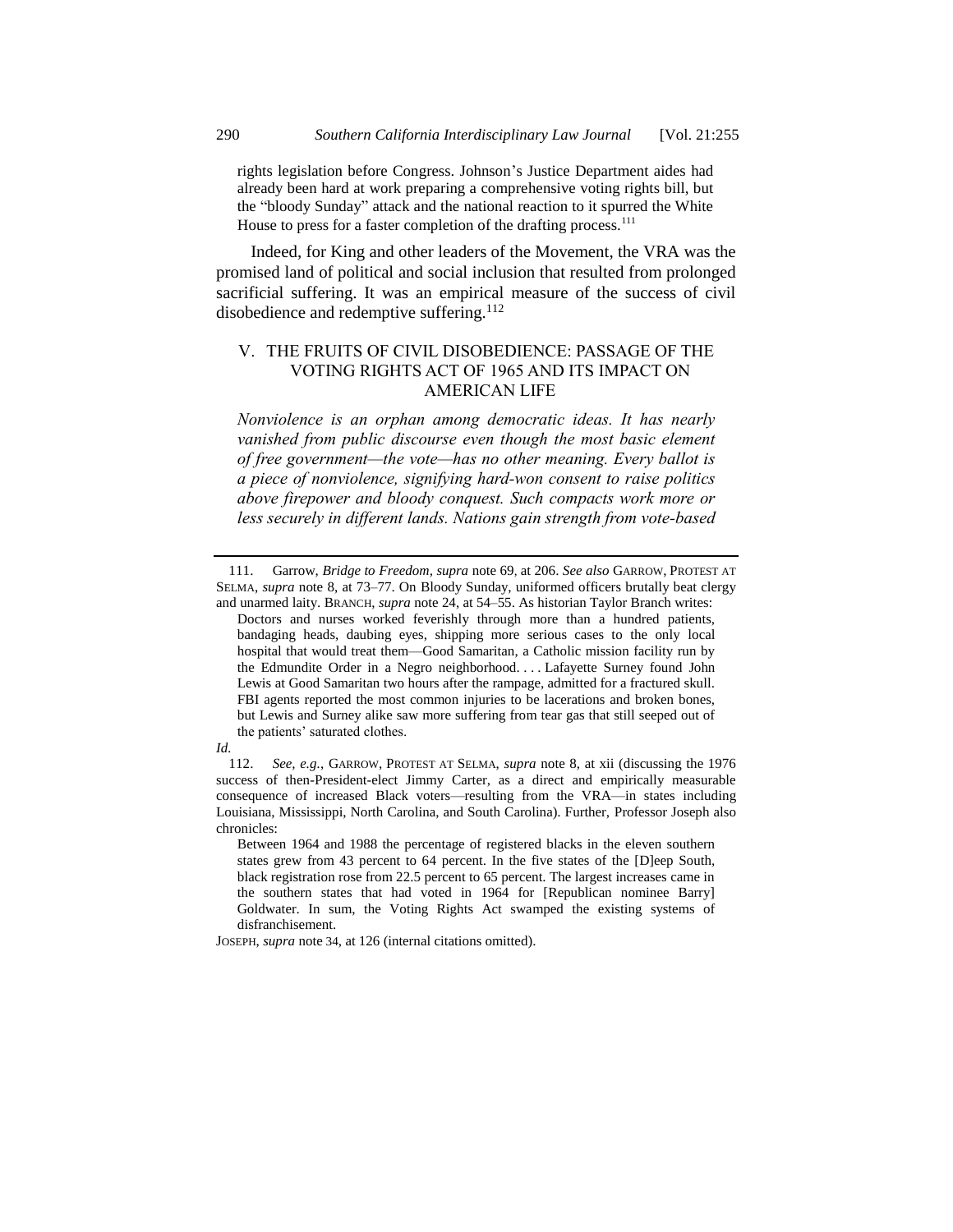<span id="page-36-0"></span>

*institutions in commerce and civil society, but the whole architecture of representative democracy springs from the handiwork of nonviolence.*

<span id="page-36-1"></span>—Taylor Branch, *At Canaan's Edge*<sup>113</sup>

Although the Movement's leaders had many goals, this Article argues that the Movement's main goal was to achieve full civic participation without racial discrimination. The enactment of the Civil Rights Act of 1964<sup>114</sup> and the VRA—legislative achievements achieved through civil disobedience—suggests that the Movement was indeed successful.<sup>115</sup> Moreover, although both acts were extremely significant milestones in the Movement's history, the enactment of the VRA better reflects the Movement's success because it paved the way for Black political participation in American democracy.<sup>116</sup>

116. *See, e.g*., Jonathan C. Augustine & Hon. Ulysses Gene Thibodeaux, *Forty Years Later: Chronicling the Voting Rights Act of 1965 and Its Impact on Louisiana's Judiciary*, 66 LA. L. REV. 453, 453–94 (2006) (detailing the significant increase in the number of African American lawyers elected to the bench in the state of Louisiana under the VRA and litigation filed pursuant thereto). *See also* ALEX POINSETT, WALKING WITH PRESIDENTS: LOUIS MARTIN AND THE RISE OF BLACK POLITICAL POWER 150–53 (1997) (discussing the advances many African Americans were able to make after the VRA became law, especially through lawsuits in southern states including Mississippi, Louisiana, and Alabama). Furthermore, in also discussing the VRA as the Movement's measure of success, Professor Garrow writes that "[t]he Voting Rights Act of 1965 revolutionized Black access to the ballot throughout most of the Deep South. In so doing, it changed forever the politics of those states and, indirectly, those of the entire nation." GARROW, PROTEST AT SELMA, *supra*  note [8,](#page-3-0) at 1. *See also* Adam B. Cox & Thomas J. Miles, *Judging the Voting Rights Act*, 108 COLUMBIA L. REV. 1, 2 (2008) ("The Voting Rights Act has dramatically reshaped the political landscape of the United States. In the four decades since its enactment, it has

<sup>113.</sup> BRANCH, *supra* not[e 24](#page-7-0), at xi.

<sup>114.</sup> Civil Rights Act of 1964, Pub. L. No. 88-352, 78 Stat. 241 (codified in scattered sections of 42 U.S.C.).

<sup>115.</sup> The author respectfully acknowledges other scholars' opinions may differ as to whether the VRA was the Movement's most significant measure of success. *See, e.g.,*  Oppehneimer, *supra* note [11](#page-5-0), at 645 ("The [Civil Rights Act] was probably the most important legislation enacted by the United States Congress in the twentieth century."). As advanced herein, however, because of the VRA's empirical measure of success, the author respectfully argues the VRA was the Movement's crowning achievement. As recent history records, "[i]n 1990, the twenty-fifth anniversary of the Voting Rights Act, Virginia would have an elected [B]lack governor, there would be 24 [B]lack members of Congress, 417 [B]lack state legislators, 4,388 [B]lack officers of city and county governments, and six of the ten largest cities would have [B]lack mayors." JOSEPH, *supra* note [34](#page-11-0), at 135 (internal citations omitted).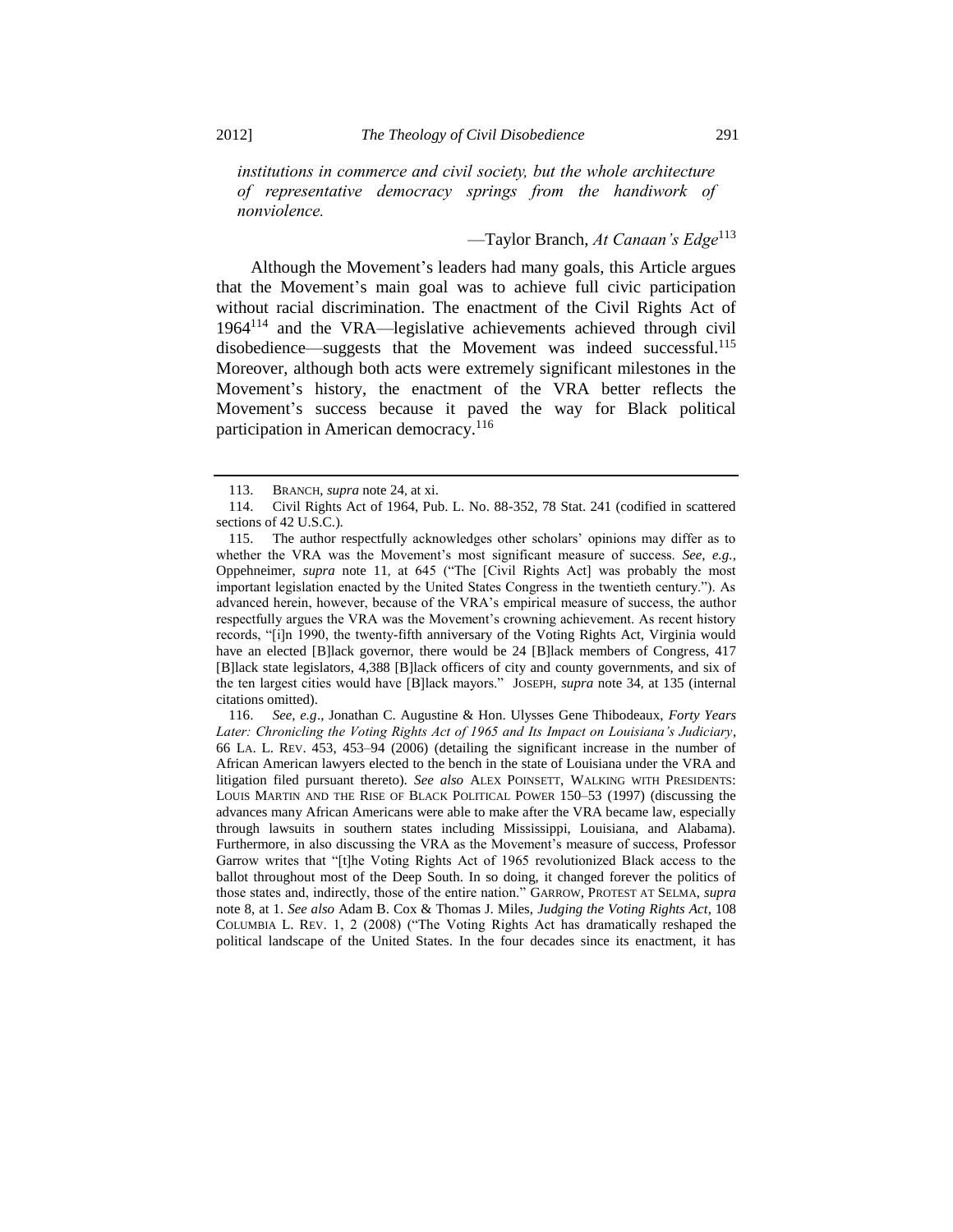### A. THE NECESSITY TO PASS VOTING RIGHTS LEGISLATION

The Movement's leaders recognized that its success would be incomplete unless it resulted in the extension of voting rights to Blacks. For example, Andrew Young, an ordained United Church of Christ minister and one of the Movement's chief lieutenants, who later served as a U.S. ambassador to the United Nations, a member of Congress, and a mayor of Atlanta, writes that "the Civil Rights Act . . . though historic and important, wasn't sufficient without guarantees of the ballot."<sup>117</sup> In discussing the very deliberate decision King and other civil rights activists made to pursue legislation that would protect all citizens' voting rights, it was apparent that the Civil Rights Acts of 1957 and 1960 were simply not enough. Blacks, especially those in the Deep South, needed a specific federal law aimed at protecting the constitutionally provided right to vote.<sup>118</sup> Indeed, prior to the VRA's passage in 1965, the Supreme Court heard numerous cases addressing voting rights violations under applicable provisions of the Civil Rights Acts of 1957 and 1960.<sup>119</sup> These cases proved that case-by-case litigation of voting rights claims under the then civil rights laws would only result in piecemeal gains.<sup>120</sup> Consequently, it was essential that both the

helped substantially expand political opportunities for minority voters and has contributed to the radical realignment of southern politics").

<sup>117.</sup> ANDREW YOUNG, AN EASY BURDEN: THE CIVIL RIGHTS MOVEMENT AND THE TRANSFORMATION OF AMERICA 326 (1996). Both the Civil Rights Act of 1964 and Voting Rights Act of 1965 were upheld as valid congressional enactments after judicial challenge before the United States Supreme Court. *See, e.g.*, South Carolina v. Katzenbach, 383 U.S. 301 (1966) (upholding challenged provisions of the Voting Rights Act as constitutional); Heart of Atlanta Motel, Inc. v. United States, 379 U.S. 241 (1964) (upholding as valid the public accommodations provisions of the Civil Rights Act of 1964).

<sup>118.</sup> *See generally* Garrow, *Bridge to Freedom*, *supra* note [69,](#page-25-0) at 204. Further, notwithstanding the Civil Rights Acts of 1957 and 1960, as Professor Garrow writes in addressing the voting demographics in Selma, Alabama's Dallas County in April 1961 "Blacks comprised approximately half of the voting-age population of Dallas County, within which Selma was situated, but only 156 of them, out of 15,000 or so, were registered voters, and only fourteen had been added to the rolls since 1954." GARROW, PROTEST AT SELMA, *supra* note [8,](#page-3-0) at 31.

<sup>119.</sup> *See, e.g.*, United States v. Mississippi, 380 U.S. 128 (1965); Gomillion v. Lightfoot, 364 U.S. 339 (1960); Baker v. Carr, 369 U.S. 186 (1962).

<sup>120.</sup> Tricia Ann Martinez, Comment, *When Appearance Matters: Reapportionment Under the Voting Rights Act and* Shaw v. Reno, 54 LA. L. REV. 1335, 1336 (1994). Moreover, as Kennedy chronicles, "[a]lthough the Fifteenth Amendment to the Constitution prohibited states from disenfranchising persons on account of race, the White South openly and successfully used private power and state authority to deny the Negro the ballot." Kennedy, *supra* not[e 52,](#page-17-0) at 1006 (internal citations omitted).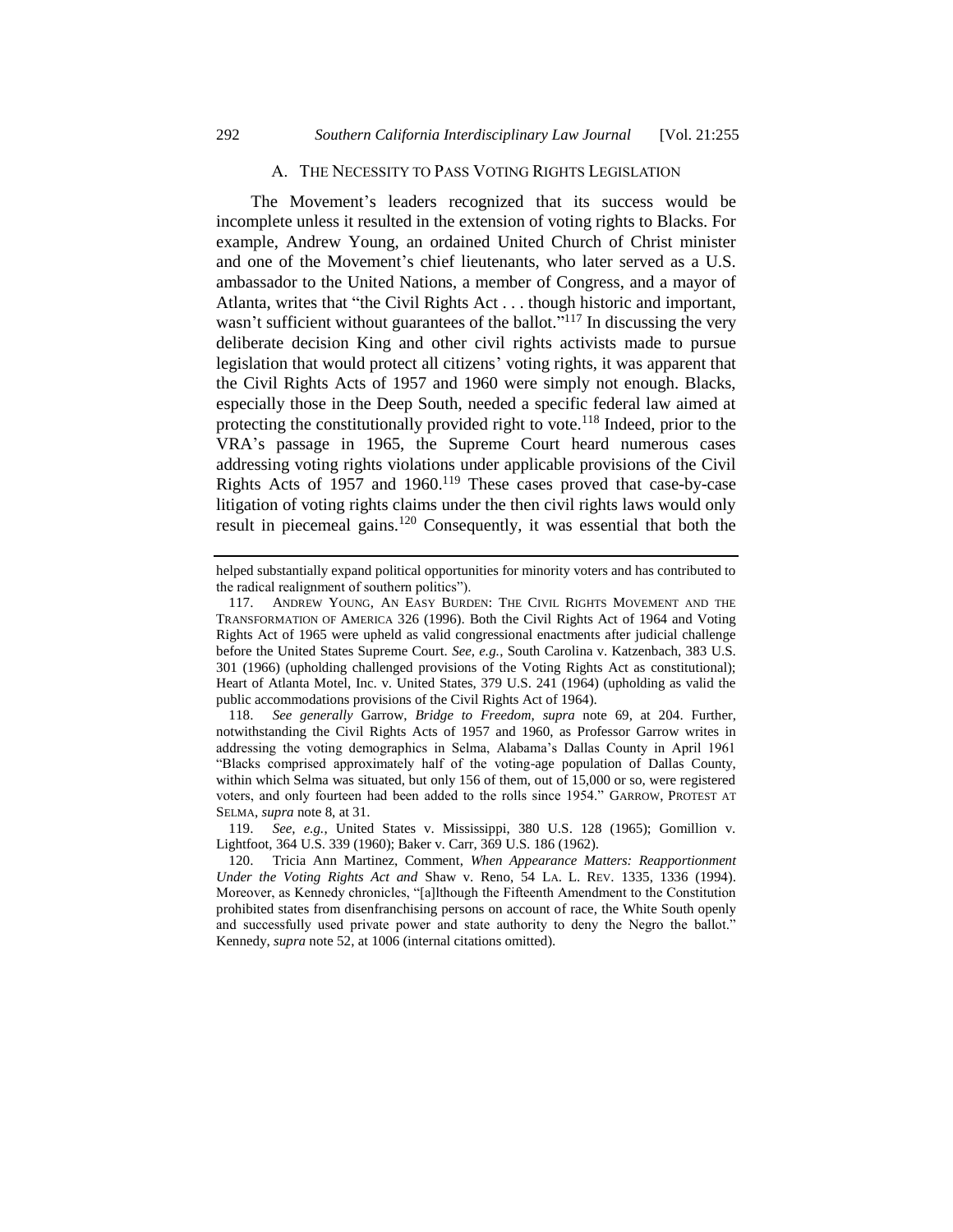Movement's religious leaders seek to protect voting rights and that Congress act to prevent continued discrimination at the polling place.<sup>121</sup> The timing was right and the Movement was poised to draw attention to the drastic problems of racial inequality.

With the Movement well under way, the Bloody Sunday demonstrators only "attempted to draw attention to the political disparities and inequalities [that] blacks were forced to endure because [they] were so frequently denied the right to vote."<sup>122</sup> It worked. On March 15, 1965—just over a week after Bloody Sunday—President Johnson submitted a voting rights bill to Congress, which, in turn, acted pursuant to its constitutional authority<sup>123</sup> and passed the VRA on August 4, 1965.<sup>124</sup> President Johnson signed the VRA into law on August 6. The theology of civil disobedience had proven successful.

The VRA's passage unquestionably caused significant changes in the United States.<sup>125</sup> In relevant part and of major importance, the VRA

123. The Fifteenth Amendment expressly provides that "Congress shall have the power to enforce this article by appropriate legislation." U.S. CONST. amend. XV, § 2.

124. *See* POINSETT, *supra* note [116,](#page-36-1) at 153. With respect to the VRA's enactment and immediate effects: The Voting Rights Act included: (1) the prohibition of literacy tests and similar voting restrictions; (2) the empowerment of the attorney general to oversee federal elections in seven southern states by appointing examiners to register those denied the right to vote; and (3) instructions to the attorney general to challenge the constitutionality of poll taxes in state and local elections. JOSEPH, *supra* note [34,](#page-11-0) at 126.

125. *See generally*, Augustine, *supra* not[e 25,](#page-8-0) at 152 (discussing the election of several African Americans to the United States House of Representatives in congressional districts drawn under the VRA); Robert B. McDuff*, Judicial Elections and the Voting Rights Act*, 38 LOY. L. REV. 931, 939–45 (1993) (detailing VRA cases in which he served as lead counsel with the Lawyers' Committee for Civil Rights Under Law that extended the Act to the elected judiciary). *See also* GARROW, PROTEST AT SELMA, *supra* note [8,](#page-3-0) at xi. Further, in discussing the VRA's significance, while also describing his then-work as an attorney with

<sup>121.</sup> *See, e.g.*, City of Richmond v. J.A. Croson Co*.*, 488 U.S. 469, 521–22 (1989) (noting that Section 5 of the Fourteenth Amendment gives Congress the unique power to combat state existent problems of race) (Scalia, J., concurring)*.* Moreover, as the Supreme Court noted the year prior to the Act's passage, "[u]ndoubtedly, the right of suffrage is a fundamental matter in a free and democratic society." Reynolds v. Sims, 377 U.S. 533, 561– 62 (1964).

<sup>122.</sup> Augustine & Thibodeaux, *supra* note [116,](#page-36-1) at 453–54. African Americans were originally granted the right to vote during Reconstruction, with Amendment XV to the United States Constitution ("the Fifteenth Amendment"). In relevant part, the Fifteenth Amendment provides that "[t]he right of citizens of the United States to vote shall not be denied or abridged by the United States or by any State on account of race, color, or previous condition of servitude." U.S. CONST. amend. XV, § 1.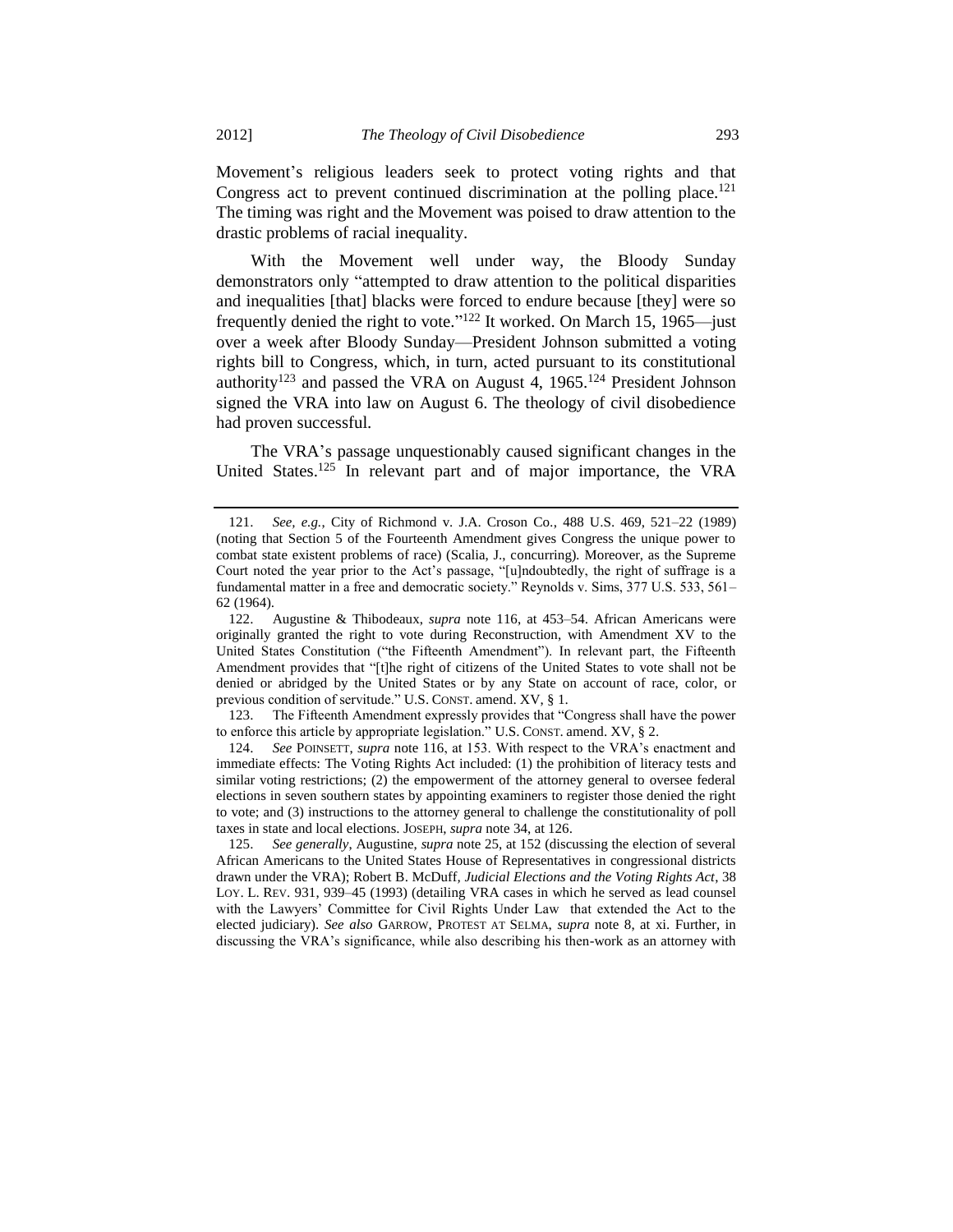<span id="page-39-0"></span>contains two "meat and potatoes" provisions, sections 2 and 5. Section 2 applies universally to all jurisdictions and was originally incorporated into the VRA as a restatement of the Fifteenth Amendment.<sup>126</sup> Section 2 prohibits states and political subdivisions within states from instituting any voting qualifications, prerequisites, standards, procedures, or practices in a way that causes the denial or abridgement of the right to vote based on race or color.<sup>127</sup> By contrast, section 5 is considered the heart of the Act,<sup>128</sup> and is arguably the VRA's most important provision. Section 5 applies to only certain covered states and political subdivisions (in other words, "covered jurisdictions"), $129$  and requires those states and political subdivisions to acquire either judicial or administrative preclearance for any changes to their electoral laws, procedures, or practices.<sup>130</sup> Based on empirical evidence gathered prior to the VRA's enactment, Section 5 was clearly

VERNON E. JORDAN, JR. & ANNETTE GORDON-REED, VERNON CAN READ! A MEMOIR 179 (2001).

126. *See, e.g.*, National Conference of State Legislatures, REDISTRICTING LAW 2000 47 (NCSL 1999), *available at* http://www.senate.leg.state.mn.us/departments/scr/redist/red2000/

ch2equal.htm [hereinafter NCSL]; April D. Dulaney, Comment, *A Judicial Exception for Judicial Elections: "A Burning Scar on the Flesh of the Voting Rights Act*," 65 TUL. L. REV. 1223, 1223– 24 (1991); M. David Gelfand, *Voting Rights and the Democratic Process: Ongoing Struggles and Continuing Questions*, 17 URB. L. 333, 333–34 & n.3 (1985).

127. NCSL, *supra* note [126,](#page-39-0) at 47–48 (quoting 42 U.S.C. § 1973 (a)). The vast majority of section 2 claims address challenges to multi-member governmental bodies like city councils, schools boards, county commissions, and state legislatures. Kristen Clarke, *The Obama Factor: The Impact of the 2008 Presidential Election on Future Voting Rights Litigation*, 3 HARV. L. & POL'Y REV. 59, 62 (2009).

President Johnson's Office of Economic Opportunity ("OEO") and associated work with the non-profit Voter Education Project ("VEP"), civil rights icon Vernon Jordon writes:

<sup>[</sup>T]he passage of the Voting Rights Act in August 1965 changed the entire landscape. For the first time, federal registrars came to the South to make sure that local officials did not thwart the enforcement of the law. From my office at the OEO, I understood immediately what this might mean: The VEP could now do better at the job it had been designed to do. With the help and protection of the federal government, money from this not-for-profit entity could be used to transform the Southern electorate and, along with it, the South.

<sup>128.</sup> *See* South Carolina v. Katzenbach, 383 U.S. 301, 315 (1966).

<sup>129.</sup> *See* Augustine & Thibodeaux, *supra* not[e 116,](#page-36-1) at 459.

<sup>130.</sup> *See* NCSL, *supra* note [126,](#page-39-0) at 48. Moreover, when the VRA was passed, "Section 5 was considered one of the primary enforcement mechanisms to ensure that minority voters would have an opportunity to register to vote and fully participate in the electoral process free of discrimination." *Id.* at 80.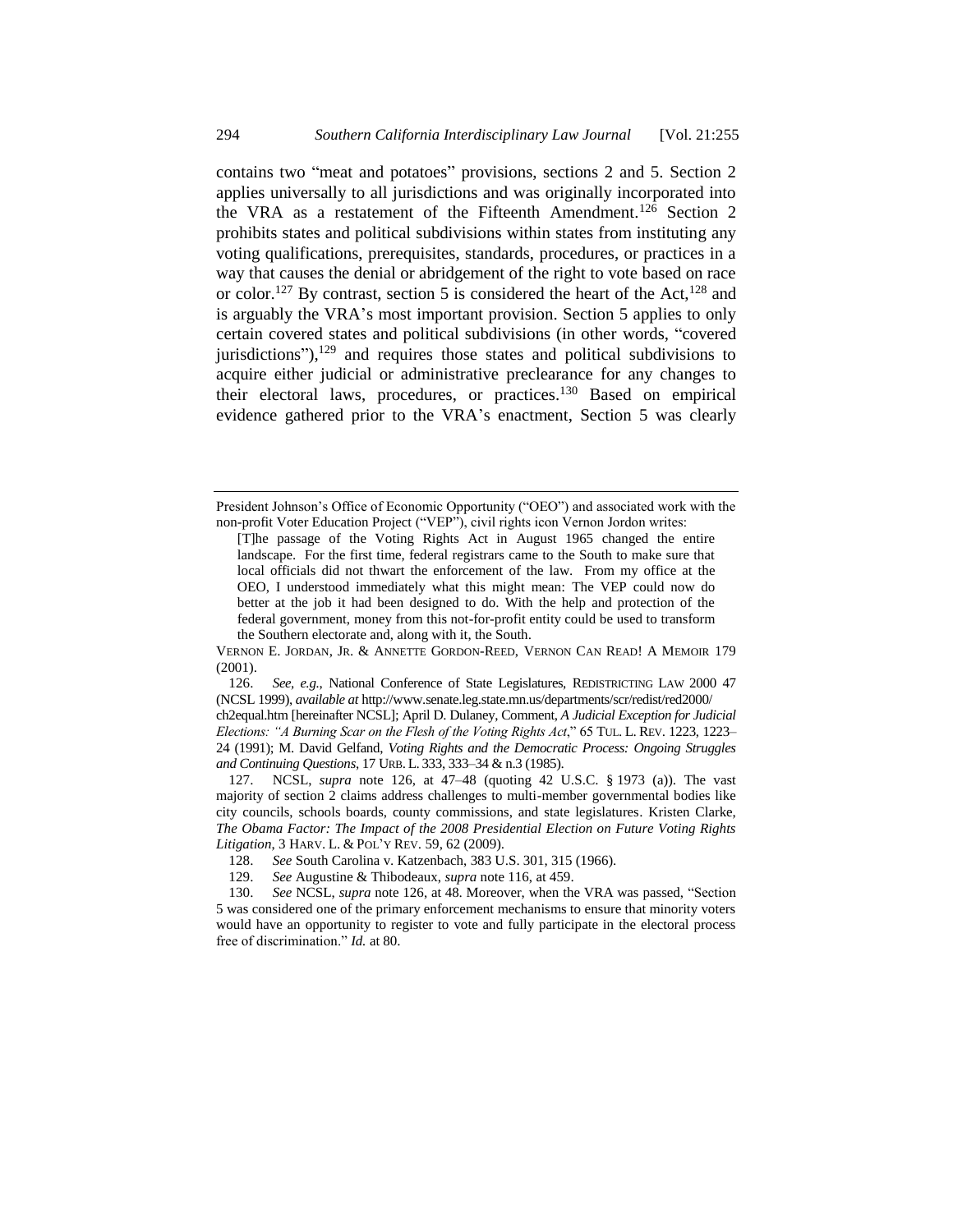necessary to guarantee the opportunity and right for Blacks to participate in the electoral process.<sup>131</sup>

<span id="page-40-0"></span>By precipitating Black voter registration gains and targeting discriminatory election techniques, the VRA gave southern Blacks in small towns and rural communities their first opportunity to meaningfully participate in the American electoral process.<sup>132</sup> Even in places that were not "covered jurisdictions," <sup>133</sup> African Americans achieved significant firsts with election to offices never before held by Blacks. For example, in 1967, Richard Hatcher and Carl Stokes, elected as mayor of Gary, Indiana, and Cleveland, Ohio, respectively, became the first African American mayors of major cities. $13\overline{4}$  Without question, their successful elections, followed in succession by many Black candidates across the United States, showed that the Movement had progressed from "protest to politics."<sup>135</sup> The VRA has also resulted in longer-term political gains. In Louisiana, for example, as of 2006, 20.8% of the state court judges were African American, compared with 4.8%, 3.5%, and 9.3% in America's three largest states: California, Texas, and New York, respectively.<sup>136</sup> Moreover, the resulting changes would continually be seen over decades to come in such cities as New Orleans, Atlanta, Detroit, Los Angeles, Seattle, and New York.<sup>137</sup> As a testament to the Act's continued effectiveness, and in tribute to the Movement, Congress reauthorized the VRA in 2006.<sup>138</sup>

<span id="page-40-1"></span><sup>131.</sup> "Before passage of section 5, only 29 percent of [b]lacks were registered to vote in Alabama, Georgia, Louisiana, Mississippi, North Carolina, South Carolina, and Virginia, compared to 73.4 percent of [w]hites. In Mississippi, only 6.7 percent of [b]lacks were registered. By 1967 . . . more than 52 percent of [b]lacks were registered to vote in these states." *Id.* at 80 n.345 (internal citations omitted).

<sup>132.</sup> Garrow, *Bridge to Freedom*, *supra* not[e 69,](#page-25-0) at 208.

<sup>133.</sup> *See* Augustine & Thibodeaux, *supra* not[e 116,](#page-36-1) at 459.

<sup>134.</sup> *See* Gerald Gill, *Power!: 1966–1968*, *in* THE EYES ON THE PRIZE CIVIL RIGHTS READER: DOCUMENTS, SPEECHES, AND FIRSTHAND ACCOUNTS FROM THE BLACK FREEDOM STRUGGLE 334 (Clayborne Carson et al., eds., 1991).

<sup>135.</sup> *Id.* at 334–35.

<sup>136.</sup> *See* Augustine & Thibodeaux, *supra* note [116,](#page-36-1) at 488–89, n.210 (internal citations omitted).

<sup>137.</sup> *See* Gill, *supra* note [134,](#page-40-0) at 337 (describing the first-ever elections of Blacks to municipal offices).

<sup>138.</sup> After what was arguably its most intensive fact-finding, Congress passed the Fannie Lou Hamer, Rosa Parks and Coretta Scott King Voting Rights Reauthorization and Amendments Act of 2006. *See* Jim Sensenbrenner, Fannie Lou Hamer, Rosa Parks, and Coretta Scott King Voting Rights Act Reauthorization and Amendments Act of 2006, H.R. REP. NO. 109–478, 5 (2006); 152nd CONG. REC. S7949, S7967-S7968 (daily ed. July 20,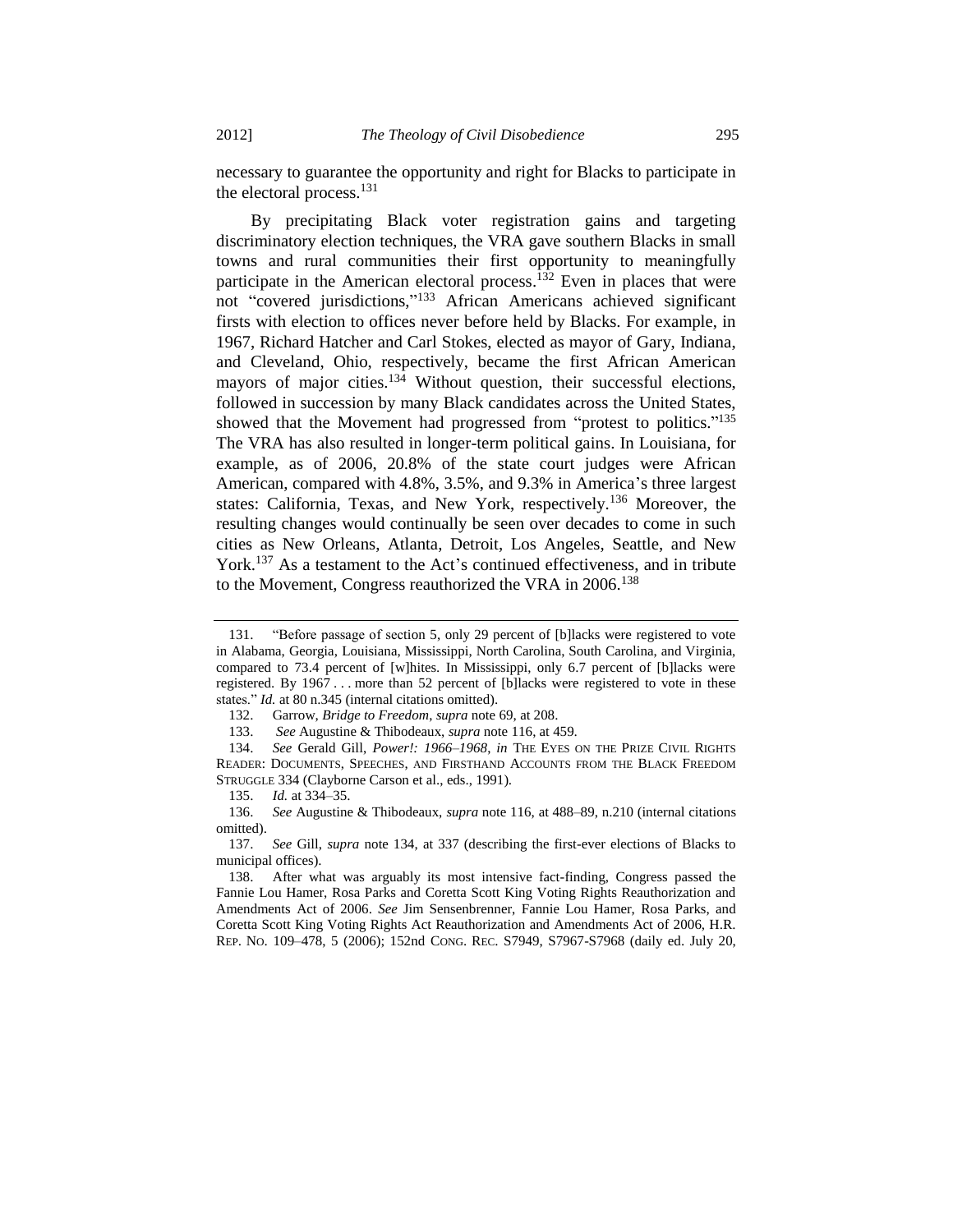## B. THE VRA'S FUTURE

After Congress's 2006 VRA reauthorization, the Supreme Court was called upon to address section 5's constitutionality in *Northwest Austin Municipal Utility District No. 1 v. Holder*. <sup>139</sup> Instead of doing so, however, the Court resolved the dispute by reversing a separate part of the appeal without addressing section 5's validity. Accordingly, although section 5 remains "alive," an argument can be made that it may not be "well."

<span id="page-41-0"></span>In *Holder*, the petitioner was a small utility district with an elected board that was required to seek preclearance under section 5 before it could change anything related to its elections.<sup>140</sup> The utility district sought judicial preclearance by seeking relief under the Act's "bailout provision" in the VRA's section  $4,^{141}$  asserting that it should be released from preclearance because it met certain requirements.<sup>142</sup> Alternatively, the utility district argued if section 5 were interpreted to render it ineligible for section 4's bailout, section 5 was unconstitutional. The federal district court rejected both claims, opining the utility district was not eligible for section 4's bailout and, considering the extensive and comprehensive legislative history associated with the Act's  $2006$  reauthorization, <sup>143</sup> Section 5's twenty-five year extension was indeed constitutional. The utility district appealed.<sup>144</sup>

In noting the *Holder* litigation's significance, yet deciding to resolve the matter by means other than looking at section 5's constitutionality, the Court wrote:

That constitutional question has attracted ardent briefs from dozens of interested parties, but the importance of the question does not justify our rushing to decide it. Quite the contrary: Our usual practice is to avoid the

<sup>2006).</sup> Before reauthorizing the VRA, the House and Senate Judiciary Committees held congressional hearings between October 18, 2005 and July 13, 2006. *Id.*

<sup>139.</sup> Nw. Mun.Util. Dist. No. 1 v. Holder, 129 S.Ct. 2504 (2009).

<sup>140.</sup> *Holder*, 129 S.Ct. 2504, 2508.

<sup>141.</sup> To be eligible for Section 4's bailout, the interested political entity must seek declaratory relief before a three-judge panel of the United States District Court for the District of Columbia. 42 U.S.C. §§ 1973b (a)(1); 1973c(a). Among other things, the entity must show it has not been found liable of voting rights violations. *See generally,* 42 U.S.C. §§ 1973b(a)(1)(A)–(F).

<sup>142.</sup> *Id.*

<sup>143.</sup> *See supra* not[e 138](#page-40-1) and accompanying text.

<sup>144.</sup> *Holder,* 129 S.Ct. 2504, 2508.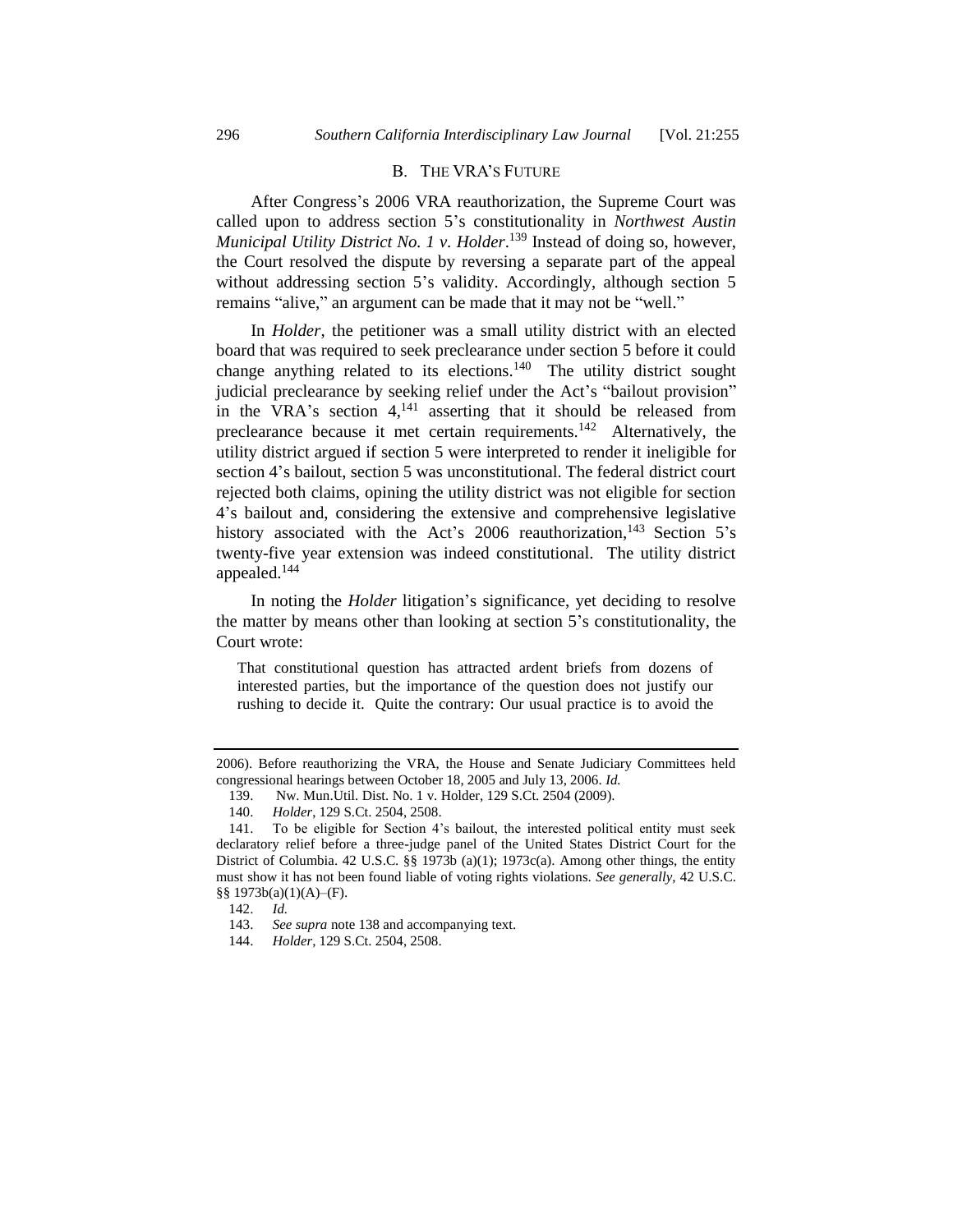unnecessary resolution of constitutional questions. We agree that the district is eligible under the Act to seek bailout. We therefore reverse, and do not reach the constitutionality of  $\S 5$ .<sup>145</sup>

Consequently, the Act continues to survive, in that the Supreme Court's "look" at section 5 was only to look away. Further, in analyzing Chief Justice Robert's opinion, argument can also be made that the Act is existing only on life support.<sup>146</sup> Considering the Court's obvious writing on the wall, therefore, assuming Congress again extends the VRA in 2031, unless there is a drastic change in the judiciary's apparent disposition, the Act will not withstand constitutional challenge.<sup>147</sup>

# VI. APPLYING THE MOVEMENT'S LESSONS TO THE UPRISING IN EGYPT

Although the Egyptian protests were novel in the sense that they were among the first in which citizens demanded redress from a government using social media tools, including Facebook and Twitter,  $^{148}$  the antecedent Movement occurring a half-century earlier in the United States provided a template for successful nonviolent direct action that informed civil disobedience protestors in Egypt. The Movement, motivated by both law and religion, showcased a model by which nonviolent direct action can lead to democracy. Indeed, there are significant parallels and similarities between the Movement's nonviolence and the issues that led to Mubarak's

<sup>145.</sup> *Id.*

<sup>146.</sup> *See id.* at 2509–13 (noting the quantifiable improvements in Black voter registration and participation and providing a pessimistic rationale for the VRA's continued existence in the future).

<sup>147.</sup> *See* Stephen Ansolabehere, Nathanial Persily & Charles Stewart III, *Race, Religion, and Vote Choice in the 2008 Election: Implications for the Future of the Voting Rights Act*, 123 HARV. L. REV. 1385 (2010) (using the 2008 election of Barack Obama, America's first Black president, as a case study in analyzing whether the VRA remains valid legislation considering its reasons for initial enactment and congressional reauthorization). *See also* Richard L. Hansen, *No Exit? The Roberts Court and the Future of Election Law*, 57 S. CAR. L. REV. 669, 678–82 (2006)(analyzing the Supreme Court's past VRA jurisprudence as a prediction of the Act's future status).

<sup>148.</sup> *See generally* Ashish Kumar Sen, *Yemenis Hit Streets, Demand Ruler's Ouster: Inspired by Protests in Tunisia and Egypt*, WASH. TIMES, Jan. 27, 2011, http://www.washingtontimes.com/news/2011/jan/27/yemenis-take-to-streets-to-demandrulers-ouster/?page=all.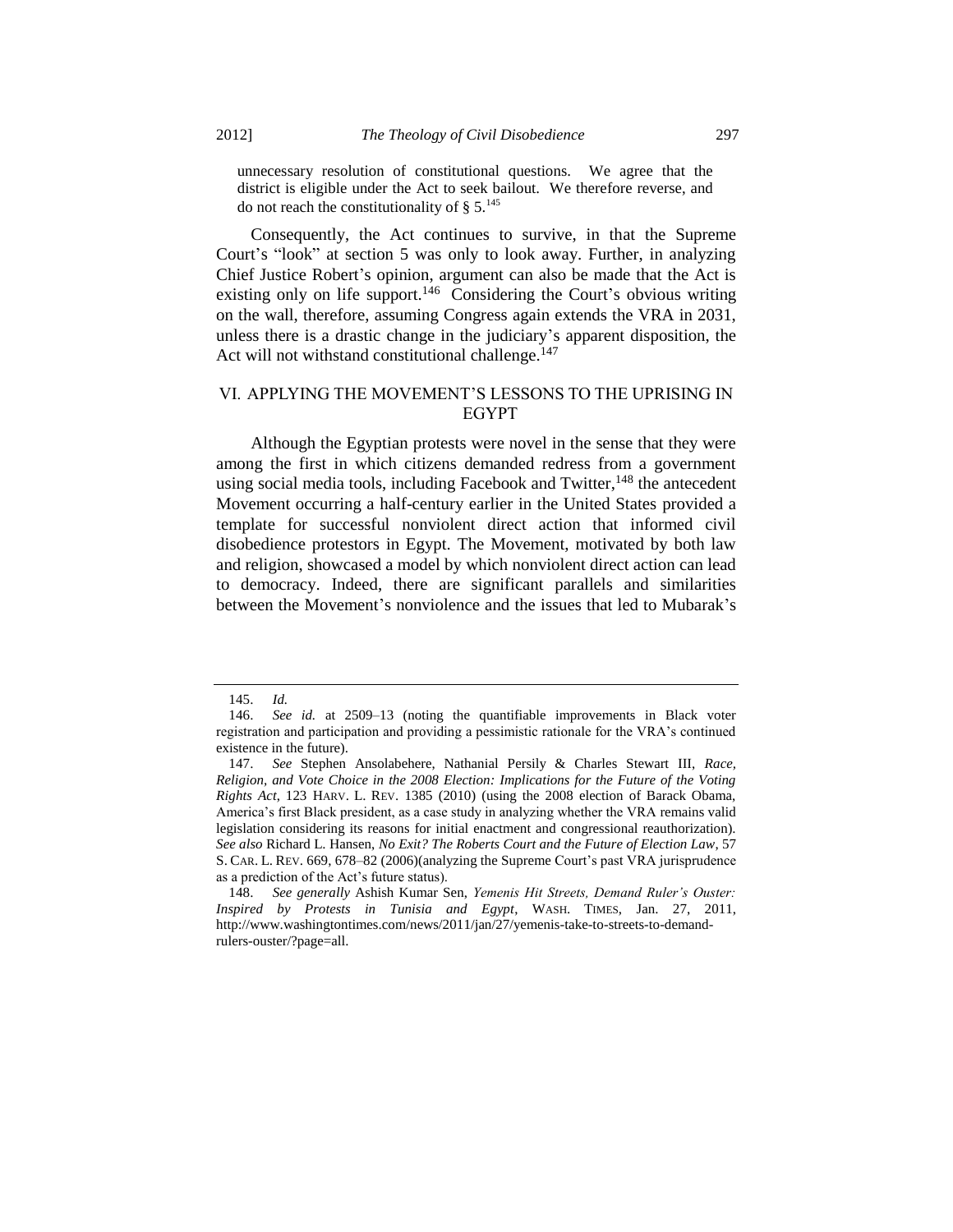<span id="page-43-0"></span>resignation in Egypt;<sup>149</sup> they include demands for voting rights,<sup>150</sup> diversity in citizen participation, $151$  and the direct action of civil disobedience.<sup>152</sup> Arguably, of these commonalities, the most important and significant is the citizen desire for democratic participation in fair elections.

In Egypt, citizen frustration with the lack of a democratically elected government was the major catalyst that led to protest.<sup>153</sup> Similarly, prior to the VRA's enactment in 1965,<sup>154</sup> many American citizens, particularly Blacks in the South, were similarly denied the opportunity to vote for and freely elect candidates of their choosing.<sup>155</sup> Another similarity between the Movement and the more recent civil disobedience in Egypt is the diversity of citizen participation.<sup>156</sup> Egyptian protesters were ethnically diverse and drawn from a variety of religious and secular groups that united to oppose laws that they considered unjust. Likewise, the Movement was extremely diverse; its activists were Black and white, clergy and laity, and influenced by varied religious perspectives, all united in opposition to injustice.<sup>157</sup>

154. Pub. L. No. 89-110, 79 Stat. 437 (codified as 42 U.S.C. § 1973, *et seq*.).

156. *See supra* note [149](#page-43-0) and accompanying text.

<sup>149.</sup> Although the Egyptian protests were peaceful in nature, security forces killed at least 846 people and injured approximately 6,000. *Egypt Unrest: 846 Killed in Protests— Official Toll*, BBC NEWS, Apr.19, 2011, http://bbc.co.uk/news/world-middle-east-13134956. *See also* INTERNATIONAL FEDERATION OF RED CROSS AND RED CRESCENT SOCITIES, DISASTER RELIEF EMERGENCY FUND FINAL REPORT 2 (September 2011), available at http://www.ifrc.org/docs/appeals/11/MDREG010dfr.pdf (last visited Jan. 24, 2012). Similarly, although the Movement's dissident leaders were also nonviolent, *see supra* Part III, they were frequently forced to suffer through violent beatings at the hands of uniformed officers. The March 7, 1965, "Bloody Sunday" march over the Edmund Pettis Bridge in Selma, Alabama, for example, was the brutal event that hastened the VRA's passage and was the Movement's most infamous example of peaceful protesters being brutalized. *See infra* not[e 111](#page-35-0) and accompanying text.

<sup>150.</sup> *See supra* not[e 2](#page-2-0) and accompanying text.

<sup>151.</sup> *See* Heather Hurlburt, *Five Things to Understand About the Egyptian Riots*, THE NEW REPUBLIC, Jan. 28, 2011, http://www.tnr.com/blog/jonathan-cohn/82416/five-thingsyou-should-know-about-the-riots-in-egypt.

<sup>152.</sup> *See, e.g., Protests in Egypt and Unrest in Middle East—as it Happened*, THE GUARDIAN, Jan. 25, 2011, http://www.guardian.co.uk/global/blog/2011/jan/25/middleeasttunisia.

<sup>153.</sup> *See* Stilt, *supra* note [4](#page-2-1), at 336, and accompanying text.

<sup>155.</sup> *See supra* Part IV.

<sup>157.</sup> Similar to the diversity of activist participation in the Egyptian protests, *see supra*  note [149](#page-43-0) and accompanying text, as evidence of the citizen diversity in the Movement, "Black activists born and raised in the South accounted for six of the original thirteen Freedom Riders and approximately one-third of the four hundred-plus Riders who later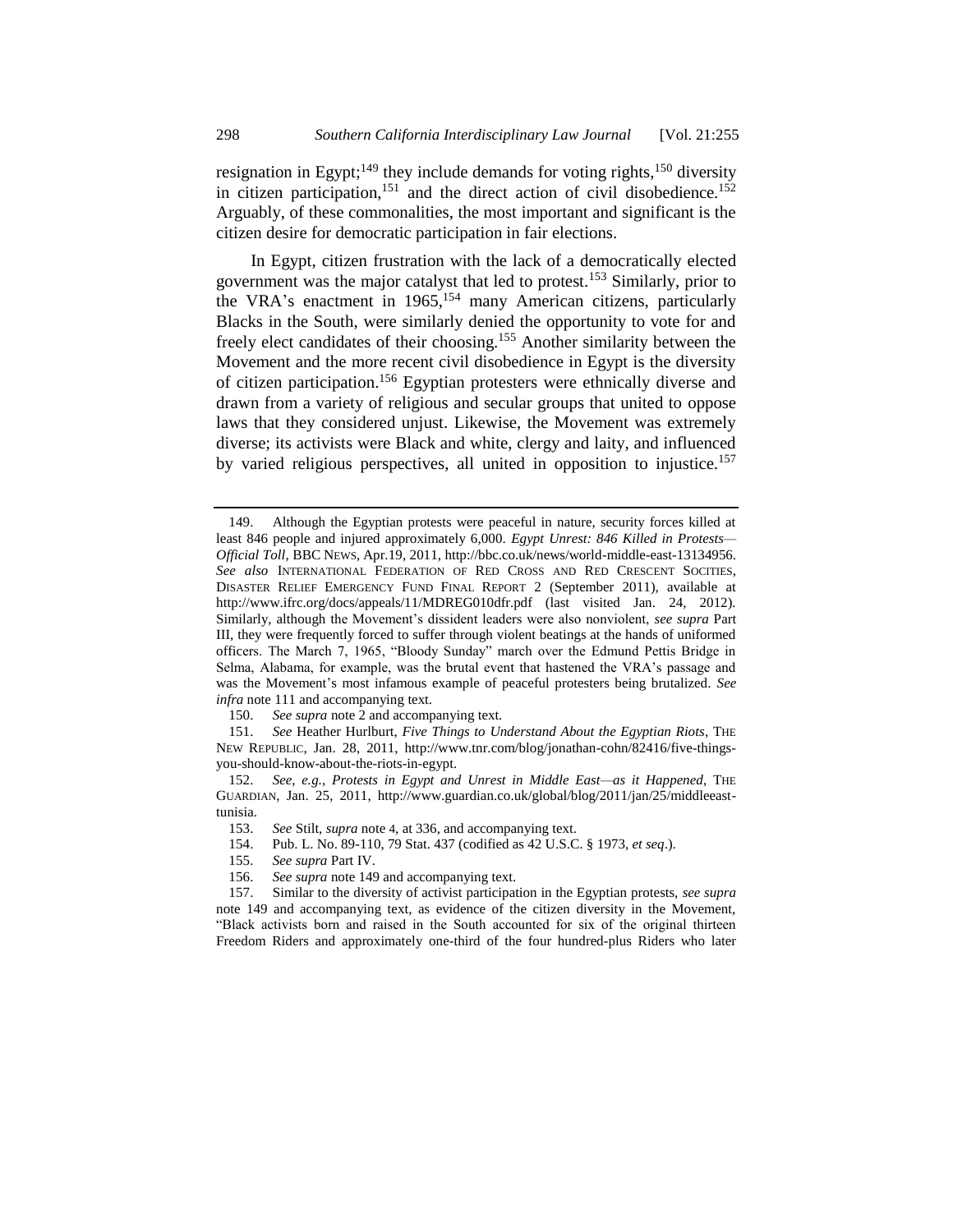Both movements were successful in achieving their goals. In Egypt, civil disobedience led to Mubarak's resignation and the scheduled election of a new president in a multi-candidate election system.<sup>158</sup> In the United States, the VRA's passage led to increased citizen inclusion in a pre-existing election system.

## VII. CONCLUSION

The Movement was a testament to the interdisciplinary connectedness of law and religion. Moreover, the Movement's most quantifiable measure of success, the VRA, was the fruit of the suffering-servant tree whose roots were fed by immeasurable bloodshed. Indeed, the VRA's enactment resulted from acts of civil disobedience, undergirded by the Judeo-Christian sacrificial servant theology of the Movement's members. This theology was especially evidence in the Freedom Riders and the Bloody Sunday marchers.

For this Article's purposes, the Movement began with an act of civil disobedience. Rosa Parks's refusal to abandon her seat for a white person on a public bus in Montgomery, Alabama, was more than the act of a tired seamstress. It was a calculated opportunity to put into practice Judeo-Christian values evidenced in *Isaiah* and the gospel narratives. Moreover, the widespread news coverage of the brutal and senseless beatings suffered by the civilly disobedient dissidents on Bloody Sunday put the absolute need for the VRA at the front and center of national and international audiences. The Movement literally showed the world that so-called guaranteed rights under the First and Fourteenth Amendments were anything but guaranteed. Because of the marchers' willingness to suffer through police brutality and literally sacrifice themselves for a cause in which they believed, however, the VRA expeditiously became law.

The history of the celebrated acts of civil disobedience that led to the VRA's passage remains relevant as other nations move toward democracy. Accordingly, the Movement's Judeo-Christian theology was at least twofold cause for celebrating civil disobedience in 2011. While the United

joined the movement. The Freedom Rider movement was as interregional as it was interracial . . . ." ARSENAULT, *supra* not[e 2,](#page-2-0) at 9.

<sup>158.</sup> *See generally* Amr Emam, *Elections in Egypt by the Fall, Leaders Say*, N.Y. TIMES, Mar. 30, 2011, http://www.nytimes.com/2011/03/31/world/middleeast/31egypt.html. S*ee also* Stilt, *supra* not[e 4,](#page-2-1) at 335 n.2.